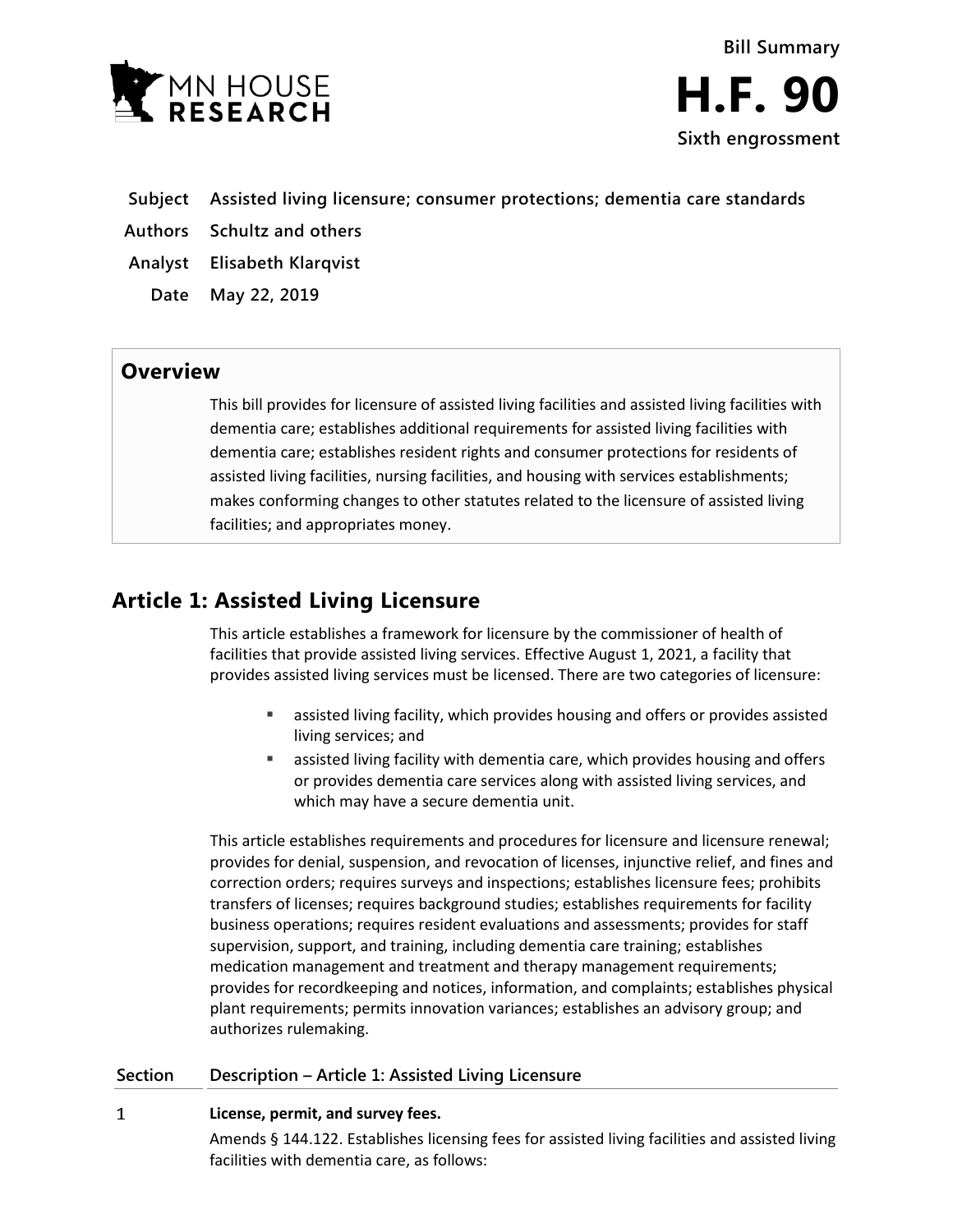- for assisted living facilities with dementia care, \$3,000 plus \$100 per resident; and
- for assisted living facilities, \$2,000 plus \$75 per resident.

Permits the commissioner to adjust the fees assessed on assisted living facilities and assisted living facilities with dementia care under paragraph (d) in a revenue-neutral manner to allow facilities with more than 50 percent of its capacity filled with clients receiving waiver services to pay fees up to ten percent lower than the listed fees, and to require facilities with less than 50 percent of its capacity filled with clients receiving waiver services to pay fees up to ten percent higher than the listed fees. Allows the commissioner to adjust these percentages annually and requires the commissioner to coordinate the administration of this paragraph with the commissioner of human services.

### $\overline{2}$ **Definitions.**

Adds § 144I.01. Defines terms for this chapter.

**Subd. 6. Assisted living facility.** Defines assisted living facility as a licensed facility that provides sleeping accommodations to one or more adults and provides assisted living services.

**Subd. 8. Assisted living facility with dementia care.** Defines assisted living facility with dementia care as a licensed assisted living facility that also provides specialized care for individuals with dementia and that may have a secured dementia care unit.

**Subd. 9. Assisted living services.** Lists services that constitute assisted living services.

**Subd. 17. Dementia care services.** Defines dementia care services as ongoing care for behavioral and psychological symptoms of dementia, including planned group and individual programming and person-centered care practices that support activities of daily living for people living with dementia.

### 3 **Assisted living facility license.**

Adds § 144I.02. Requires licensure of assisted living facilities, and establishes penalties for operating without a license.

**Subd. 1. License required.** Beginning August 1, 2021, prohibits operation of an assisted living facility unless it is licensed under this chapter.

**Subd. 2. Licensure categories.** Establishes two licensure categories: an assisted living facility category for assisted living facilities that only provide assisted living services; and an assisted living facility with dementia care category for assisted living facilities that provide assisted living services and dementia care services.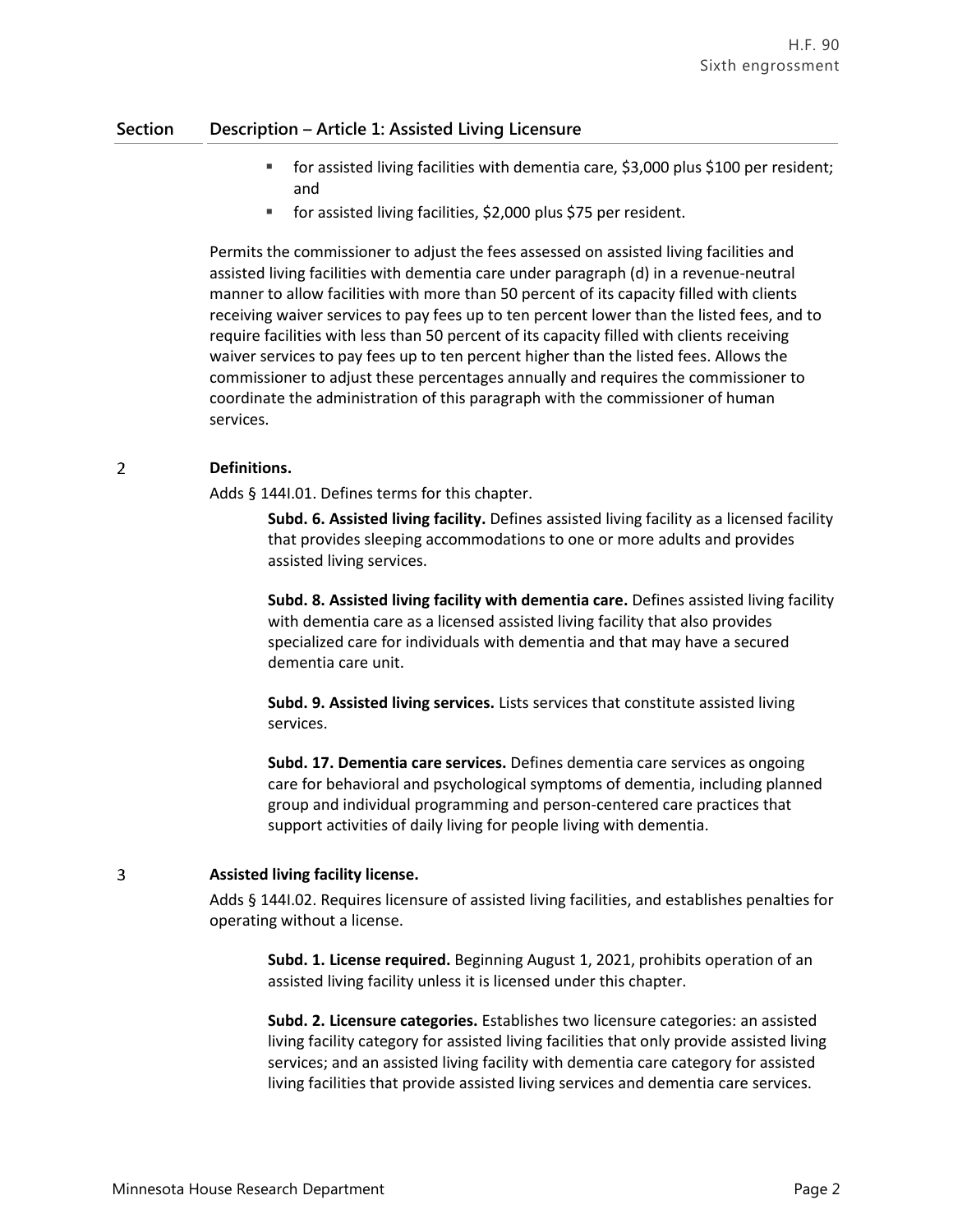**Subd. 3. Licensure under other law.** Provides that assisted living facilities licensed under this chapter are not also required to be licensed under chapter 157.

**Subd. 4. Violations; penalty.** Makes operating a facility without a license a misdemeanor, and also allows the commissioner to impose a fine. Also makes a controlling individual of a facility operating without a license guilty of a misdemeanor. Provides that sanctions in this section do not restrict other available sanctions.

### $\overline{4}$ **Provisional license.**

Adds § 144I.03. Establishes requirements for provisional licenses for assisted living facilities.

**Subd. 1. Provisional license.** Beginning August 1, 2021, for new assisted living facility license applicants, requires the commissioner to issue a provisional license from one of the established licensure categories, and makes provisional licenses valid for one year unless extended.

**Subd. 2. Initial survey; licensure.** Requires the commissioner to survey the licensee after the provisional licensee has residents and is providing services. Requires the provisional licensee to notify the commissioner when it begins serving residents. Allows the commissioner to extend the provisional license in certain circumstances. Provides if the provisional licensee is in substantial compliance with the survey the commissioner shall issue a facility license, and specifies what happens if the provisional licensee is not in substantial compliance.

**Subd. 3. Reconsideration.** Allows a provisional licensee that disagrees with the commissioner's conclusions in denying licensure or conditioning licensure, to request reconsideration by the commissioner. Specifies reconsideration procedures.

**Subd. 4. Continued operation.** Lists circumstances under which a provisional licensee whose license is denied may continue operating.

**Subd. 5. Requirements for notice and transfer.** Requires a provisional licensee whose license is denied to comply with the requirements for notification and the coordinated move of residents.

**Subd. 6. Fines.** Establishes a fine of \$1,000 if a provisional licensee fails to comply with notification requirements when relocating a resident.

### 5 **Application for licensure.**

Adds § 144I.04. Establishes requirements for applications for licensure.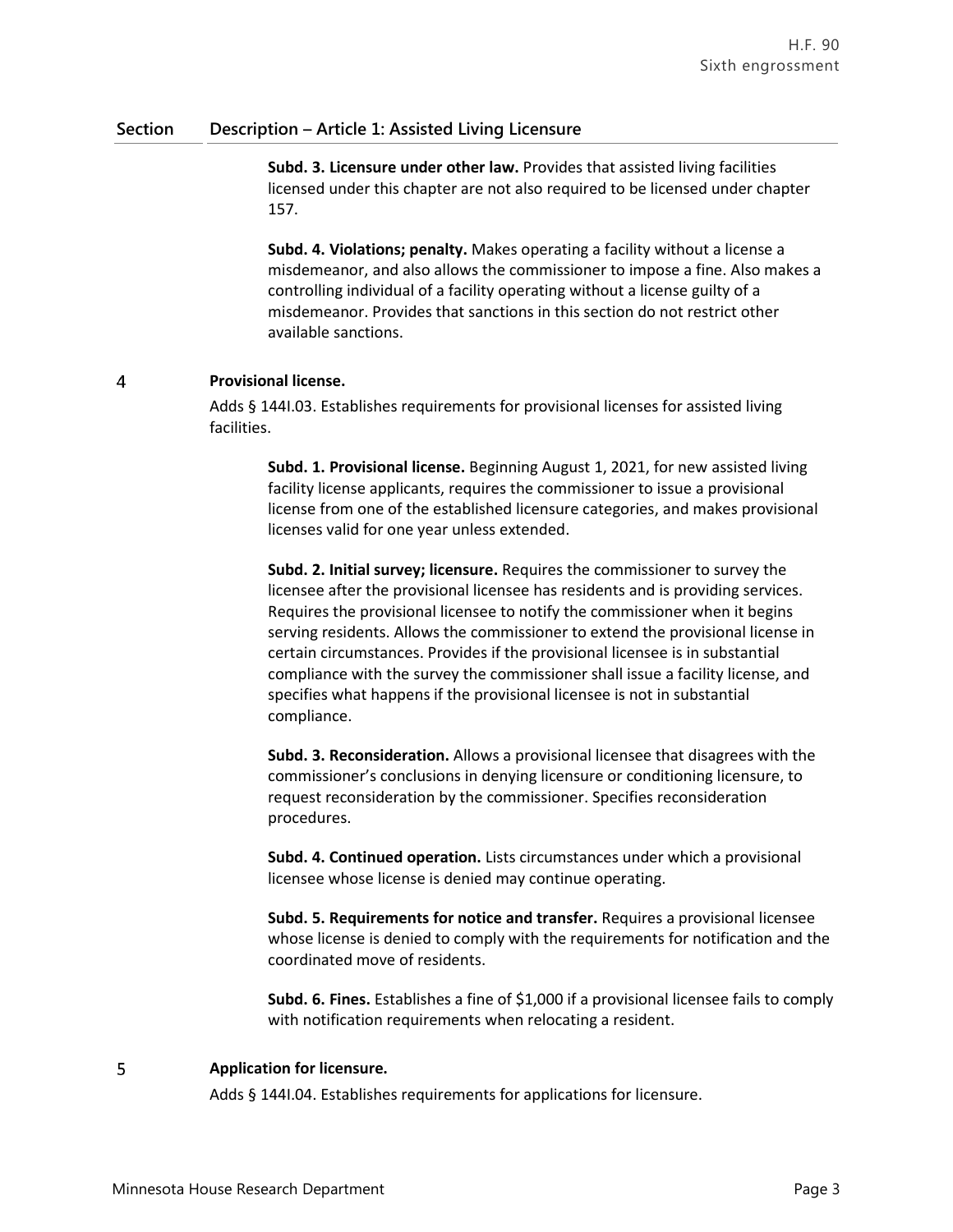**Subd. 1. License applications.** Lists information that an applicant for licensure must provide to the commissioner in an application.

**Subd. 2. Authorized agents.** Requires an application for licensure or license renewal to specify the individuals who are authorized agents and can accept service on behalf of the licensee.

**Subd. 3. Fees.** Requires an applicant for initial licensure, license renewal, or filing a change of ownership to submit the required application fee, and establishes a penalty for late submission of a renewal application. Specifies where fees and fines are deposited, and annually appropriates money from fines to the commissioner to implement recommendations of the home care and assisted living advisory council.

### 6 **Transfer of license prohibited.**

Adds § 144I.05.

**Subd. 1. Transfers prohibited.** Prohibits an assisted living facility license from being transferred to another party.

**Subd. 2. New license required.** Requires a prospective licensee to obtain a new license if the current licensee's legal entity structure is converted or changes to a different type of legal entity structure; if the licensee dissolves or merges with another legal organization and the licensee's legal organization does not survive; if there is a transfer of 50 percent or more of the licensee within the past 24 months; or in the case of any other event that results in a substitution, elimination, or withdrawal of the licensee's responsibility for the facility. Requires the prospective licensee to provide notice to the department at least 60 days before the anticipated date of the change of the licensee.

**Subd. 3. Survey required.** For new licensees after a change of ownership, requires the commissioner to complete a survey within six months after the new license is issued.

### $\overline{7}$ **Background studies.**

Adds § 144I.06. Establishes background study requirements for individuals with direct ownership interest, managerial officials, employees, contractors, and regularly scheduled volunteers of assisted living facilities.

**Subd. 1. Background study required.** Requires a managerial official who provides direct contact or a person with a direct ownership interest in an assisted living facility to undergo a background study, before the commissioner issues or renews a license. Also requires background studies of employees, contractors, and regularly scheduled volunteers at the facility.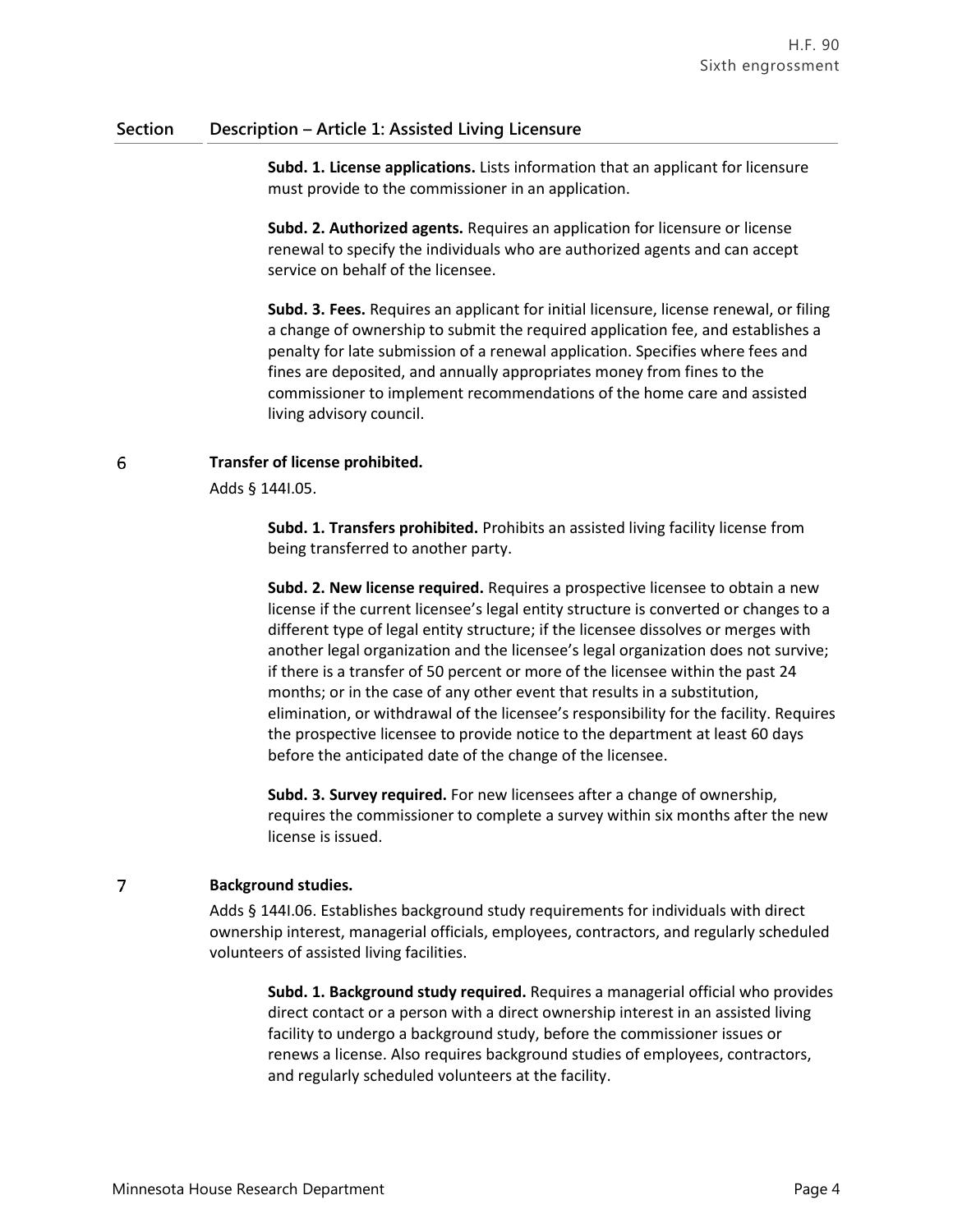**Subd. 2. Reconsideration.** Allows an individual who is disqualified to request reconsideration of the disqualification. Allows an individual to be involved in the management, operation, or control of a facility if the disqualification is set aside or rescinded but prohibits an individual whose disqualification is affirmed from being involved in the management, operation, or control of the facility.

**Subd. 3. Data classification.** Classifies background study data as private data on individuals.

**Subd. 4. Termination in good faith.** Provides that an assisted living facility is not subject to civil liability or liability for unemployment benefits for terminating an employee in good faith reliance on background study information.

### 8 **License renewal.**

Adds § 144I.07. Allows a license, other than a provisional license, to be renewed for up to one year upon submission of an application for renewal, required fees, information sufficient to show the applicant meets the requirements for licensure, and any other information required by the commissioner.

### 9 **Notification of changes in information.**

Adds § 144I.08. Requires a provisional licensee or licensee to notify the commissioner in writing before any financial or contractual change and within 60 days after any change in certain information required in the application for licensure (the business name, legal entity name, and address of the licensee; the name and email address of the managing agent and manager; the licensed resident capacity and license category; statistical information required by the commissioner; and other information required by the commissioner).

### 10 **Consideration of applications.**

Adds § 144I.09. Before issuing a provisional license or renewing a license, requires the commissioner to consider the applicant's compliance history in providing care in a facility that cares for children, the elderly, ill persons, or persons with disabilities. Lists grounds related to applications, inspections, impeding the work of the commissioner or other government entities, noncompliance with state or federal regulations, or violations of chapter 144I, on which the commissioner may deny, revoke, suspend, or refuse to renew a license.

### 11 **Minimum requirements.**

Adds § 144I.10.

**Subd. 1. Minimum requirements.** Requires assisted living facilities to distribute the assisted living bill of rights, comply with the Nurse Practice Act, use personcentered planning and service delivery, have a system for delegating health care activities to unlicensed personnel, provide a way for residents to request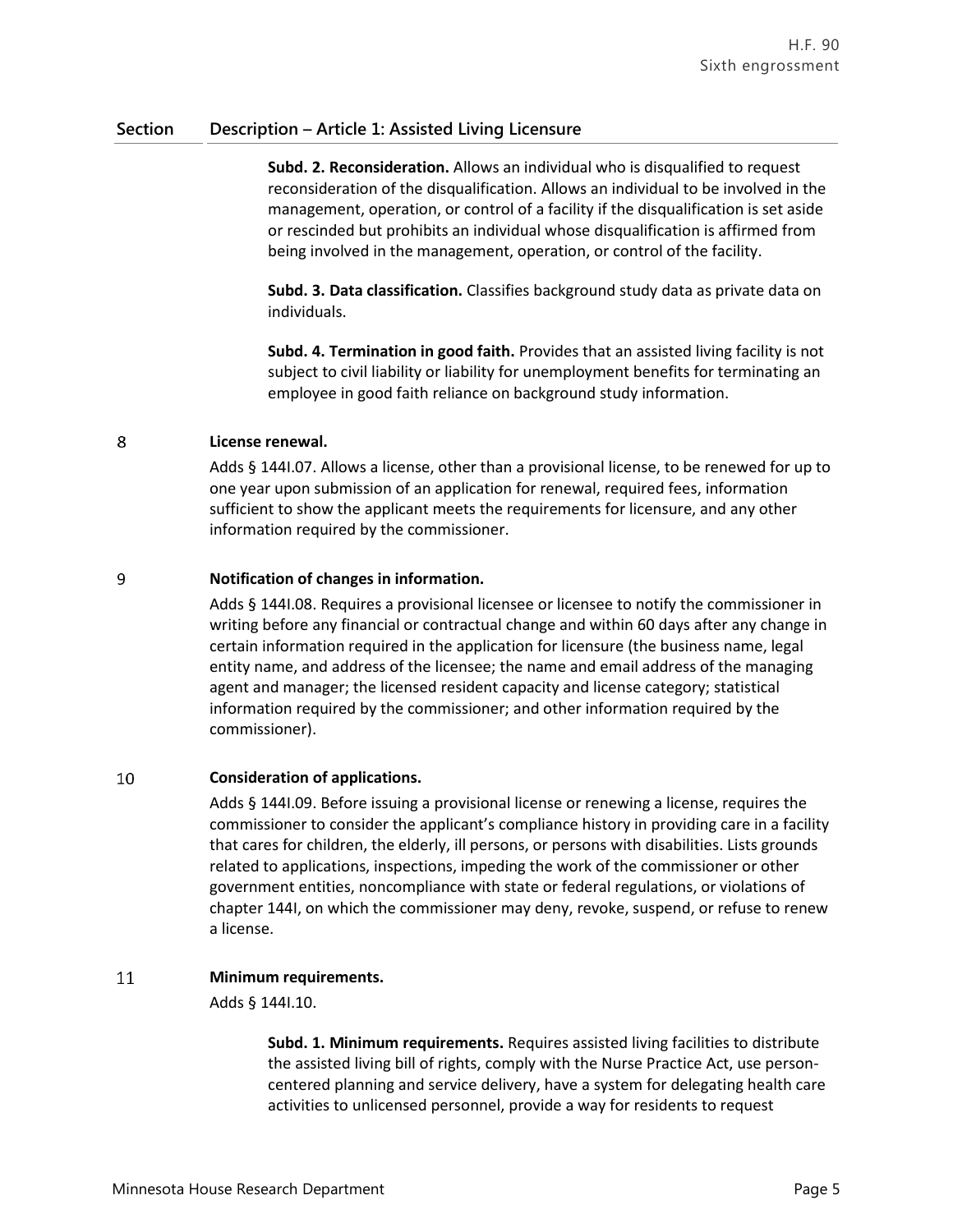assistance for health and safety needs on an ongoing basis, allow residents to furnish and decorate the unit, allow residents access to food at any time, allow residents to choose their visitors, notify residents of their right to have and use a lockable door, develop and implement a staffing plan, and offer or make available the listed services. Allows a resident's right to visitors and social participating, personal and treatment privacy, and to access food to be restricted only if necessary for health and safety reasons.

**Subd. 2. Policies and procedures.** Lists policies and procedures that a facility must have and keep current.

**Subd. 3. Infection control program.** Requires a facility to maintain an infection control program.

**Subd. 4. Clinical nurse supervision.** Requires a facility to have a clinical nurse supervisor.

**Subd. 5. Resident councils.** Requires a facility to provide a resident council with space and privacy for meetings. Allows staff, visitors, and guests to attend resident council meetings when invited. Requires a facility to designate a staff person who is responsible for providing assistance and responding to written requests from meetings. Requires a facility to consider the views of the resident council and respond promptly to grievances.

**Subd. 6. Family councils.** Requires a facility to provide a family council with space and privacy for meetings. Requires a facility to designate a staff person who is responsible for providing assistance and responding to written requests from meetings. Requires a facility to consider the views of the family council and respond promptly to grievances.

**Subd. 7. Resident grievances; reporting maltreatment.** Requires a facility to post in a conspicuous place information about a facility's grievance procedure and the name and contact information of the individuals responsible for handling grievances. Also requires the notice to include information on reporting suspected maltreatment.

**Subd. 8. Protecting resident rights.** Requires a facility to provide information about how to contact consumer advocacy or legal services organizations.

**Subd. 9. Payment for services under disability waivers.** Provides that for new assisted living facilities that did not operate as registered housing with services establishments prior to August 1, 2021, home and community-based services are not available when the new facility is adjoining to or on the same property as an institution.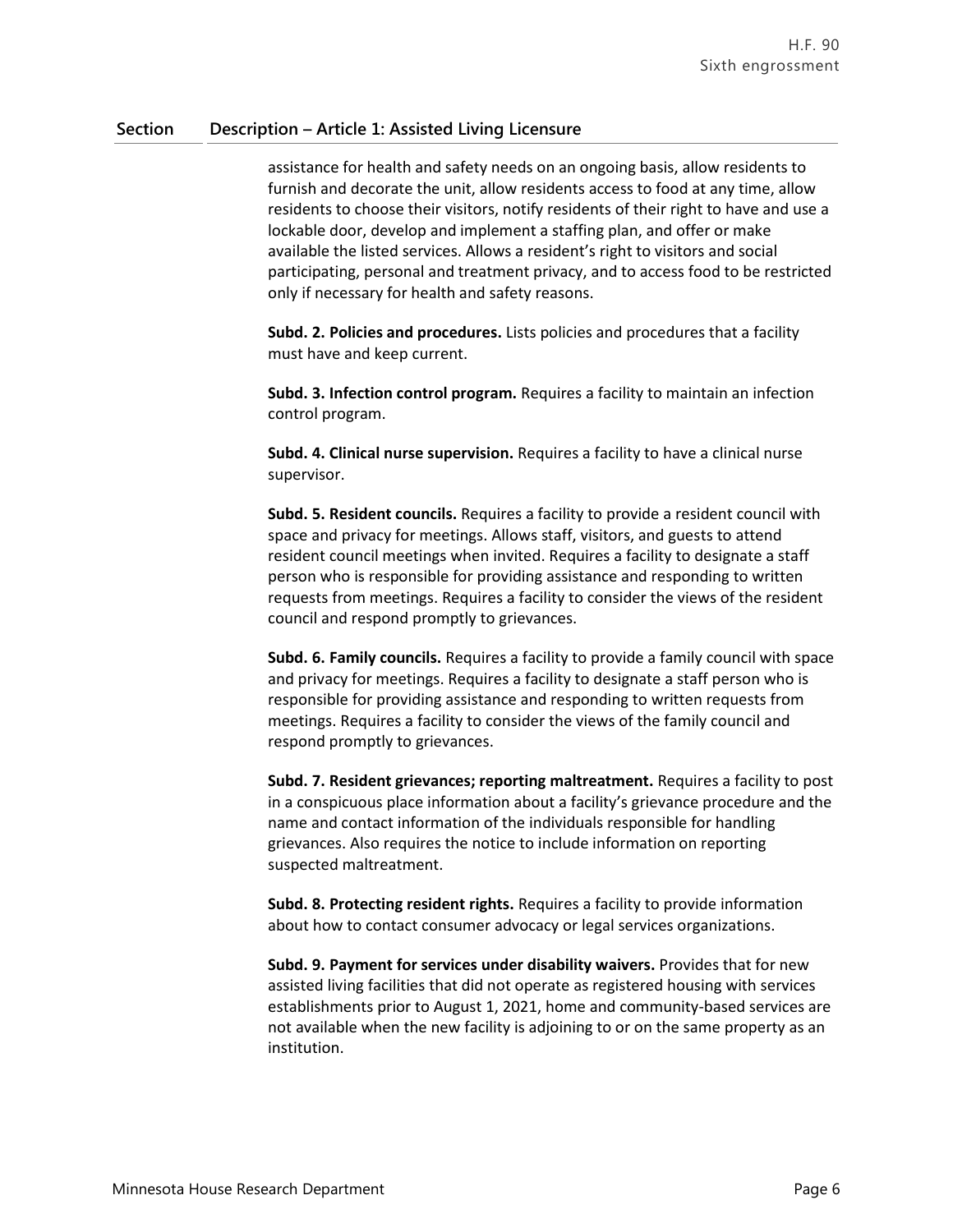### 12 **Assisted living bill of rights.**

Adds § 144I.101. Establishes an assisted living bill of rights for residents of assisted living facilities.

**Subd. 1. Applicability.** Specifies that this section applies to residents living in assisted living facilities.

**Subd. 2. Legislative intent.** States the legislative intent for this section.

**Subd. 3. Information about rights.** Before receiving services, provides that residents have the right to be informed of the rights granted in this section and the recourse residents have if rights are violated. Requires the information to be in plain language and in terms residents can understand, and requires reasonable accommodations for residents with communication disabilities and residents who speak languages other than English.

**Subd. 4. Appropriate care and services.** Provides that residents have the right to appropriate care and assisted living services based on the resident's needs and according to an up-to-date service plan, and the right to receive care and services with continuity from properly trained, competent people.

**Subd. 5. Refusal of care or services.** Provides that residents have the right to refuse care or services and to be informed by the facility of the consequences of refusing care or services.

**Subd. 6. Participation in care and service planning.** Provides that residents have the right to actively participate in planning, modifying, and evaluating their care and services. Specifies what this right includes.

**Subd. 7. Courteous treatment.** Provides that residents have the right to be treated with courtesy and respect and to have their property treated with respect.

**Subd. 8. Freedom from maltreatment.** Provides that residents have the right to be free from physical, sexual, and emotional abuse; neglect; financial exploitation; and all forms of maltreatment covered under the Vulnerable Adults Act.

**Subd. 9. Right to come and go freely.** Provides that residents have the right to enter and leave the facility as they choose, and allows this right to be restricted as allowed by other law and consistent with the resident's service plan.

**Subd. 10. Individual autonomy.** Provides that residents have the right to individual autonomy, initiative, and independence in making life choices.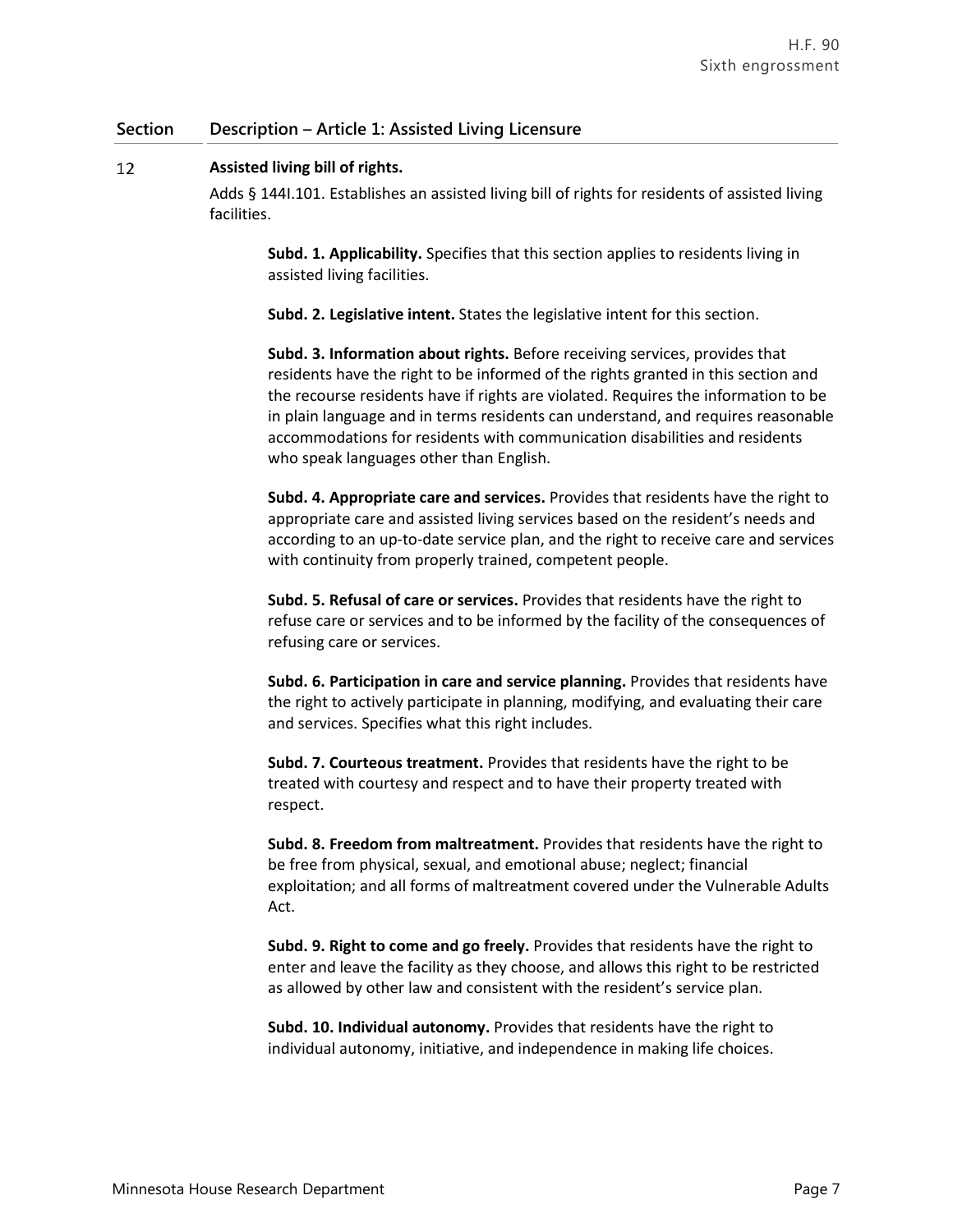**Subd. 11. Right to control resources.** Provides that residents have the right to control personal resources.

**Subd. 12. Visitors and social participation.** Provides that residents have the right to receive and meet with visitors and people of the resident's choosing. Allows this right to be restricted if necessary for the resident's health and safety and documented in the resident's service plan. Also provides that residents have the right to engage in community life and activities of their choice.

**Subd. 13. Personal and treatment privacy.** Provides that residents have the right to consideration of their privacy, requires staff to respect the privacy of a resident's space, allows residents to have and use a lockable door but allows this right to be restricted in certain circumstances, and provides that residents have the right to privacy and respect regarding their service plan.

**Subd. 14. Communication privacy.** Provides that residents have the right to communicate privately with persons of their choice.

**Subd. 15. Confidentiality of records.** Provides that residents have the right to have personal, financial, and medical information kept private, to approve or refuse to approve releases of information, and to be informed of policies and procedures for disclosure of information. Also requires residents to be notified when an outside party requests personal records, and states that residents have the right to access their own records.

**Subd. 16. Right to furnish and decorate.** Provides that residents have the right to furnish and decorate the resident's unit within the terms of the assisted living contract.

**Subd. 17. Right to choose roommate.** Provides that residents have the right to choose a roommate if sharing a unit.

**Subd. 18. Right to access food.** Provides that residents have the right to access food at any time. Allows this right to be restricted if necessary for the resident's health and safety and if documented in the resident's service plan.

**Subd. 19. Access to technology.** Provides that residents have the right to access Internet service at their expense.

**Subd. 20. Grievances and inquiries.** Provides that residents have the right to make and receive a timely response to a complaint or inquiry, and to know the name and contact information of a person designated by the facility to handle and resolve complaints.

**Subd. 21. Access to counsel and advocacy services.** Provides that residents have the right to access by legal counsel, representatives of the protection and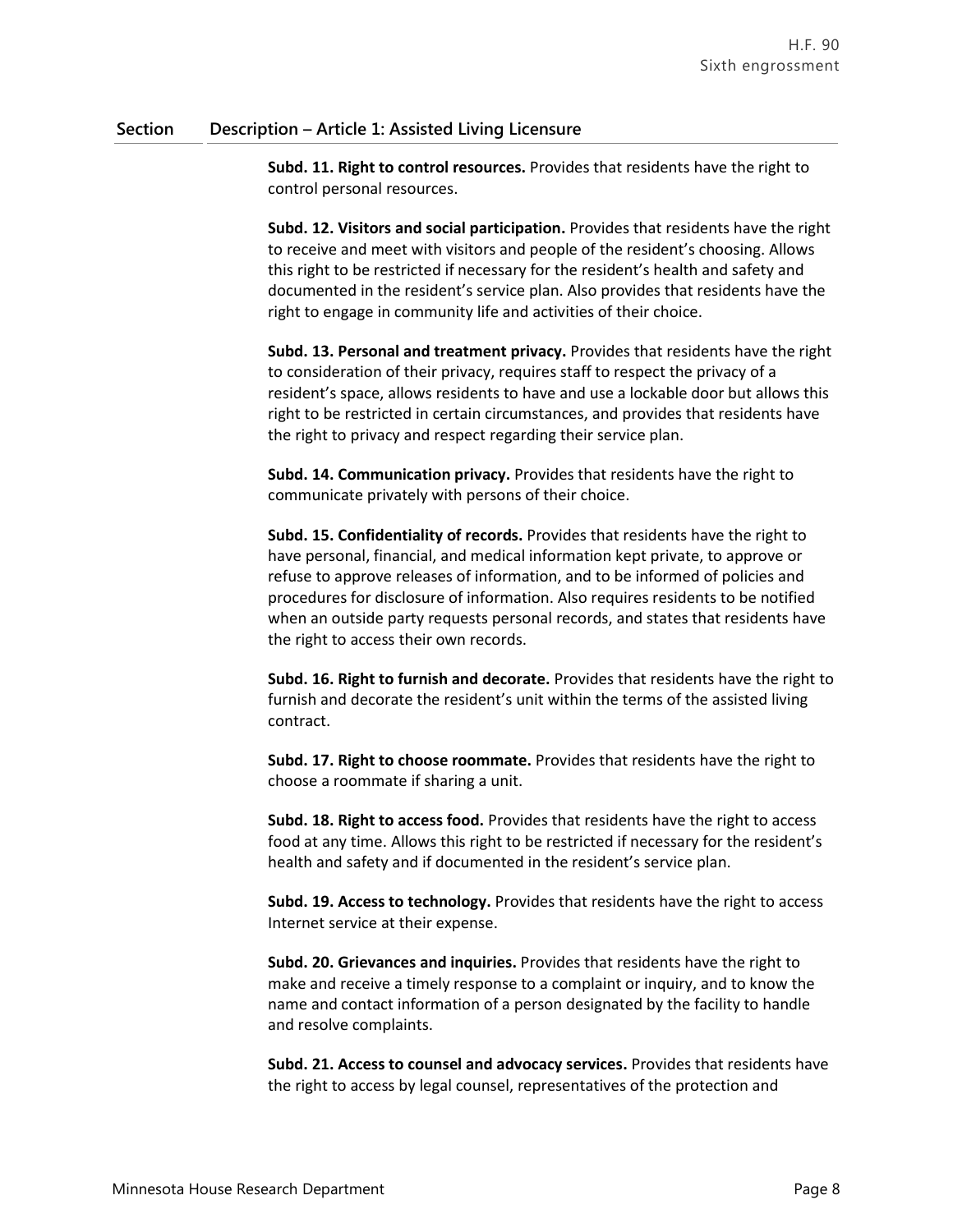advocacy system, and representatives of the Office of Ombudsman for Long-Term Care.

**Subd. 22. Information about charges.** Provides that residents have the right to be notified of charges for housing and services, limits on housing and services, expected payment amounts from insurance or public health care programs, and charges the resident may be responsible for paying.

**Subd. 23. Information about individuals providing services.** Before receiving services, provides that residents have the right to be told the type and disciplines of staff who will be providing services, the frequency of visits, and other choices available to address resident needs.

**Subd. 24. Information about other providers and services.** Provides that residents have the right to be informed that other public and private services may be available and that the resident may obtain services from a provider other than the assisted living facility.

**Subd. 25. Resident councils.** Provides that residents have the right to organize and participate in resident councils.

**Subd. 26. Family councils.** Provides that residents have the right to participate in family councils formed by families or residents.

### 13 **Housing and services.**

Adds § 144I.11.

**Subd. 1. Responsibility for housing and services.** Provides that the facility is directly responsible to the resident for all housing and service-related matters, and specifies what these matters include.

**Subd. 2. Uniform checklist disclosure of services.** Requires an assisted living facility to provide all prospective residents with a disclosure of the facility's licensure category, a written checklist listing all services permitted under the facility's license that identifies services the facility provides and services it does not provide, and an oral explanation of these services. Requires the commissioner, in consultation with stakeholders, to design this uniform checklist.

**Subd. 3. Reservation of rights.** Provides that a resident is not required to use services in a facility, a facility is not prohibited from requiring a resident to pay for a package of services even if the resident does not use the services, a facility does not have to fundamentally alter the nature of the facility's operation in order to accommodate a resident, and a facility has a duty to respond to requests for reasonable accommodations.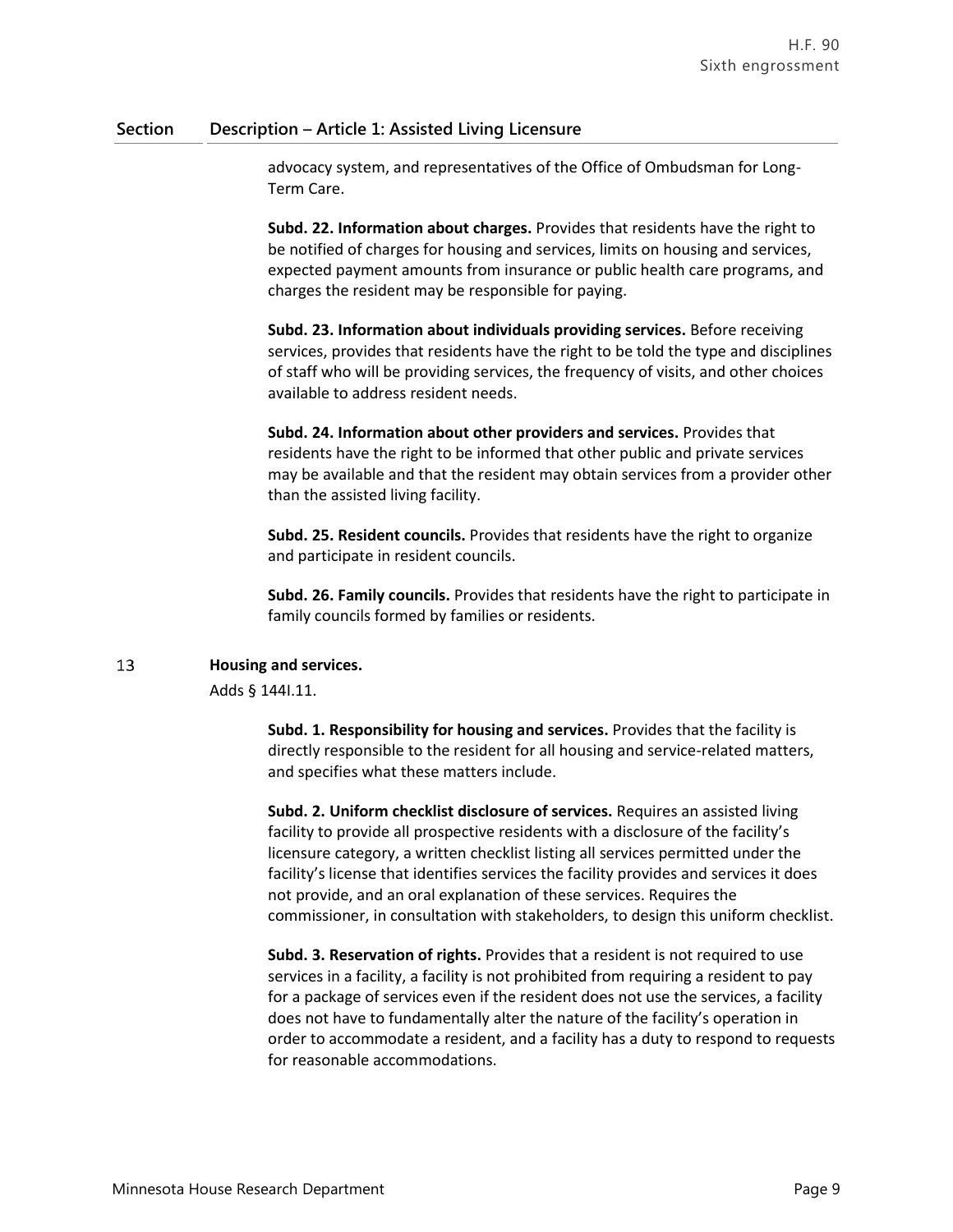#### 14 **Transfer of residents within facility.**

Adds § 144I.12.

**Subd. 1. Definition.** Defines transfer for this section as a move of a resident within a facility to a different room or other private living unit.

**Subd. 2. Orderly transfer.** Requires a facility to provide for the safe, orderly, coordinated, and appropriate transfer of residents within the facility.

**Subd. 3. Notice required.** Requires a facility to provide at least 30 calendar days' written notice to a resident and others of a facility-initiated transfer. Lists what the notice must include. Allows a facility to transfer a resident with less than 30 days' written notice if the transfer is necessary because conditions render the resident's room uninhabitable, because of the resident's urgent medical needs, or because of a risk to the health or safety of another resident.

**Subd. 4. Consent required.** Prohibits a facility from transferring a resident without the resident's consent, unless the resident's room or living unit is uninhabitable or there is a change in facility operations.

**Subd. 5. Change in facility operations.** When there is a curtailment, reduction, or capital improvement that makes transfers necessary, requires a facility to minimize the number of transfers made, consider individual resident needs and preferences, provide reasonable accommodations for individual residents, and provide notice to two ombudsman's offices regarding the needed transfers.

**Subd. 6. Evaluation.** If a resident consents to a transfer, requires a facility to make reasonable modifications to the new room or private living unit to accommodate the resident's disabilities, after an evaluation of the resident's individual needs to determine whether the room or private living unit is appropriate for the resident.

**Subd. 7. Disclosure.** When entering into an assisted living contract, requires a facility to provide conspicuous notice of the circumstances under which the facility may require a transfer.

### 15 **Business operation.**

Adds § 144I.13.

**Subd. 1. Display of license.** Requires the facility to display its original, current license at the facility's main entrance and to provide a copy of the license to any person who requests it.

**Subd. 2. Quality management.** Requires the facility to engage in quality management activities, and specifies what quality management activities include.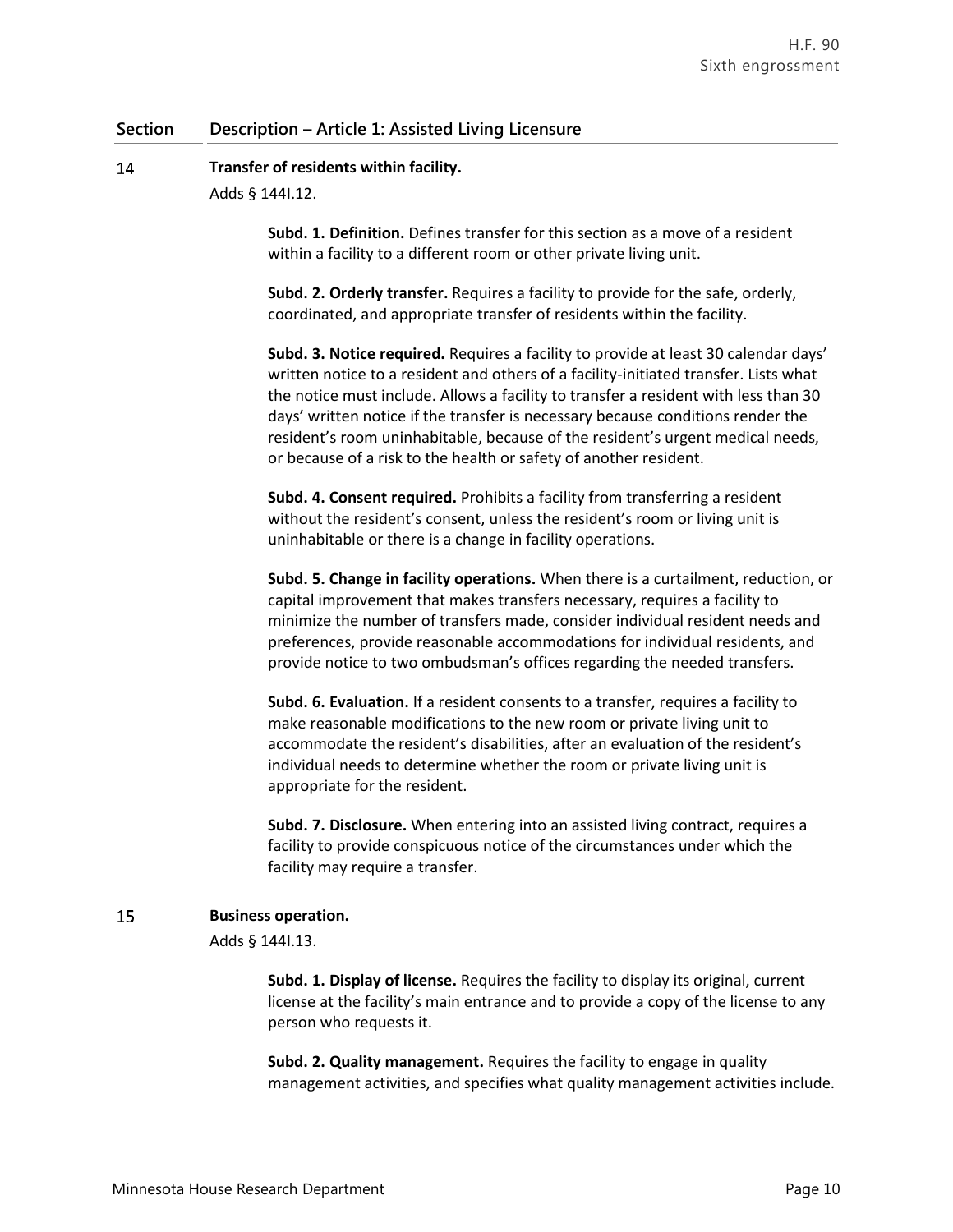**Subd. 3. Facility restrictions.** Except in certain cases, prohibits a facility or staff person from accepting power of attorney, appointment as a guardian or conservator, or appointment as a resident representative.

**Subd. 4. Handling residents' finances and property.** Allows a facility to assist residents with household budgeting, but otherwise prohibits a facility from managing a resident's property. When a resident deposits funds with a facility, provides that the licensee retains fiduciary and custodial responsibility for the funds, is directly accountable to the resident, and must maintain records and provide receipts for all transactions and purchases made with the resident's funds. If daily responsibility for resident funds is delegated to a manager, requires the manager to give the licensee a monthly accounting of resident funds and to meet all legal requirements for holding and accounting for resident funds. Requires the facility to ensure that the party responsible for holding or managing resident funds is bonded or insured.

**Subd. 5. Final accounting; return of money and property.** Within 30 days of a termination of housing or services or a resident's death, requires a facility to provide the resident and others with a final statement of account, provide any refunds due, return any money or property held by the facility, and refund the resident's security deposit unless it is applied to the first month's charges.

**Subd. 6. Compliance with requirements for reporting maltreatment of vulnerable adults; abuse prevention plan.** Requires a facility to comply with requirements to report maltreatment of vulnerable adults, requires a procedure for ensuring cases of maltreatment are reported, and requires development of an individual abuse prevention plan for each vulnerable adult.

**Subd. 7. Posting information for reporting suspected crime and maltreatment.** Requires a facility to post certain information to help residents report suspected criminal activity or vulnerable adult maltreatment.

**Subd. 8. Employee records.** Requires a facility to maintain current records for each paid employee, regularly scheduled volunteer, and individual contractor. Lists what the facility records for these persons must include.

**Subd. 9. Tuberculosis prevention and control.** Requires a facility to maintain a comprehensive tuberculosis prevention and control program.

**Subd. 10. Disaster planning and emergency preparedness plan.** Specifies requirements for having and posting information about emergency disaster plans, emergency exits, and procedures for missing residents. Requires emergency and disaster training for all staff during initial orientation and annually thereafter.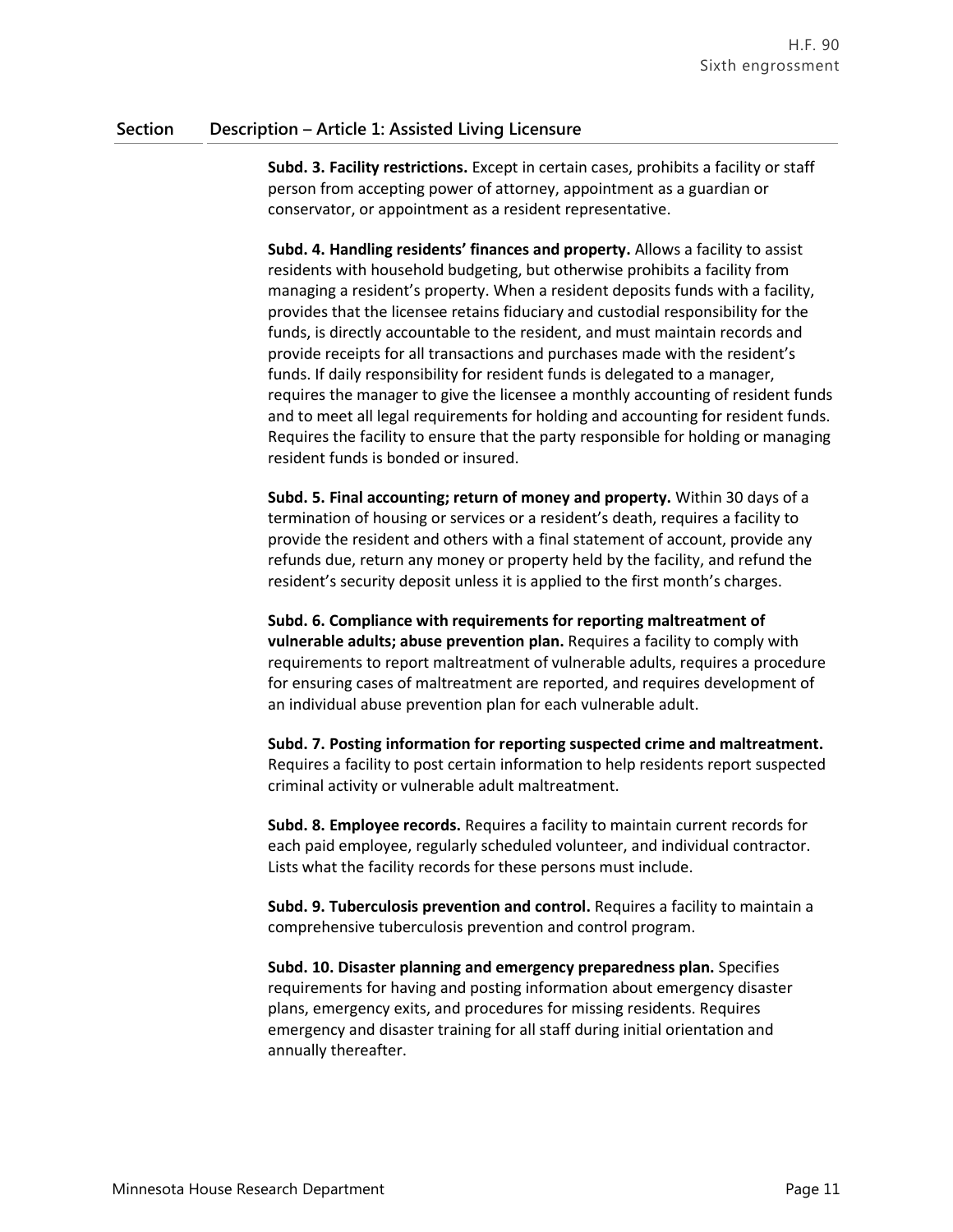and thereafter as needed.

### 16 **Staffing and supervisory requirements.**

Adds § 144I.14.

**Subd. 1. Qualifications, training, and competency.** Requires staff providing assisted living services to be trained and competent in the provision of services.

**Subd. 2. Licensed health professionals and nurses.** Requires licensed health professionals who are facility employees to be Minnesota-licensed, and competent in assessing resident needs, planning appropriate services, implementing services, and supervising staff.

**Subd. 3. Unlicensed personnel.** Lists required qualifications for unlicensed personnel.

**Subd. 4. Availability of contact person to staff.** Requires an assisted living facility to have a registered nurse available for consultation by staff performing delegated nursing tasks, and to have an appropriate licensed health professional available if staff are performing other delegated services. Requires this contact person to be available in person, by phone, or by other means when staff is providing services.

**Subd. 5. Supervision of staff.** Requires staff who provide a limited set of assisted living services to be supervised periodically to verify the services are being provided competently and to identify any problems and solutions. Specifies what supervision includes.

**Subd. 6. Supervision of staff providing delegated nursing or therapy tasks.** Requires staff who perform delegated nursing or therapy tasks to be supervised by an appropriate licensed health professional or registered nurse to verify the services are being provided competently and to identify any problems and solutions. Specifies that direct supervision must be provided within 30 days of the date on which the individual first performs the delegated tasks for residents

**Subd. 7. Delegation of assisted living services.** Allows a registered nurse or licensed health professional to delegate tasks to staff who are competent and possess the required skills and knowledge to perform the task. Requires the facility to communicate current information to nurses or licensed health professionals regarding staff available and their competencies.

**Subd. 8. Documentation.** Requires a facility to retain documentation of supervision in staff personnel records.

**Subd. 9. Temporary staff.** Requires temporary staff to meet the same requirements as facility employees.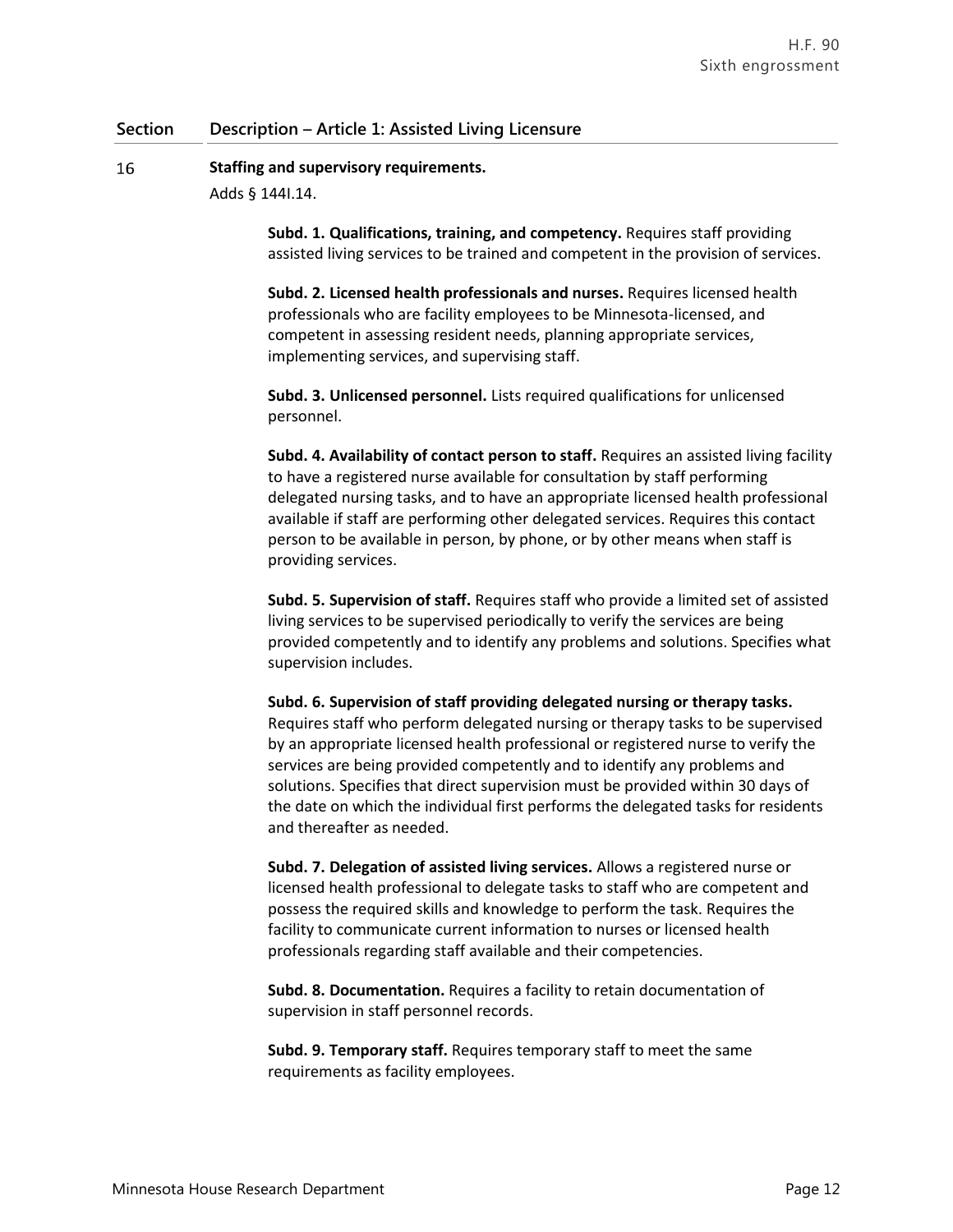**Subd. 10. Instructor and competency evaluation requirements; training for unlicensed personnel.** Establishes qualifications for instructors and competency evaluators. Specifies what training and competency evaluations for unlicensed personnel must include. Requires a person delegating a task to ensure that the unlicensed personnel is trained to properly perform the task being delegated.

### 17 **Requires notices.**

Adds § 144I.15.

**Subd. 1. Assisted living bill of rights; notification to residents.** Requires the facility to provide the resident with a written notice of the assisted living bill of rights, a statement about how to file a complaint or report suspected maltreatment, and other contact information regarding complaints. Requires the facility to obtain written acknowledgment of the resident's receipt of this information or document why an acknowledgment cannot be obtained.

**Subd. 2. Notices in plain language; language accommodations.** Requires a facility to provide notices in plain language and make reasonable accommodations for residents with communication disabilities or who speak languages other than English.

**Subd. 3. Notice of dementia training.** Requires a facility that provides services to residents with dementia to provide a description of its employee training program.

**Subd. 4. Notice of available assistance.** Requires a facility to provide a resident with information about who the resident can contact for assistance with health care or supportive services.

**Subd. 5. Notice to residents; change in ownership or management.** Requires a facility to notify a resident, legal representative, or designated representative of certain changes in facility ownership or management.

### 18 **Services.**

Adds § 144I.16.

**Subd. 1. Acceptance of residents.** Prohibits a facility from accepting a person as a resident unless the facility has sufficient staff to adequately provide services agreed to in the assisted living contract.

**Subd. 2. Initial reviews, assessments, and monitoring.** States that residents who are not receiving services are not required to undergo an initial nursing assessment. Requires a facility to conduct a nursing assessment of a prospective resident and propose a temporary service plan before the prospective resident enters into a contract with the facility or the date the resident moves in, whichever is earlier. Requires a reassessment within 14 days after initiation of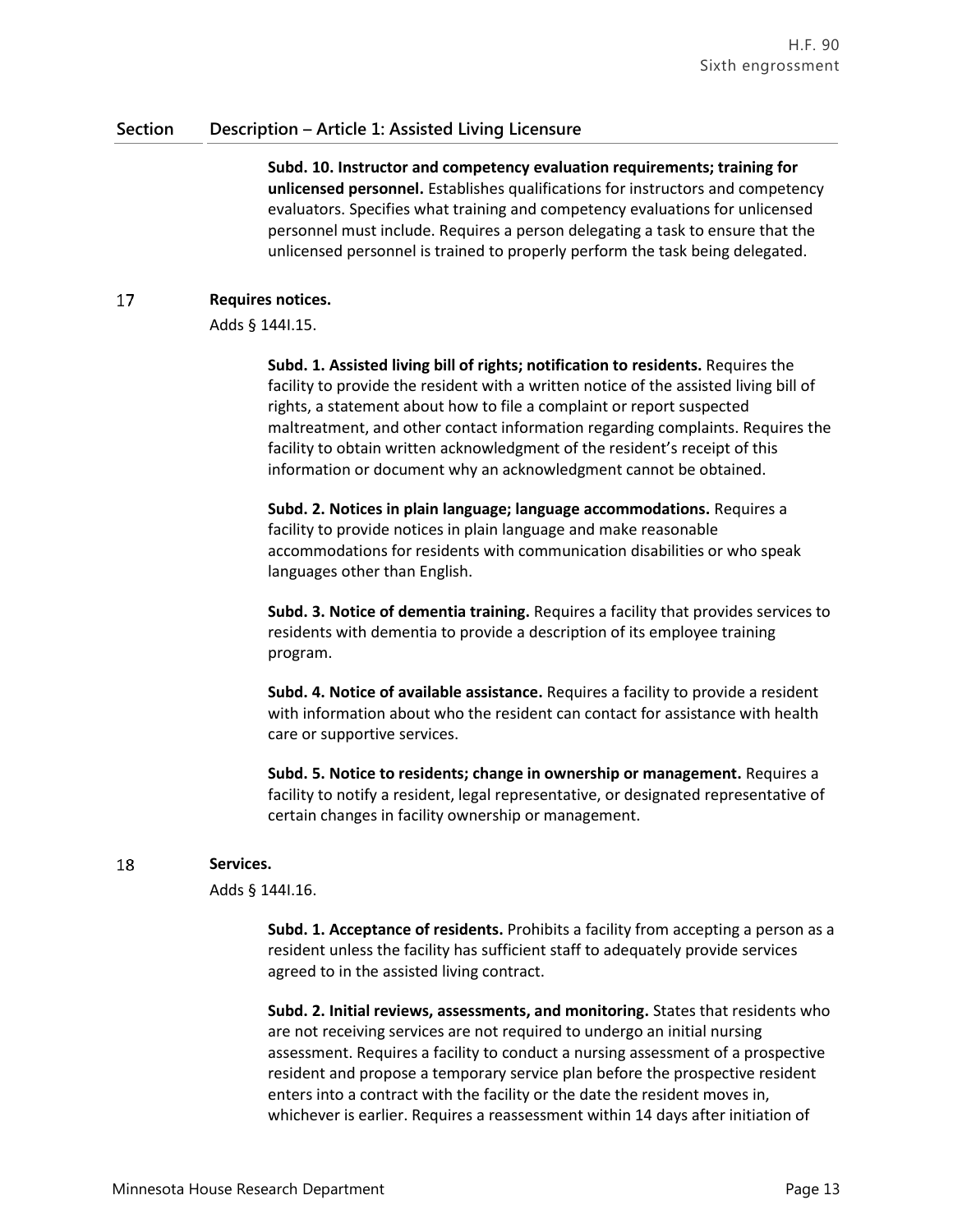services. For residents only receiving certain assisting living services, requires an individualized initial review of the resident's needs and preferences within 30 days of the start of services and every 90 days thereafter. Requires the facility to provide information about long-term care consultation services.

**Subd. 3. Temporary service plan.** Requires a facility to complete a temporary service plan and agreement with the resident, effective for up to 72 hours, when a facility initiates services and the individualized assessment has not been completed.

**Subd. 4. Service plan, implementation, and revisions to service plan.** Requires a facility to finalize a service plan within 14 days after beginning to provide services. Establishes requirements for the service plan, and requires the facility to provide all services required by the current service plan. Requires the service plan to be entered into the resident's record, and requires staff providing services to be informed of the current service plan.

**Subd. 5. Referrals.** If a facility determines a resident needs additional services, requires the facility to consult with the resident and inform the resident of resources available to help the resident obtain additional services.

**Subd. 6. Medical cannabis.** Allows facilities to adopt reasonable restrictions on the use of medical cannabis by residents.

**Subd. 7. Request for discontinuance of life-sustaining treatment.** If a resident or certain others requests discontinuation of a life-sustaining treatment, requires a facility employee to inform a supervisor of the resident's request, and requires facility to inform the health care provider who ordered the treatment of the resident's request and to work with the resident and the health professional to comply with requirements in chapter 145C. Provides that this subdivision does not diminish the rights of residents to control their treatment and does not require a facility to discontinue treatment.

**Subd. 8. Applicability of other law.** Makes assisted living facilities subject to chapter 504B, and requires facilities to comply with that chapter.

### 19 **Medication management.**

Adds § 144I.17.

**Subd. 1. Medication management services.** Requires an assisted living facility that provides medication management services to have medication management policies and procedures. Specifies requirements for development of these policies and procedures, and lists what these policies and procedures must address.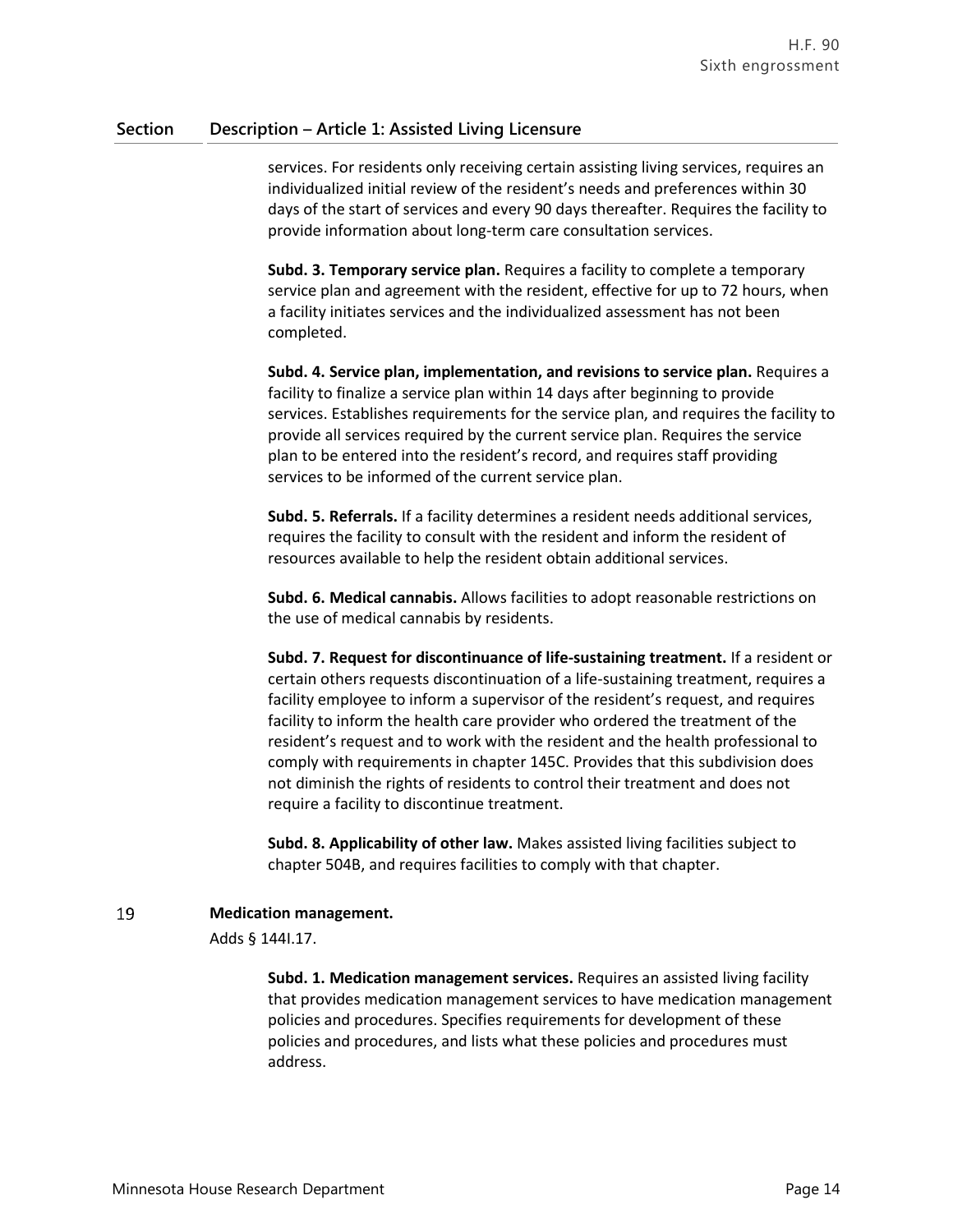**Subd. 2. Provision of medication management services.** Requires a resident to have a face-to-face assessment before a facility provides medication management services, and specifies what the assessment must include.

**Subd. 3. Individualized medication monitoring and reassessment.** Requires a facility to monitor and reassess a resident at least annually and when a resident presents symptoms or issues that may be medication related.

**Subd. 4. Resident refusal.** Requires a facility to document in the resident's record a resident's refusal of an assessment for medication management.

**Subd. 5. Individualized medication management plan.** For each resident receiving medication management services, requires a facility to include information on medication management services in the resident's service plan, requires the facility to maintain an individualized medication management record for each resident, and lists what this record must include.

**Subd. 6. Administration of medication.** Allows medications to be administered by a nurse, physician, other licensed health practitioner authorized to administer medications, or unlicensed personnel who have been delegated medication administration tasks.

**Subd. 7. Delegation of medication administration.** Establishes requirements for delegating medication administration to unlicensed personnel.

**Subd. 8. Documentation of administration of medications.** Requires medications that are administered to be documented in the resident's record, and lists what the documentation must include.

**Subd. 9. Documentation of medication setup.** Lists the information that must be documented at the time of medication setup.

**Subd. 10. Medication management for residents who will be away from home.** Requires a facility to implement procedures to provide medications to residents during planned or unplanned time away from the facility. Lists what the procedures must include.

**Subd. 11. Prescribed and nonprescribed medication.** Directs a facility to determine whether the facility will require a prescription for all medications the facility manages, including over-the-counter drugs and dietary supplements.

**Subd. 12. Medications; over-the-counter drugs; dietary supplements not prescribed.** Requires a facility providing medication management for over-thecounter drugs and dietary supplements to maintain those items in their original labeled containers and verify that the medications are up to date and appropriately stored.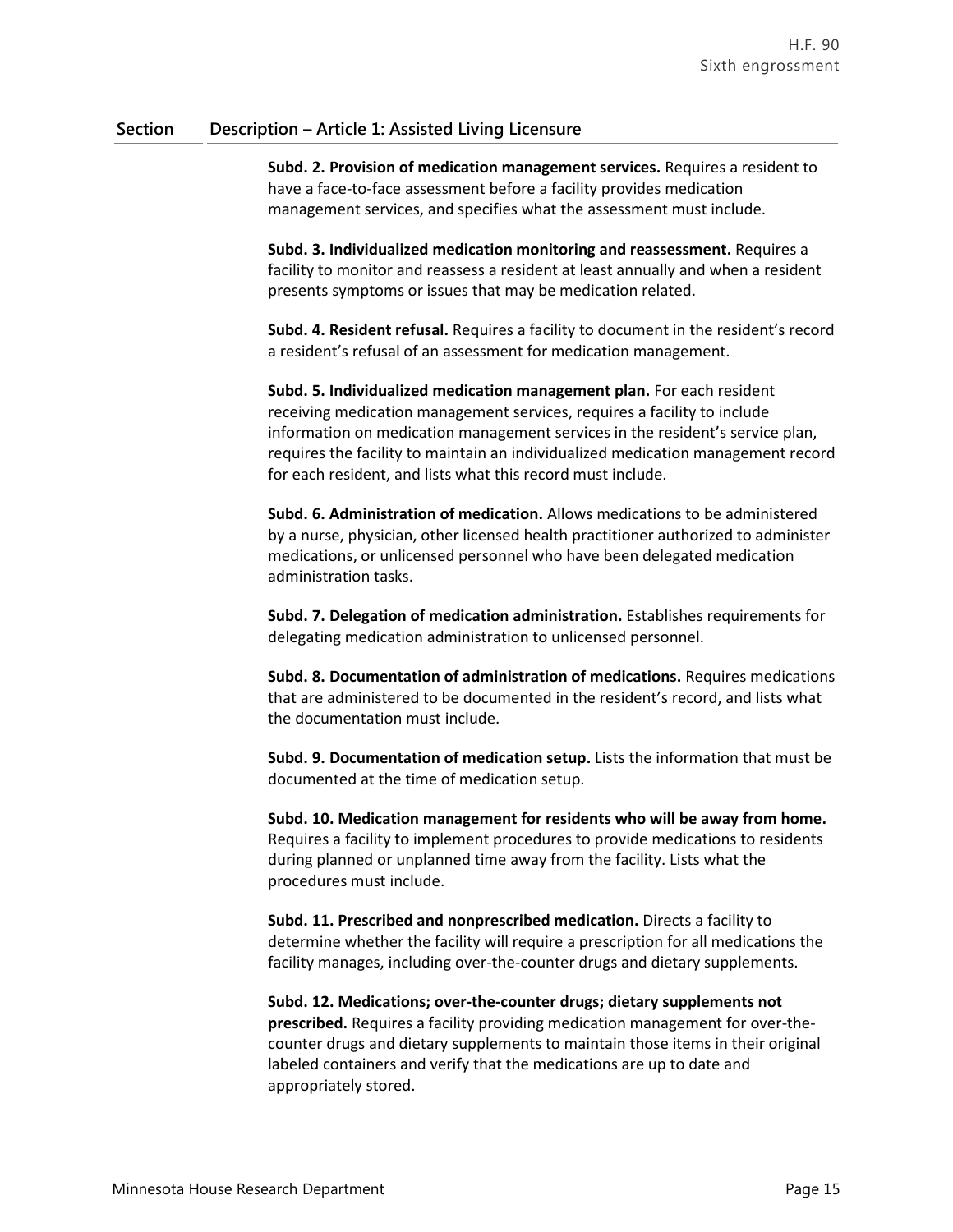**Subd. 13. Prescriptions.** Requires a prescription for each prescribed medication the facility is managing for the resident.

**Subd. 14. Renewal of prescriptions.** Requires a prescription to be renewed at least every 12 months or more frequently if indicated by a resident assessment.

**Subd. 15. Verbal prescription orders.** Requires verbal prescription orders to be received by a nurse or pharmacist and handled according to requirements for verbal prescription orders in Board of Pharmacy rules.

**Subd. 16. Written or electronic prescription.** Requires a written or electronic prescription to be communicated to the registered nurse in charge and placed in the resident's record.

**Subd. 17. Records confidential.** Requires prescriptions to be kept confidential.

**Subd. 18. Medications provided by resident or family member.** Requires staff to document in the resident's record any medications or dietary supplements that are being used by the resident but that are not included in the medication management assessment.

**Subd. 19. Storage of medications.** Requires medications to be stored in locked compartments.

**Subd. 20. Prescription drugs.** Requires prescription drugs to be kept in their original containers.

**Subd. 21. Prohibitions.** Prohibits a prescription drug supply for one resident from being used by anyone other than that resident.

**Subd. 22. Disposition of medications.** Requires medications to be returned to the resident or representative when the service plan ends or when medication management services are no longer being provided. Establishes requirements for disposal of medications.

**Subd. 23. Loss or spillage.** Requires a facility providing medication management to implement procedures for loss or spillage of controlled substances.

### 20 **Treatment and therapy management.**

Adds § 144I.18.

**Subd. 1. Treatment and therapy management services.** Provides that this section only applies to assisted living facilities providing treatment and therapy management services.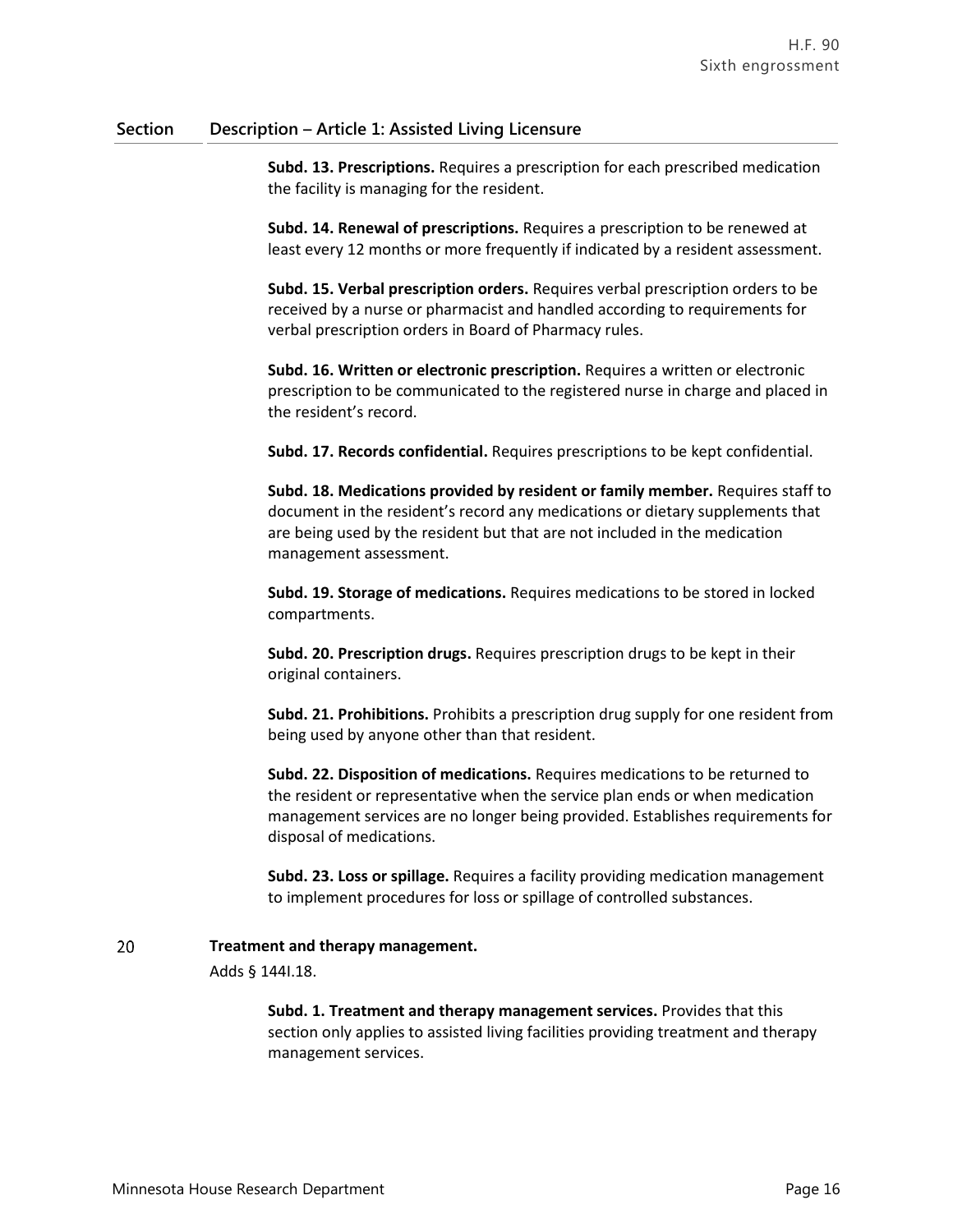**Subd. 2. Policies and procedures.** Requires a facility that provides treatment and therapy management services to maintain policies and procedures for these services, and specifies what the policies and procedures must include.

**Subd. 3. Individualized treatment or therapy management plan.** For each resident receiving treatment or therapy management, requires a facility to include in the resident's service plan a written statement of the treatment or therapy services that will be provided, and to maintain an individualized treatment and therapy management record for each resident. Lists what this record must include.

**Subd. 4. Administration of treatments and therapy.** Specifies who may administer therapies or treatments, and establishes requirements for delegating administration of treatments or therapies.

# **Subd. 5. Documentation of administration of treatments and therapies.**

Requires a facility to document administration of treatments and therapies in the resident's record, and lists what the documentation must include.

**Subd. 6. Treatment and therapy orders.** Requires there to be an order from an authorized prescriber for all treatments and therapies, and specifies what the order must include.

**Subd. 7. Right to outside service provider; other payors.** Provides that a resident is free to retain treatment and therapy services from an off-site service provider, and requires a facility to help residents obtain information about whether a public program will pay for these services.

### 21 **Resident record requirements.**

Adds § 144I.19.

**Subd. 1. Resident record.** Requires a facility to maintain records for each resident for whom it provides services, and requires these records to be protected from loss, tampering, or unauthorized disclosure. Prohibits a facility from disclosing any personal, financial, or medical information except in the listed circumstances.

**Subd. 2. Access to records.** Requires a facility to ensure that the appropriate records are available to employees and contractors authorized to access the records and to the commissioner.

**Subd. 3. Contents of resident record.** Lists the information that must be included in a resident record.

**Subd. 4. Transfer of resident records.** Requires a facility to ensure there is a coordinated transfer of a resident's record if the resident transfers to another health care facility or provider.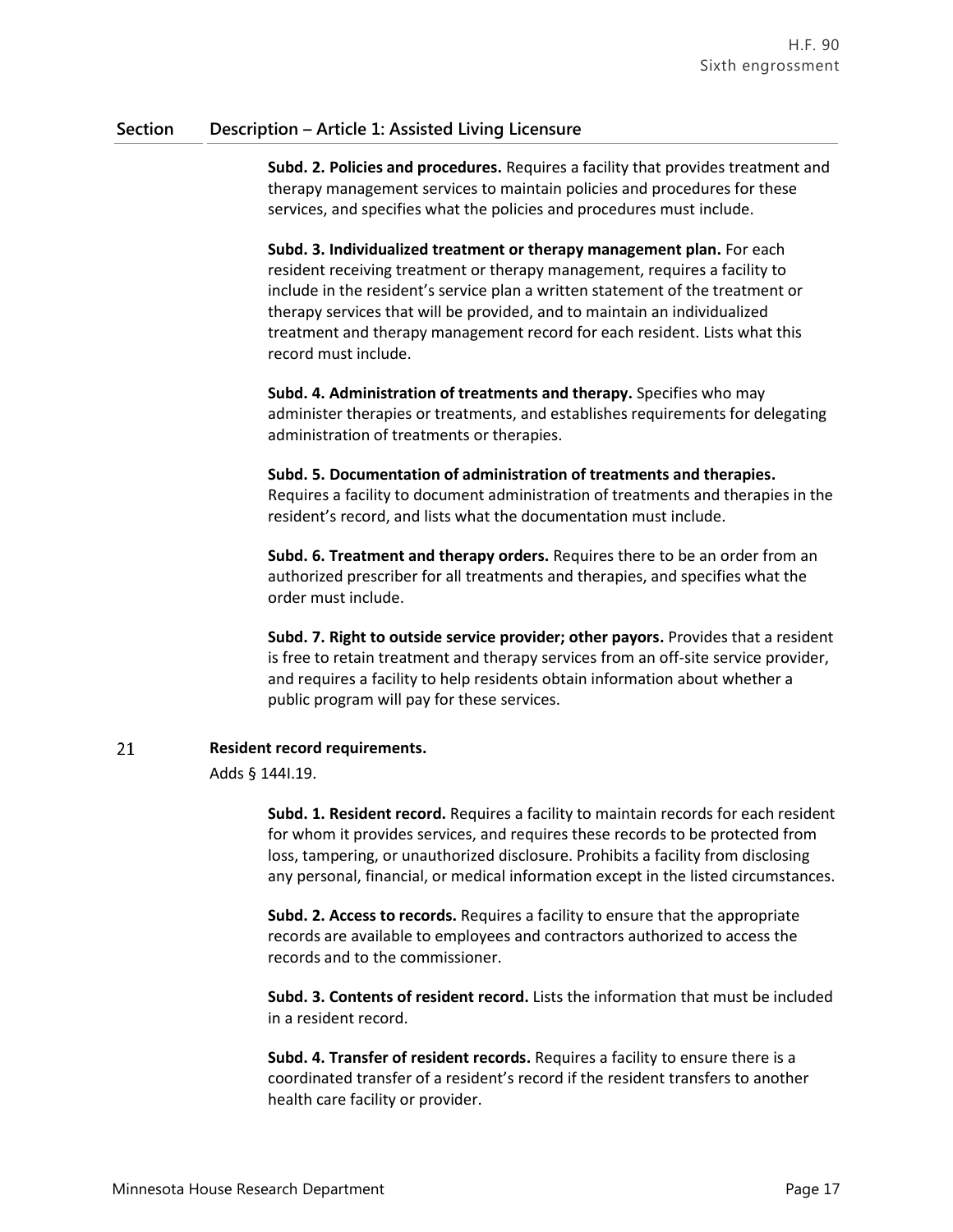**Subd. 5. Record retention.** Requires a facility to retain a resident record for at least five years following a resident's discharge or termination of services, or for another period of time if so required in state or federal law.

#### 22 **Orientation and annual training requirements.**

Adds § 144I.20.

**Subd. 1. Orientation of staff and supervisors.** Requires staff providing and supervising direct services to complete an orientation to assisted living licensing requirements before providing assisted living services to residents. Requires the orientation to be completed once, and provides that it cannot be transferred to another facility.

**Subd. 2. Content.** Lists required content for the orientation.

**Subd. 3. Verification and documentation of orientation and training.** Requires a facility to maintain documentation that staff completed the orientation and training required in this section.

**Subd. 4. Orientation to resident.** Requires staff providing services to be oriented specifically to each individual resident and their services.

**Subd. 5. Training required related to dementia.** Requires all direct care staff and supervisors providing direct services to receive training related to dementias.

**Subd. 6. Required annual training.** Requires all staff that provide direct services to complete at least eight hours of training annually. Lists topics the annual training must cover.

**Subd. 7. Implementation.** Requires a facility to implement all orientation and training topics listed in this section.

### 23 **Training in dementia care required.**

Adds § 144I.21. Requires assisted living facilities to meet the listed training requirements for training on dementia topics. Supervisors must receive at least eight hours of training within 120 hours of beginning work and two hours annually thereafter. Direct care employees must receive at least eight hours of training within 160 hours of beginning work and two hours annually thereafter. Staff who do not provide direct care must receive at least four hours of training within 160 hours of beginning work and at least two hours annually thereafter. Staff providing direct care in an assisted living facility with dementia care must complete at least eight hours of training with 80 hours of beginning work and at least two hours annually thereafter. Allows new employees to satisfy the initial training by submitting proof of having completed the training within the past 18 months. Lists areas of required training, and requires facilities to provide consumers with a description of the training program.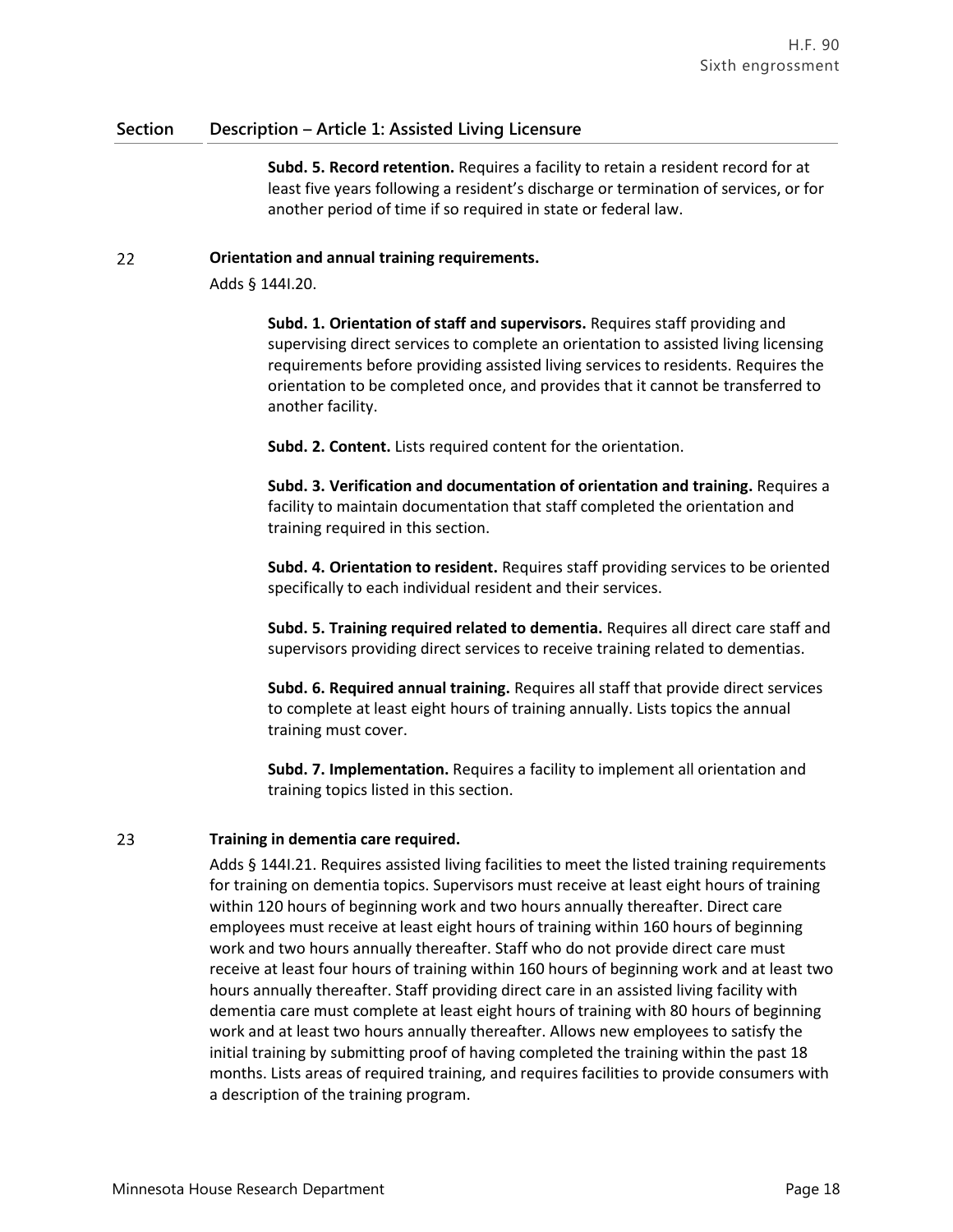#### 24 **Controlling individual restrictions.**

Adds § 144I.22.

**Subd. 1. Restrictions.** Allows the commissioner to bar a controlling individual of a facility if that person was a controlling individual at a nursing home or facility that incurred specified numbers of uncorrected or repeated violations or was convicted of a felony or gross misdemeanor related to the operation of the nursing home or facility or that directly affected resident safety or care. Allows a controlling individual barred under this subdivision to appeal the commissioner's decision under chapter 14.

**Subd. 2. Exception.** Provides that the bar on controlling individuals in subdivision 1 does not apply to a controlling individual who had no legal authority to affect or change decisions of the operation of the nursing home or assisted living facility that incurred the uncorrected violation.

**Subd. 3. Stay of adverse action required by controlling individual restrictions.** Instead of revoking, suspending, or refusing to renew a facility's license where a controlling individual was disqualified for incurring certain numbers of uncorrected or repeated violations, allows the commissioner to stay the revocation, suspension, or nonrenewal. Establishes procedures for issuing a stay, makes the controlling individual responsible for compliance with the conditions and restrictions in the stay, and specifies consequences for failure to comply with the conditions and restrictions in the stay.

### 25 **Minimum site, physical environment, and fire safety protections.**

Adds § 144I.24.

**Subd. 1. Requirements.** Lists site requirements for all facilities, and additional requirements for assisted living facilities with dementia care.

**Subd. 2. Fire protection and physical environment.** Requires facilities to have a comprehensive fire protection system and lists what that system must include. Also requires fire drills to be conducted.

**Subd. 3. Local laws apply.** Requires facilities to comply with state and local laws for fire safety, building, and zoning requirements.

**Subd. 4. Design requirements.** Establishes minimum design standards for assisted living facilities that serve six or more residents.

**Subd. 5. Assisted living facilities; life safety code.** Requires an assisted living facility that serves six or more residents to comply with the specified life safety code. Establishes a procedure for the commissioner to update the life safety code and to specify a date on which facilities must comply with the updated life safety code.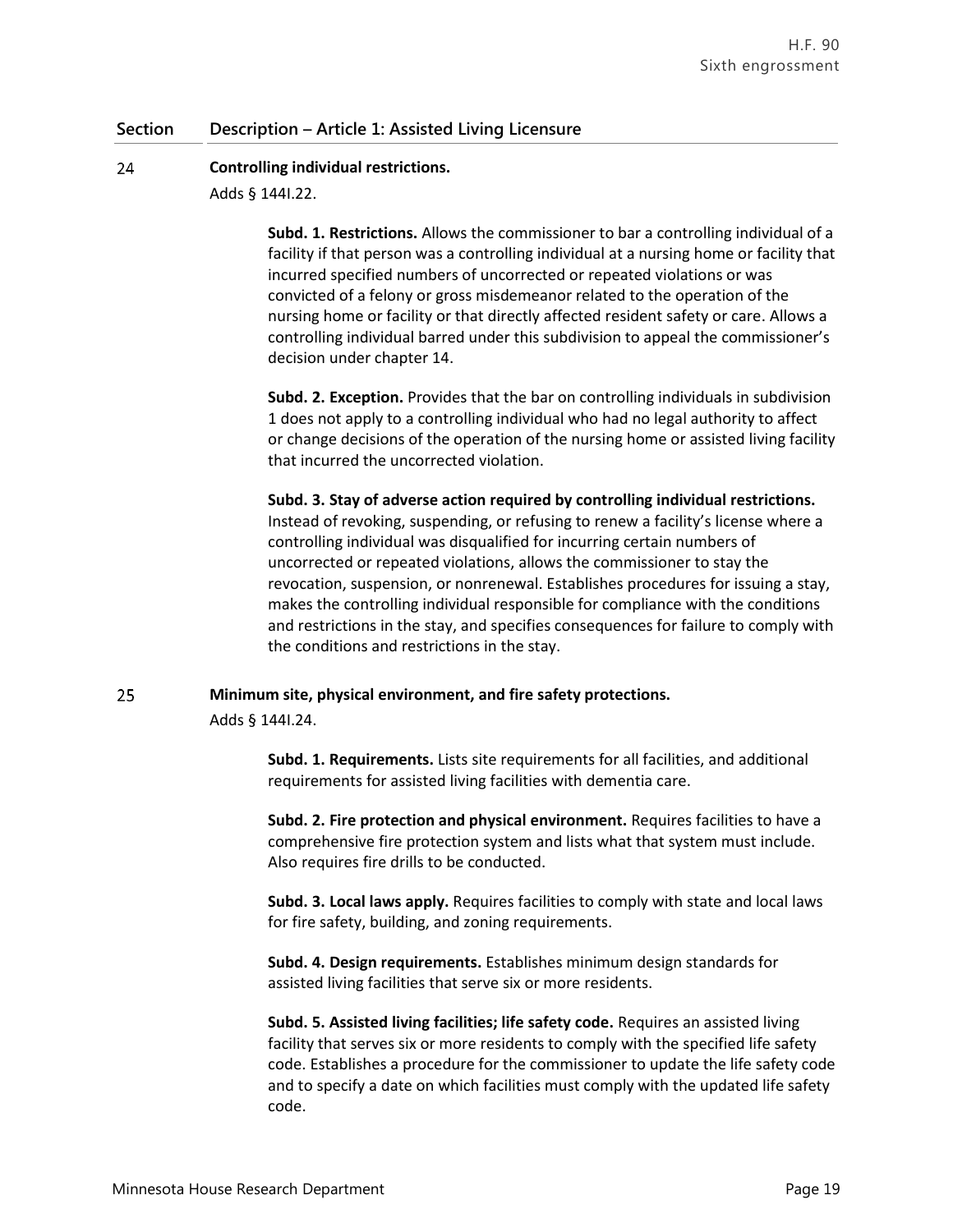**Subd. 6. Assisted living facilities with dementia care; life safety code.** Requires an assisted living facility with dementia care and a secured dementia care unit to comply with the specified life safety code. Establishes a procedure for the commissioner to update the life safety code and to specify a date on which facilities must comply with the updated life safety code.

**Subd. 7. New construction; plans.** For all new licensure and construction beginning on or after August 1, 2021, requires the following to be provided to the commissioner:

- **EXECUTER:** architecture and engineering plans and specifications for new construction that are signed by architects and engineers;
- final architectural plans and specifications that include the listed requirements; and
- final mechanical and electrical plans and specifications that address the listed requirements.

If construction is begun more than one year after approval of the plans, requires the drawing to be resubmitted to the commissioner. Requires the commissioner to be notified within 30 days before completion of construction so a final inspection may be arranged. Requires a set of life safety plans to be kept on file in the facility.

**Subd. 8. Variances or waivers.** Allows a facility to request a variance or waiver, and establishes a process for applications, review, revocation, denial, or refusal to renew a variance or waiver, and to contest a denial, revocation, or refusal to renew.

### 26 **Assisted living contract requirements.**

Adds § 144I.25.

**Subd. 1. Contract required.** Requires a facility to execute a written contract with a resident before providing housing or services to the resident. Specifies who must sign the contract, and establishes requirements for providing prospective residents and the Office of Ombudsman for Long-Term Care with unsigned contracts and for providing residents with a copy of the signed contract. Requires the contract to contain all the terms on the provision of housing, assisted living services, and the resident's service plan, if applicable. Requires a resident to be given the opportunity to identify a designated representative.

**Subd. 2. Contents and contract; contact information.** Lists information a contract must contain.

**Subd. 3. Designation of representative.** Before or at the time of execution of an assisted living contract, requires an assisted living facility to offer a resident a chance to identify a designated representative in writing, and requires the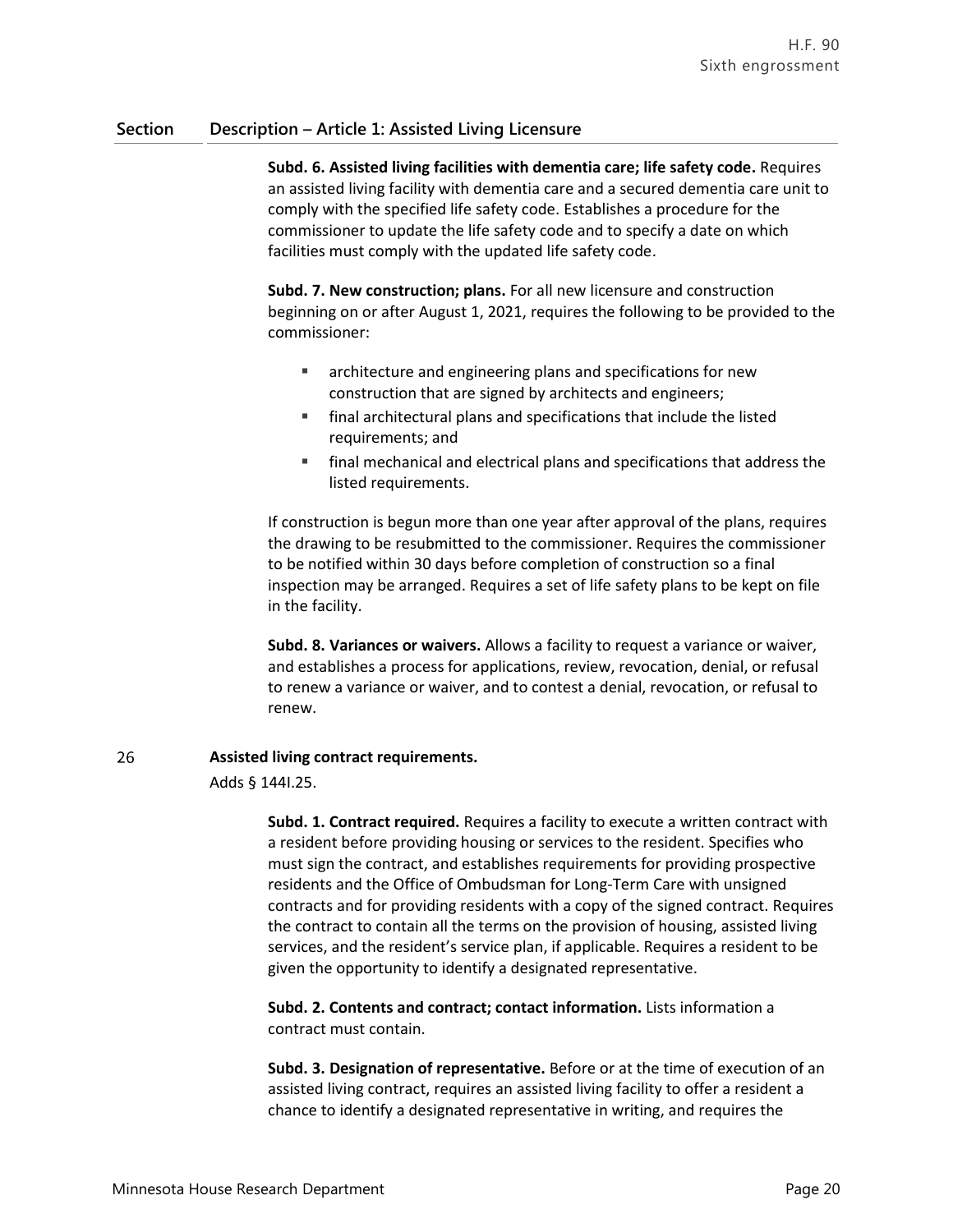contract to contain a space for the name and contact information of the designated representative or a space to indicate the resident declines to identify a designated representative.

**Subd. 4. Filing.** Requires the contract and related documents to be maintained by the facility in resident files and to be available on-site for inspection by the commissioner and the resident and designated representative.

**Subd. 5. Waivers of liability prohibited.** Prohibits a contract from including a waiver of facility liability for the health and safety or personal property of a resident. Also prohibits deceptive, unlawful, or unenforceable provisions.

### 27 **Assisted living contract terminations.**

Adds § 144I.26.

**Subd. 1. Definition.** Defines termination to mean a facility-initiated termination of housing; or a facility-initiated termination or nonrenewal of all assisted living services.

**Subd. 2. Prerequisite to termination of a contract.** Before issuing a notice of termination, requires a facility to schedule and participate in a meeting with the resident and representatives to explain the reason for the proposed termination and identify and offer reasonable accommodations or alternatives to the termination. Requires the meeting to be scheduled at least seven days before a notice of termination is issued, and allows the resident to invite people of the resident's choice to the meeting. In the event of an emergency relocation when an in-person meeting is impractical or impossible, allows a meeting to take place by other means.

**Subd. 3. Termination for nonpayment.** Allows a facility to initiate a termination of housing or services because of nonpayment. Requires the facility to inform the resident that public benefits may be available and to provide contact information for the Senior LinkAge Line.

**Subd. 4. Termination for violation of the assisted living contract.** Allows a facility to initiate a termination of the assisted living contract if the resident violates a lawful provision of the contract and the resident does not cure the violation within a reasonable amount of time. Provides a facility is not required to offer an opportunity to cure if a violation threatens the health or safety of the resident or another individual in the facility, or if a violation constitutes illegal conduct.

**Subd. 5. Expedited termination.** Allows a facility to initiate an expedited termination of housing or services if a resident's conduct substantially interferes with the rights, health, or safety of other residents or facility staff or if the resident commits certain unlawful acts that interfere with the rights, health, or safety of other residents. Also allows a facility to initiate an expedited termination of services if the resident's conduct substantially interferes with the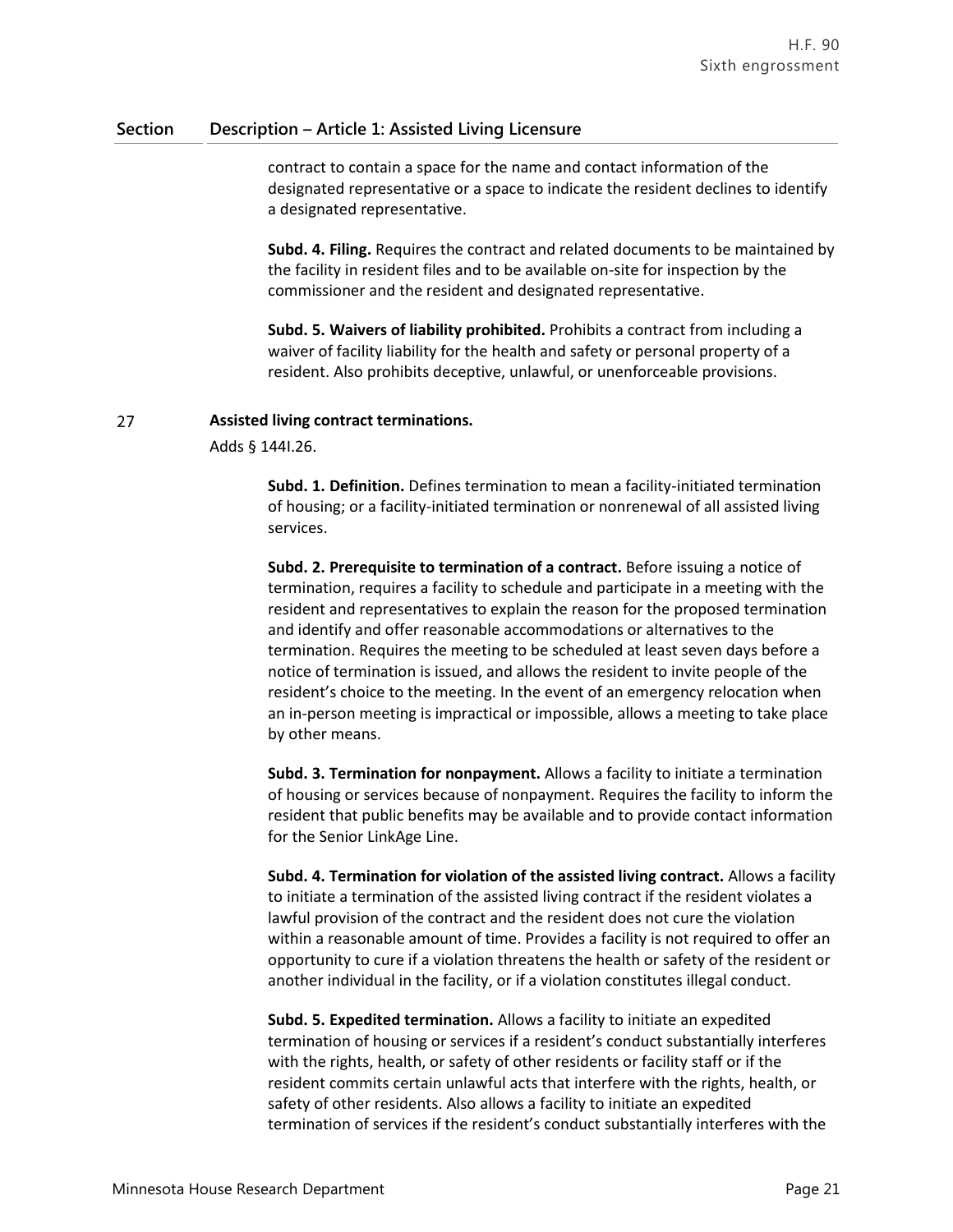resident's health or safety, the resident's needs exceed the scope of the services agreed upon and not included in the services the facility provides, or in extraordinary circumstances.

**Subd. 6. Right to use provider of resident's choosing.** Prohibits a facility from terminating a contract if the underlying reason for the termination could be resolved if the resident obtains services from another provider.

**Subd. 7. Notice of contract termination.** Requires a facility terminating a contract to issue a written notice of termination to the resident, the Office of Ombudsman for Long-Term Care, resident case managers, and legal and designated representatives. Notice must be provided at least 30 days before the effective date of the termination, except that a notice for an expedited termination must be provided at least 15 days before the effective date of the termination.

**Subd. 8. Content of notice of termination.** Lists what the notice of termination must include.

**Subd. 9. Emergency relocation.** Allows a facility to remove a resident in an emergency if necessary due to the resident's emergency medical needs or an imminent risk the resident poses to the health or safety of others in the facility. Lists information a written notice of emergency relocation must include and specifies who must receive the notice.

**Subd. 10. Right to return.** If a resident is absent from the facility for any reason, prohibits the facility from refusing to allow the resident to return if a termination of housing has not been effectuated.

### 28 **Nonrenewal of housing.**

Adds § 144I.261. If a facility decides to not renew a resident's housing, requires the facility to either provide the resident with 60 calendar days' notice of the nonrenewal and assistance with relocation planning, or follow the termination procedures. Specifies what the notice of nonrenewal must include and who must receive it. Requires the facility to ensure a coordinated move to a safe location or appropriate service provider, consult with the resident and others to make arrangements for the move, and prepare a written plan for the move. Allows a resident to decline to move to the location or provider identified by the facility.

### 29 **Appeals.**

Adds § 144I.262.

**Subd. 1. Right to appeal.** Gives residents the right to appeal the termination of an assisted living contract.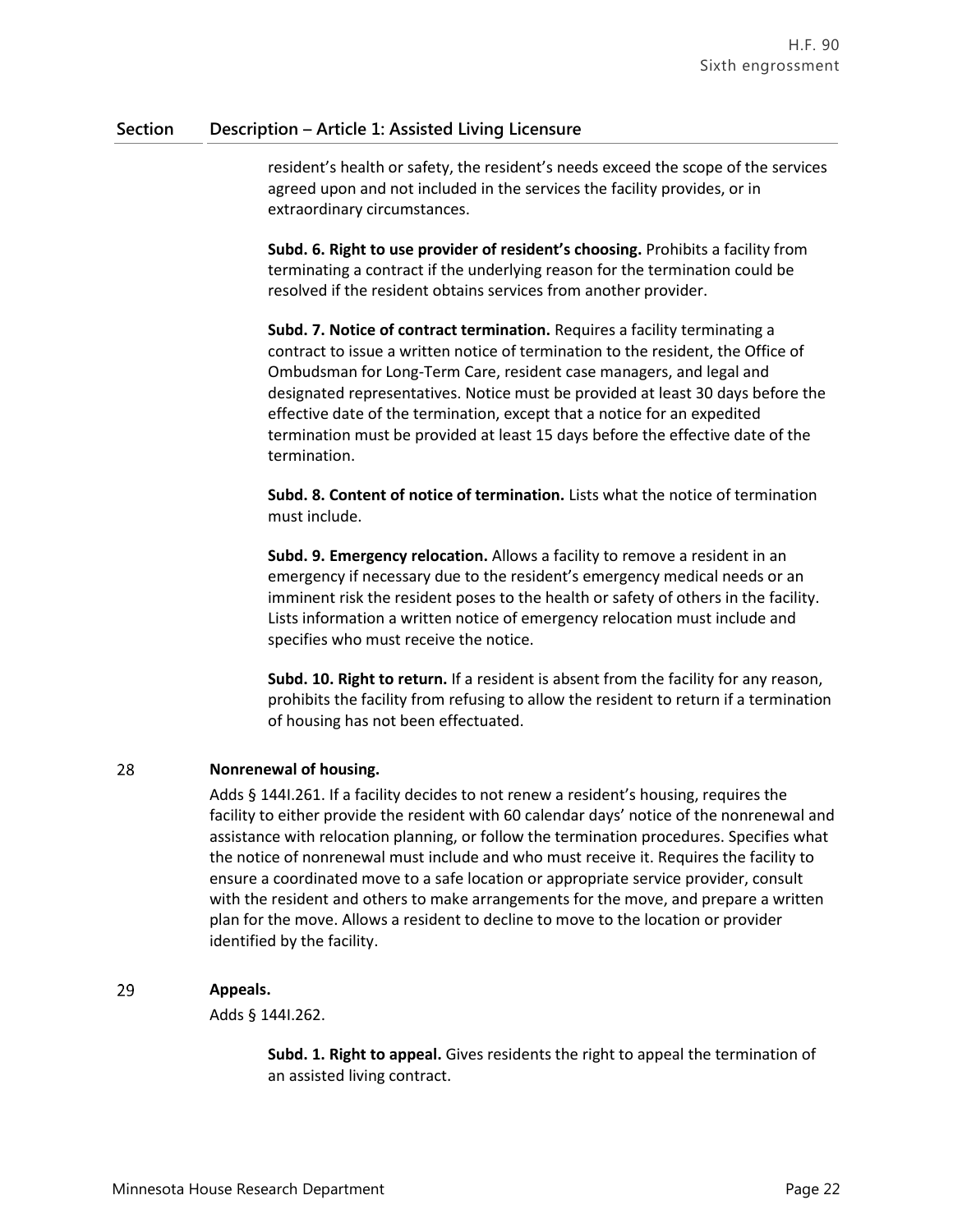**Subd. 2. Permissible grounds to appeal a termination.** Allows a resident to appeal a termination if there was a factual dispute of whether the facility had a permissible basis to initiate the termination, if the termination would result in great harm or the potential for great harm, if the resident cured the reason for the termination or demonstrated the ability to cure the reason, or if the facility terminated the contract in violation of law.

**Subd. 3. Appeals process.** Requires the Office of Administrative Hearings to conduct an expedited hearing no later than 14 days after receiving the request, unless the parties agree otherwise or the chief administrative law judge deems the timing unreasonable. Specifies where the hearing must be held, and provides the hearing is not a formal contested case hearing unless determined necessary by the chief ALJ. Limits the hearing to the amount of time necessary for the participants to present the facts of the case.

**Subd. 4. Burden of proof for appeals of termination.** Places the burden of proof on the facility for certain terminations and on the resident for certain terminations.

**Subd. 5. Determination; appeal of determination.** Requires the resident's termination to be rescinded if the resident prevails in the appeal.

**Subd. 6. Service provision while appeal pending.** Prohibits a termination of housing or services while an appeal is pending. Makes the resident responsible for any additional services needed while an appeal is pending.

**Subd. 7. Application of chapter 504B to appeals of terminations.** Prohibits a resident from bringing an action under chapter 504B to challenge a termination of housing if the termination has been upheld under this section.

### 30 **Coordinated moves.**

Adds § 144I.263.

**Subd. 1. Duties of facility.** If a facility terminates an assisted living contract, reduces services so that a resident needs to move, or conducts a planned closure, requires the facility to:

- ensure a coordinated move to a safe location or an appropriate service provider; and
- consult and cooperate with the resident and others to make arrangements to move the resident.

Provides a resident may decline to move to the facility or provider identified by the facility. Lists information that must be provided to the resident in a notice at least 60 days before the facility plans to reduce or eliminate one or more services for a resident. In cases of an unanticipated reduction in services, a facility must provide notice as soon as possible. If a resident will have to move to another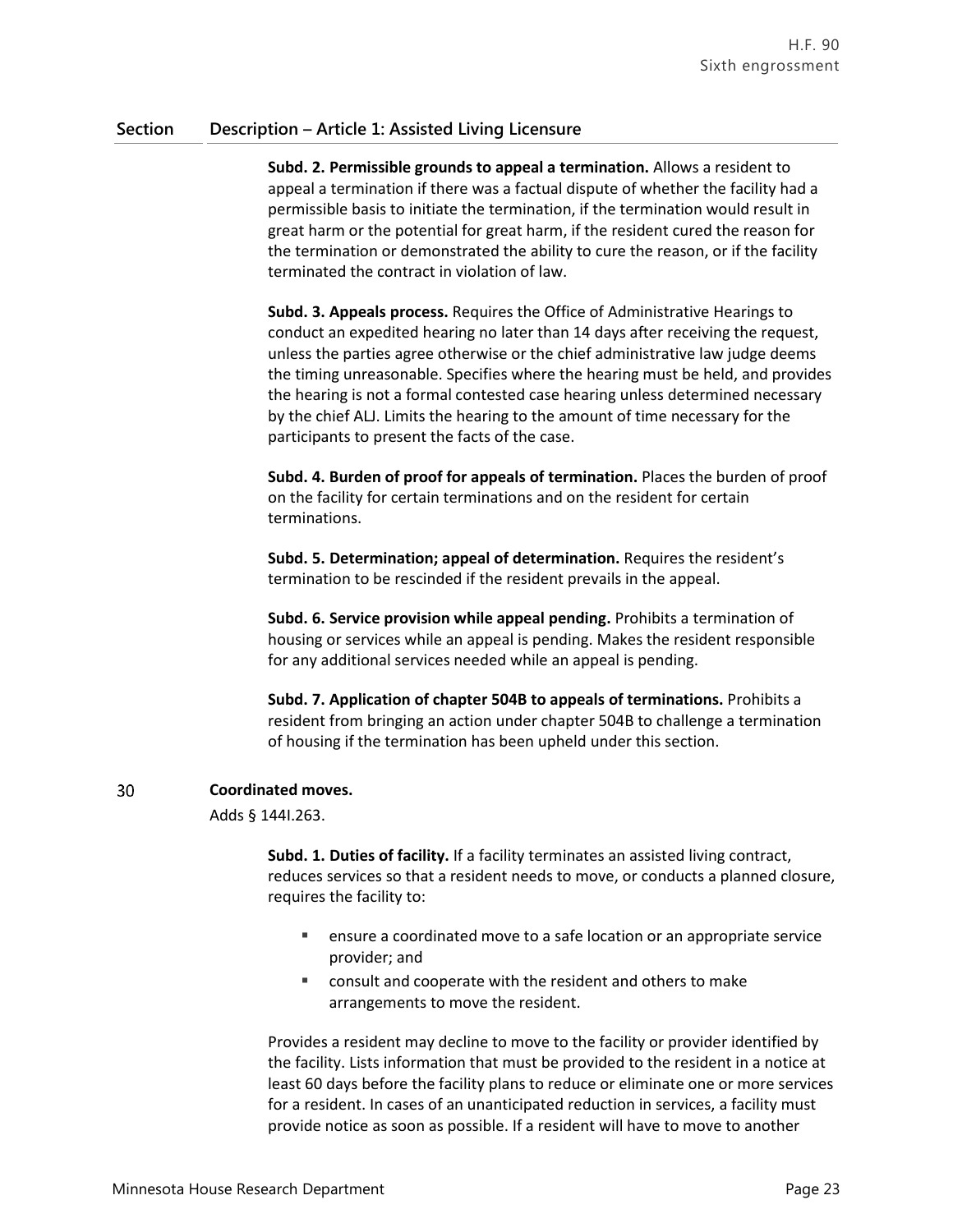location, requires the facility to ensure a coordinated move and to provide notice to the Office of Ombudsman for Long-Term Care.

**Subd. 2. Safe location.** Provides a safe location is not a private home where the occupant won't or can't care for the resident; a homeless shelter; a hotel; or a motel. Prohibits a facility from terminating housing or services if the resident will become homeless or if an adequate and safe location or adequate and needed services have not been identified.

**Subd. 3. Relocation plan required.** Requires a facility to prepare a relocation plan to prepare for the move to a new location or service provider.

**Subd. 4. License restrictions.** If a facility's license is restricted so that a resident must move or obtain a new service provider, requires the facility to comply with this section.

**Subd. 5. No waiver.** Provides the rights in this section do not limit rights available under other law, and prohibits a facility from requesting or requiring that a resident waive the resident's rights at any time, for any reason.

### 31 **Arbitration.**

Adds § 144I.264. Requires a facility to clearly and conspicuously disclose any arbitration provision that precludes, limits, or delays the ability of a resident to take a civil action. Prohibits an arbitration requirement from including a choice of law or choice of venue provision, and requires assisted living contracts to follow Minnesota law, federal law, and applicable local laws.

### 32 **Office of Ombudsman for Long-Term Care.**

Adds § 144I.265.

**Subd. 1. Immunity from liability.** States that the Office of Ombudsman for Long-Term Care and office representatives are immune from liability for acts that are within the scope of the person's responsibilities as an ombudsman or designee, that do not constitute willful or reckless misconduct, and that are taken in good faith.

**Subd. 2. Data classification.** States that forms and notices received by the Office of Ombudsman for Long-Term Care are classified as private data on individuals or nonpublic data.

### 33 **Planned closures.**

Adds § 144I.27.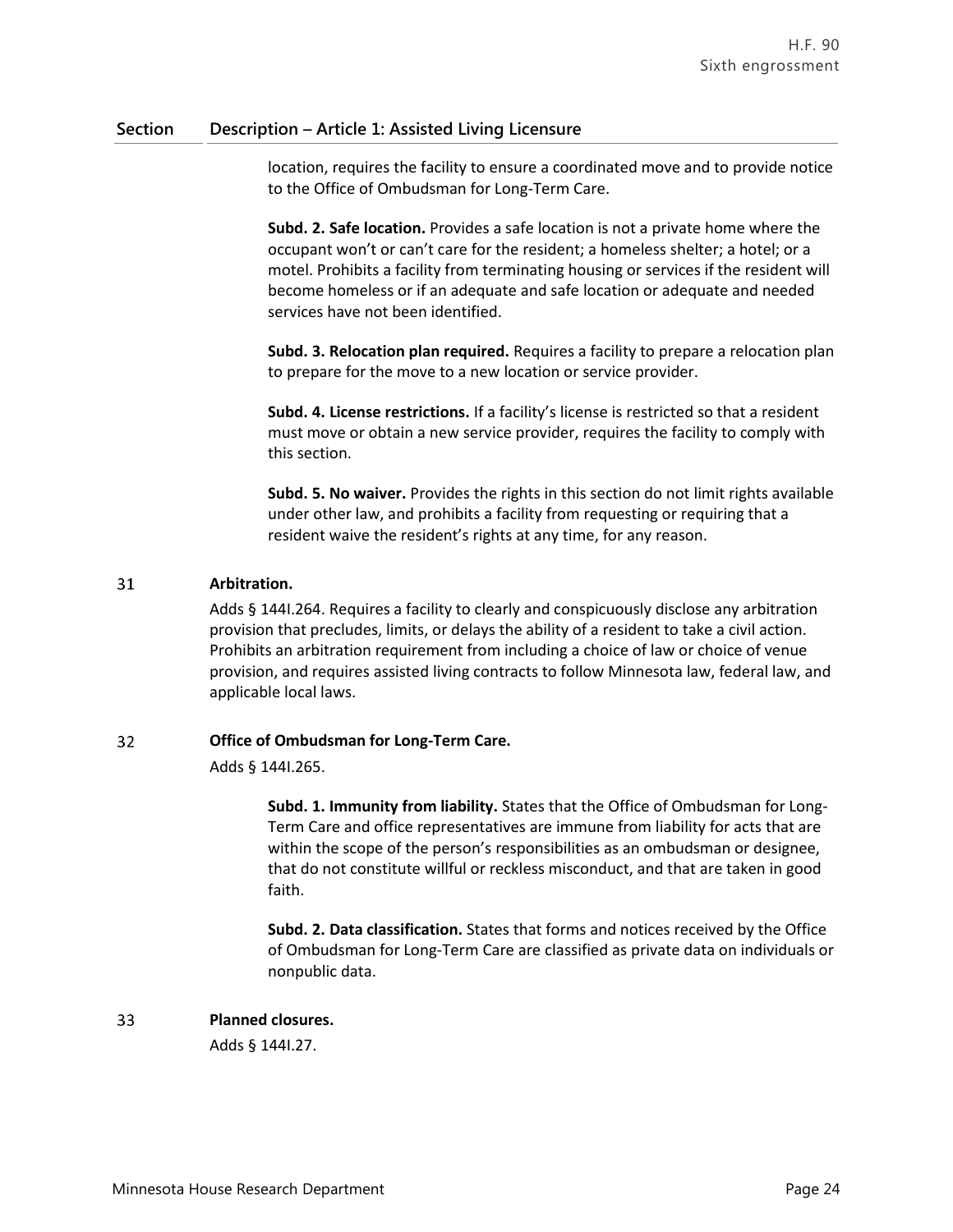**Subd. 1. Closure plan required.** If a facility voluntarily chooses to close, requires the facility to notify the commissioner and the Office of Ombudsman for Long-Term Care by submitting a proposed closure plan.

**Subd. 2. Content of closure plan.** Lists what a facility's closure plan must include.

**Subd. 3. Commissioner's approval required prior to implementation.** Makes the facility's closure plan subject to the commissioner's approval and subdivision 6. Prohibits a facility from taking action to close the facility before the commissioner approves the plan, and requires the commissioner to respond to the plan as soon as practicable.

**Subd. 4. Termination planning and final accounting requirements.** Before termination, requires the facility to follow termination planning requirements and final accounting and return requirements, and requires the facility to implement the plan approved by the commissioner and ensure that arrangements to relocate residents are effectuated before closure.

**Subd. 5. Notice to residents.** After the commissioner has approved the relocation plan and at least 60 days before closing, requires the facility to notify residents and others of specific information related to the closure.

**Subd. 6. Emergency closures.** If a facility is closing because the commissioner decides it can no longer remain open, requires the facility to meet the requirements of this section unless a requirement would endanger resident health or safety. If the facility must close with less than 60 days' notice to residents, requires the facility to provide the notice as soon as practicable or as directed by the commissioner. If the commissioner so requests, requires the facility to provide the commissioner with any documentation about the appropriateness of the relocation plan.

**Subd. 7. Other rights.** Provides that nothing in this section affects the rights and remedies available under chapter 504B.

**Subd. 8. Fine.** Allows the commissioner to impose a fine for failure to follow this section.

### 34 **Commissioner oversight and authority.**

Adds § 144I.29.

**Subd. 1. Regulations.** Lists aspects of facilities regulated by the commissioner.

**Subd. 2. Regulatory functions.** Lists the commissioner's duties related to licensing, surveying, monitoring, investigating, and taking enforcement actions.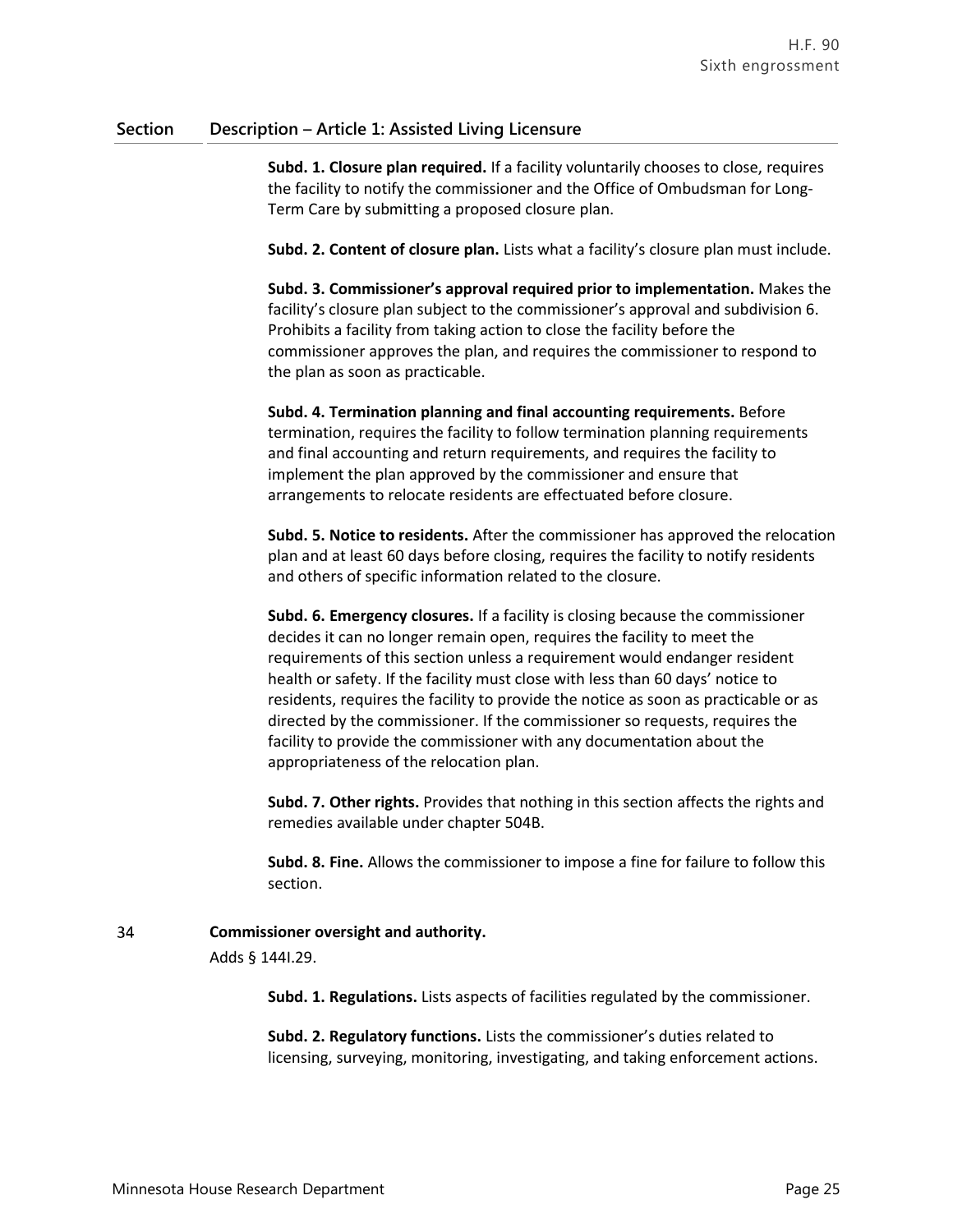#### 35 **Surveys and investigations.**

Adds § 144I.30.

**Subd. 1. Regulatory powers.** Names the Department of Health as the state agency responsible for surveying and investigating facilities and enforcing this chapter. Requires the commissioner to be given access to relevant information and records to discharge the commissioner's responsibilities.

**Subd. 2. Surveys.** Requires the commissioner to survey each facility at least once every two years or more frequently as needed.

**Subd. 3. Follow-up surveys.** Describes circumstances and procedures for followup surveys.

**Subd. 4. Scheduling surveys.** Requires surveys to be conducted without notice, except allows a surveyor to contact the facility the day of the survey to ensure someone is on-site.

**Subd. 5. Information provided by facility.** Requires a facility to provide accurate, truthful information to the department during a survey, investigation, or other activity.

**Subd. 6. Providing resident records.** Upon request, requires a facility to provide a list of current and past residents and legal and designated representatives and their contact information.

**Subd. 7. Correction orders.** Specifies circumstances in which a correction order may be issued and procedures for issuing correction orders.

**Subd. 8. Required follow-up surveys.** For facilities with a Level 3 or 4 violation, requires a follow-up survey within 90 days of the initial survey.

### **Violations and fines.**

36

Adds § 144I.31.

**Subd. 1. Fine amounts.** Lists fine amounts for Level 1, Level 2, Level 3, and Level 4 violations, and for maltreatment violations. Provides that when a fine is assessed against a facility for substantiated maltreatment, the commissioner cannot also impose an immediate fine under this chapter for the same incident.

**Subd. 2. Level and scope of violation.** Provides that correction orders are categorized by both level and scope of the violation.

**Subd. 3. Notice of noncompliance.** If the facility has not corrected violations by a specified date, requires the commissioner to provide a notice of noncompliance with a correction order.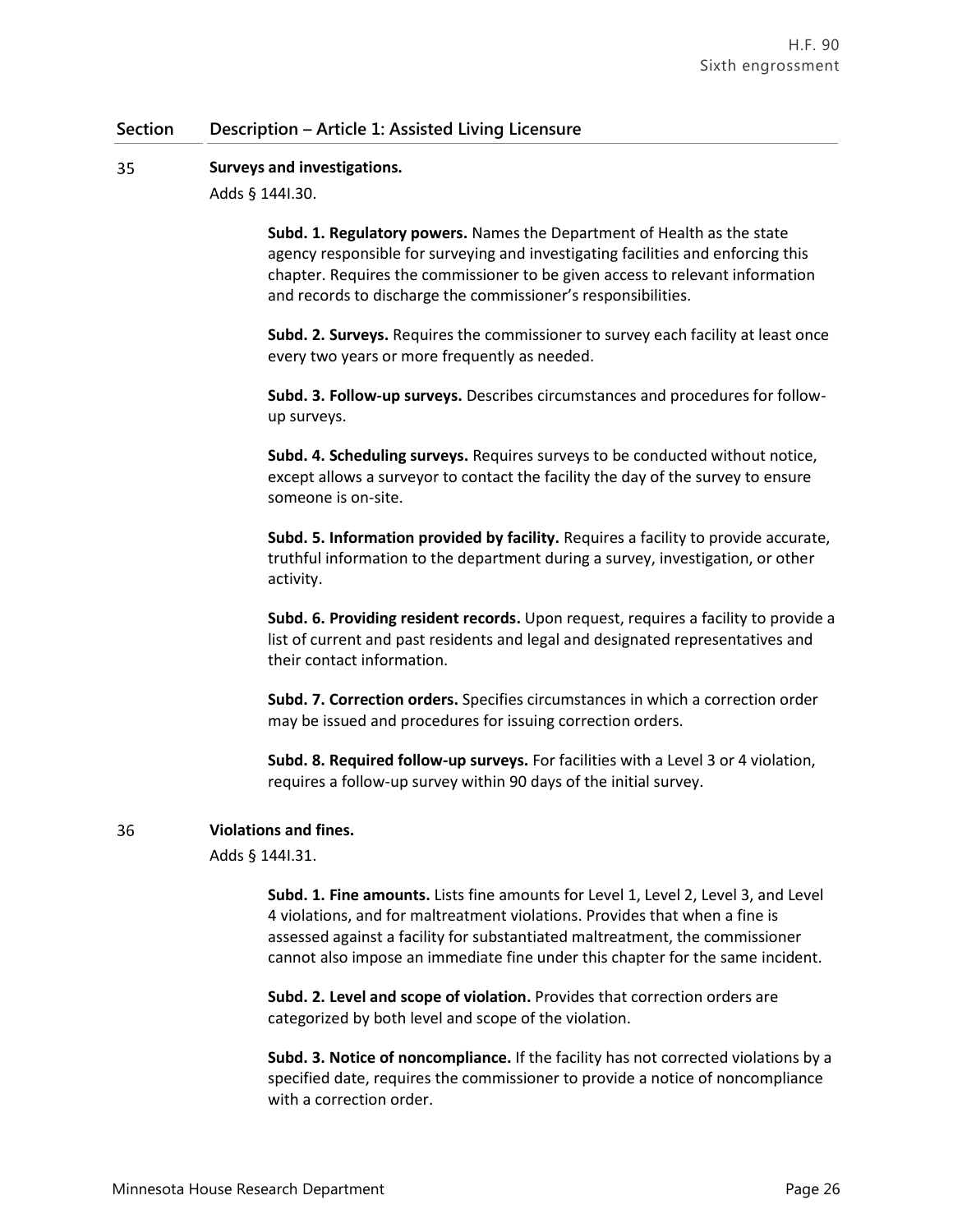**Subd. 4. Immediate fine; payment.** Allows the commissioner to issue an immediate fine for every Level 3 or 4 violation, in addition to any other enforcement mechanism. Requires a licensee to pay the fines assessed on or before the payment date, and allows the commissioner to assess a second fine or suspend a license until the licensee pays the fine. Requires the facility to notify the commissioner when the violation is corrected. Gives a facility a right to reconsideration or a hearing under chapter 14.

**Subd. 5. Payment of fine required.** Prohibits a facility from avoiding payment of a fine by closing, selling, or transferring its license.

**Subd. 6. Additional penalties.** Allows the commissioner to assess an additional penalty amount based on costs related to an investigation that results in a final order assessing a fine, or other enforcement action.

**Subd. 7. Deposit of fines.** Provides that fines collected under this section must be credited to a separate account in the state government special revenue fund and, subject to appropriation, be used for special projects to improve home care in Minnesota.

### 37 **Reconsideration of correction orders and fines.**

Adds § 144I.32.

**Subd. 1. Reconsideration process required.** Requires the commissioner to make a correction order reconsideration process available to the facility. If a facility requests reconsideration, stays the correction order during the process.

**Subd. 2. Reconsideration process.** Specifies the process for reconsidering a correction order.

**Subd. 3. Findings.** Lists findings that may be issued following a reconsideration.

**Subd. 4. Updating the correction order website.** If correction order findings are changed by the commissioner, requires the commissioner to update the correction order website.

**Subd. 5. Provisional licensees.** Provides that the reconsideration process is not available to provisional licensees.

### 38 **Enforcement.**

Adds § 144I.33.

**Subd. 1. Conditions.** Allows the commissioner to deny an application for provisional licensure, refuse to renew a license, refuse to issue a license due to a change in ownership, suspend or revoke a license, or impose conditions on the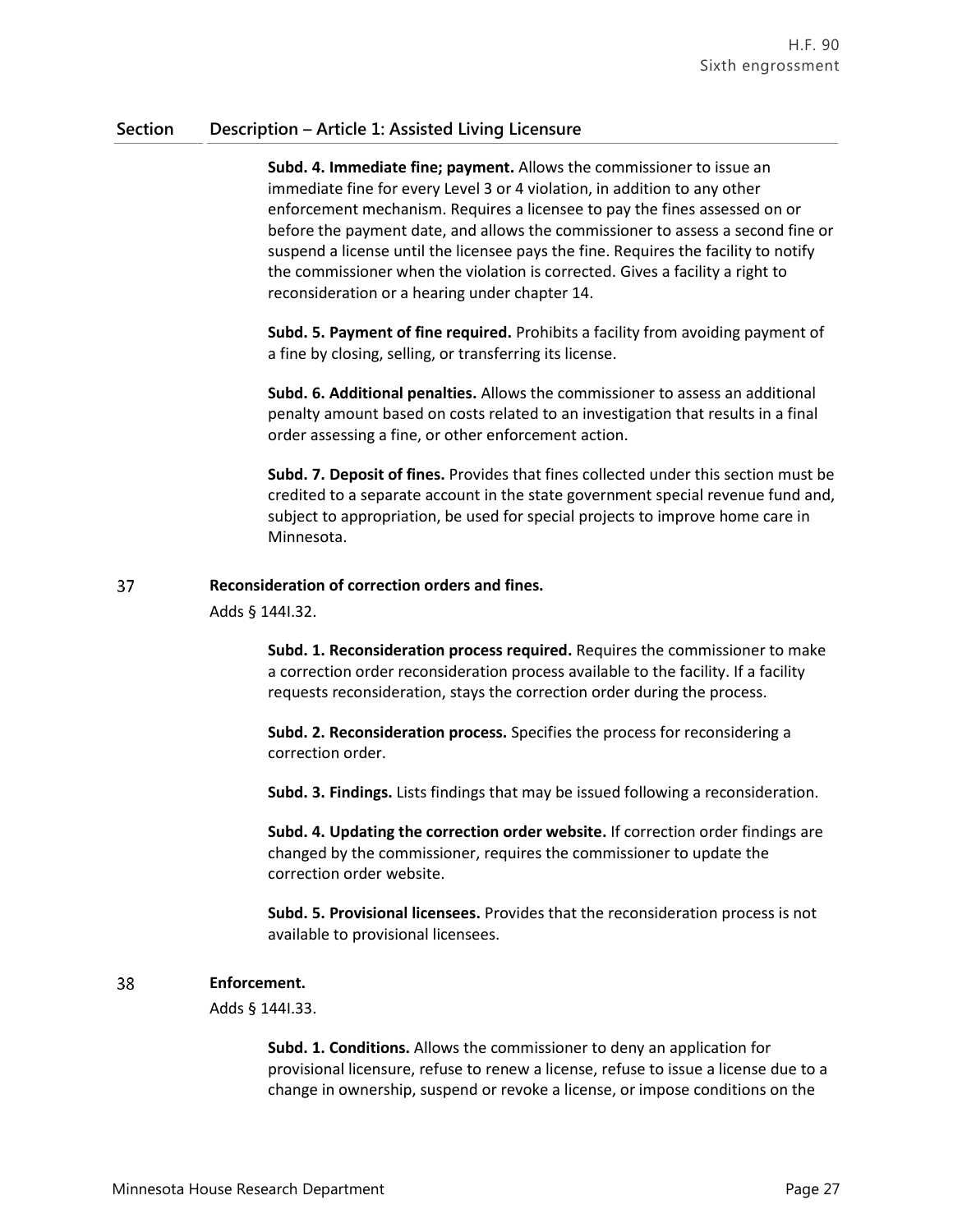license if the applicant, owner, controlling individual, or employee committed one of the listed acts.

**Subd. 2. Terms to suspension or conditional license.** Allows a suspension or conditional license to include terms that must be met before the suspension or designation is lifted. Lists terms that may be included.

**Subd. 3. Immediate temporary suspension.** Allows the commissioner to immediately temporarily suspend a license, prohibit delivery of housing or services for up to 90 days, or issue a conditional license, if there are Level 4 violations or violations that pose an imminent risk of harm to the health or safety of residents. Allows appeals of immediate temporary suspensions.

**Subd. 4. Mandatory revocation.** Requires the commissioner to revoke a license if a controlling individual is convicted of a felony or gross misdemeanor that relates to the operation of the facility or directly affects resident safety or care.

**Subd. 5. Mandatory proceedings.** Requires the commissioner to initiate proceedings within 60 days of notification to suspend or revoke a facility license or refuse to renew a facility license, if the listed events occurred in the preceding two years.

**Subd. 6. Notice to residents.** Requires a controlling individual or designee to provide the commissioner and the ombudsman with the names and addresses of residents and their representatives, if a facility's license is being suspended, revoked, or not renewed. Also requires the controlling individual to provide updated information each month until the proceeding is concluded, and establishes penalties for failing to provide required information. Within ten business days after initiating proceedings to revoke, suspend, or refuse to renew a license, requires the commissioner to send notice of this action to facility residents and their representatives.

**Subd. 7. Notice to facility.** Before a suspension, revocation, or refusal to renew a license, gives a facility a right to notice and a hearing under chapter 14. Provides for temporary suspensions for Level 3 or 4 violations without meeting the notice requirements in this subdivision.

**Subd. 8. Request for hearing.** Establishes a time frame for a licensee to request a hearing, and establishes requirements that the request must meet.

**Subd. 9. Plan required.** Requires a process of suspending, revoking, or refusing to renew a license to include a plan for transferring affected residents to other providers. Lists information a facility must provide the commissioner and others within three days of being notified of a final revocation. Requires the facility to cooperate with the commissioner and others while transferring residents to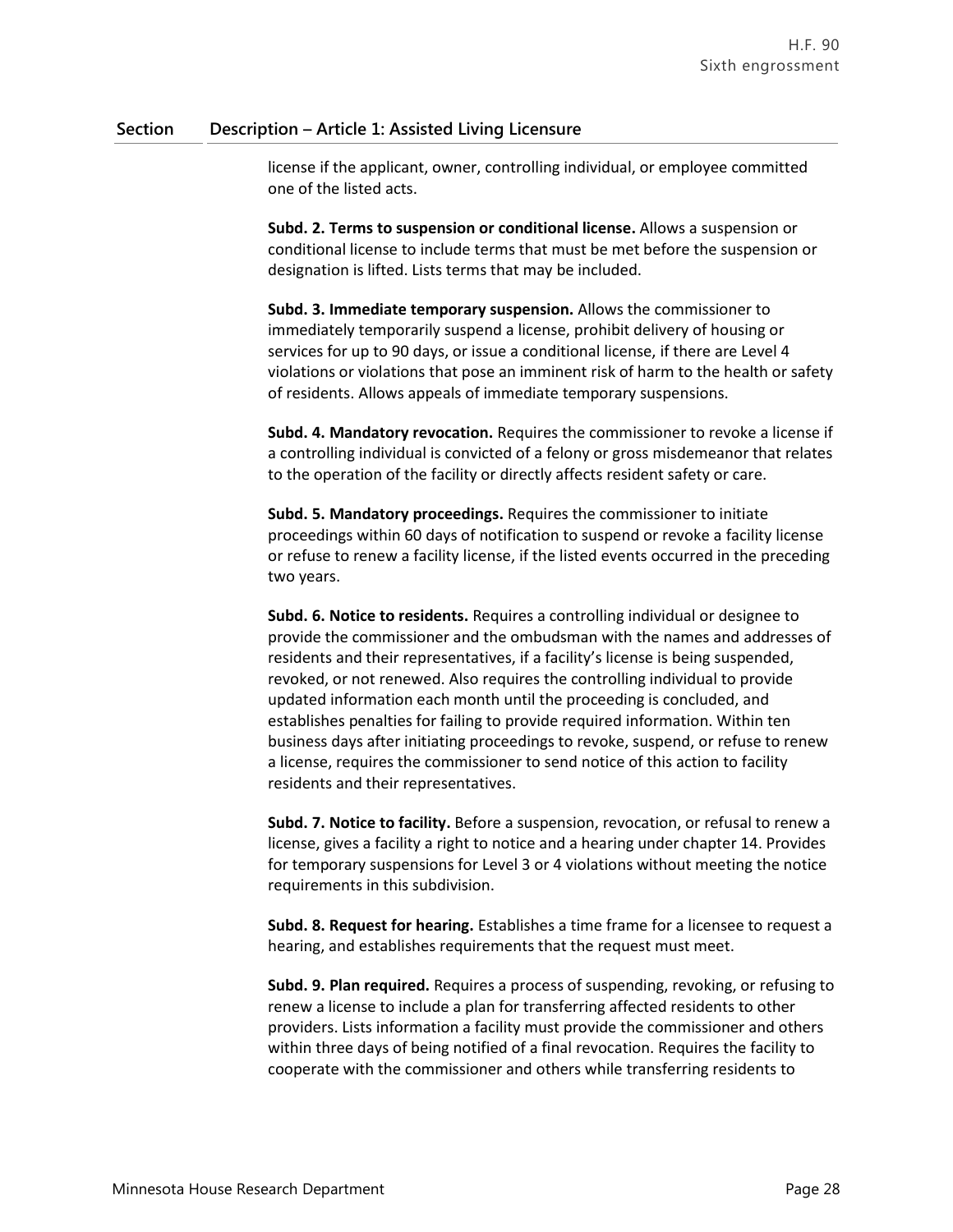qualified providers. Allows a facility to continue to operate while residents are being transferred to other providers.

**Subd. 10. Hearing.** Requires the commissioner to request a hearing within 15 business days of receiving a licensee's appeal of a sanction, and establishes requirements for these hearings. Also specifies circumstances in which the commissioner must immediately temporarily suspend the license while an appeal is pending.

**Subd. 11. Expedited hearing.** Requires the commissioner to request assignment of an administrative law judge within five business days of a licensee's appeal of a temporary suspension or issuance of a conditional license, and establishes requirements for these hearings. Prohibits a licensee from operating pending a commissioner's final order if the order issued by the administrative law judge affirms an immediate suspension. Requires a licensee whose license is temporarily suspended to comply with requirements to notify residents and requirements to transfer residents.

**Subd. 12. Time limits for appeals.** Requires a facility to request a hearing within 15 business days after receiving notice of an action against a license.

**Subd. 13. Owners and managerial officials; refusal to grant license.** Prohibits an owner or managerial official whose facility license has been revoked or not renewed, from being granted an assisted living facility license. Also prohibits the commissioner from issuing or renewing a license, or requires a license to be suspended or revoked, if an owner or managerial official was affiliated with a facility whose license was not renewed or revoked in the past five years. Establishes requirements for notice and issuance of stays.

**Subd. 14. Relicensing.** Allows the commissioner to consider a new application for licensure from an applicant whose license was revoked, if the conditions on which the revocation were based have been corrected.

**Subd. 15. Informal conference.** Allows the commissioner and an applicant or facility to hold an informal conference at any time to clarify issues, exchange information, or resolve issues.

**Subd. 16. Injunctive relief.** Allows the commissioner to bring an action for injunctive relief in district court. Allows the court to grant a temporary restraining order if a person's acts would create an imminent risk of harm to a resident.

**Subd. 17. Subpoena.** Allows the commissioner to issue subpoenas and compel attendance of witnesses and the production of necessary documents or evidentiary materials. Provides for serving and enforcement of subpoenas.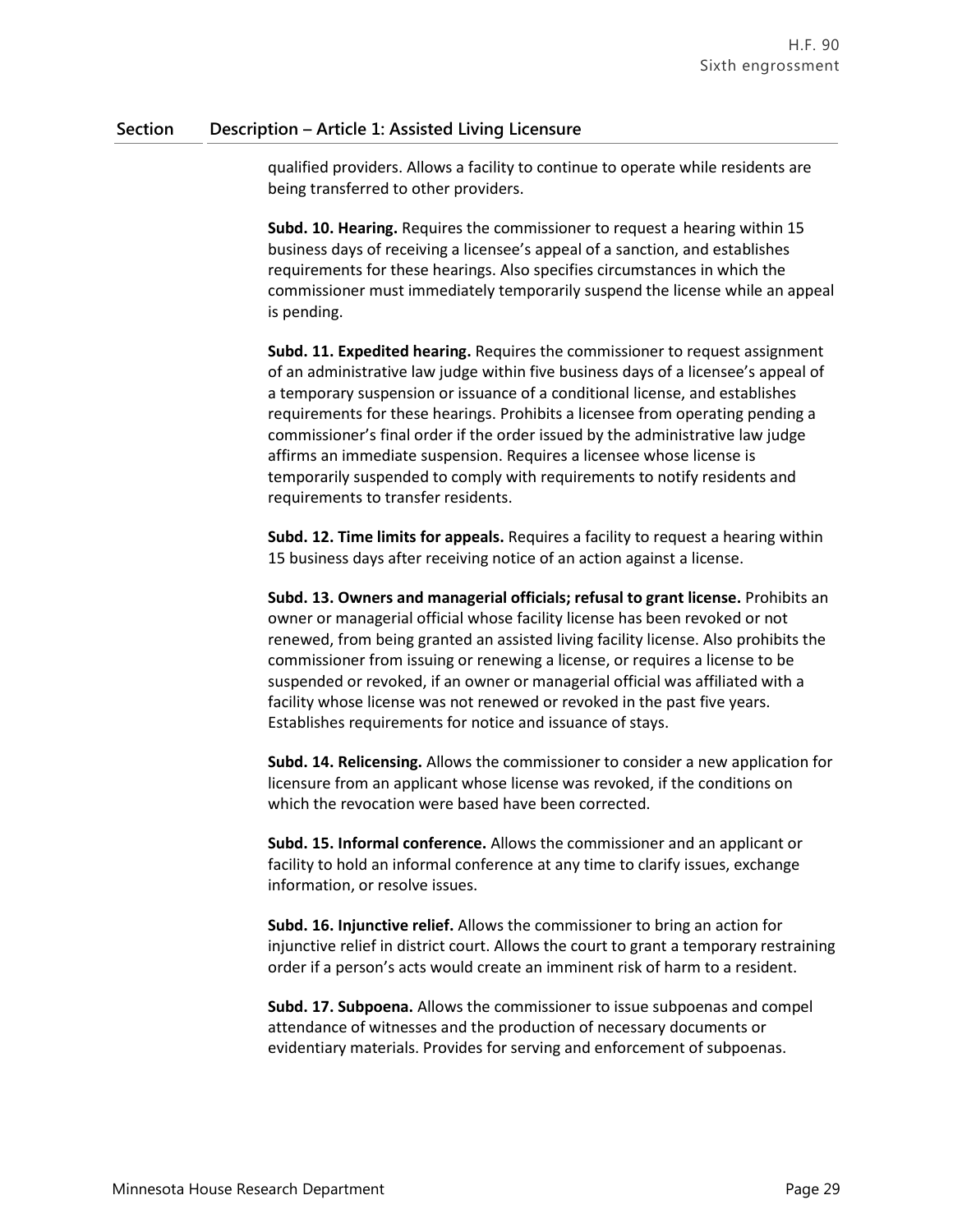#### 39 **Innovation variance.**

Adds § 144I.34.

**Subd. 1. Definition; granting variances.** Defines innovation variance for this section, and allows an innovation variance to be granted to allow a facility to offer services that are innovative; will not adversely affect the health, safety, or welfare of residents; or change any resident rights.

**Subd. 2. Conditions.** Allows the commissioner to impose conditions on granting an innovation variance.

**Subd. 3. Duration and renewal.** Allows the commissioner to limit the duration of an innovation variance.

**Subd. 4. Applications; innovation variance.** Lists what an application for an innovation variance must include.

**Subd. 5. Grants and denials.** Requires the commissioner to grant or deny a request for an innovation variance within 45 days of receipt, and requires a notice of denial to include the reason for the denial.

**Subd. 6. Violation of innovation variances.** Provides that failing to comply with the terms of the innovation variance is deemed to be a violation of this chapter.

**Subd. 7. Revocation or denial of renewal.** Lists grounds under which the commissioner must revoke or deny renewal of an innovation variance.

### 40 **Resident quality of care and outcomes improvement task force.**

Adds § 144I.35. Requires the commissioner to establish a resident quality of care and outcomes improvement task force to examine and make recommendations on how to apply proven safety and quality improvement practices to setting and providers that provide long-term services and supports. Lists membership on the task force, and directs the task force to periodically provide recommendations on changes needed to promote safety and quality improvement practices in long-term care settings and with long-term care providers.

### 41 **Rulemaking authorized.**

Adds § 144I.36. Requires the commissioner to adopt rules governing assisted living facilities, beginning July 1, 2019. Lists topics that must be addressed in rules, and requires the commissioner to publish proposed rules by December 31, 2019, and final rules by December 31, 2020.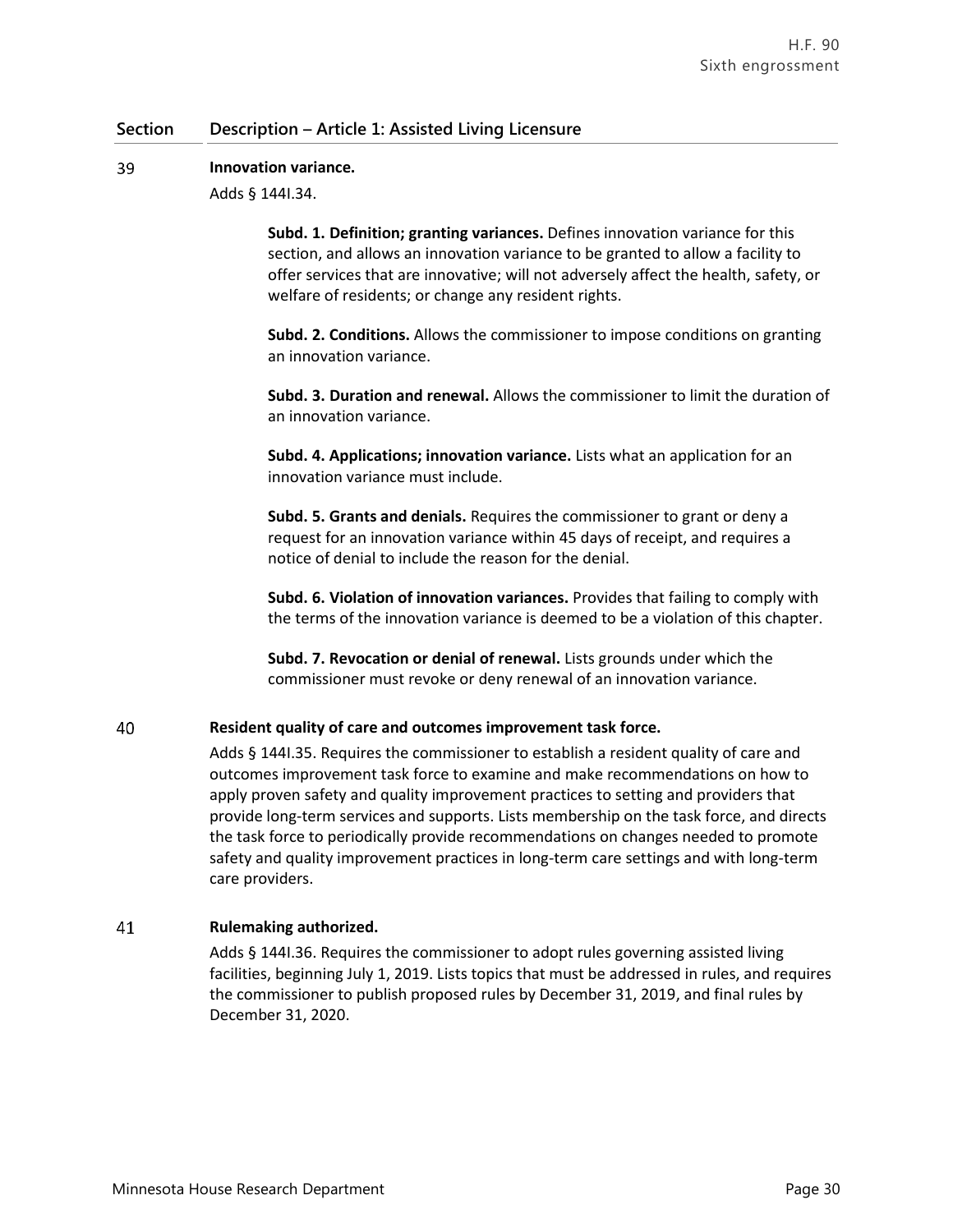### 42 **Retaliation prohibited.**

Adds § 144I.50. Prohibits retaliation against residents and employees of assisted living facilities.

**Subd. 1. Retaliation prohibited.** Prohibits an assisted living facility from retaliating against a resident or employee if the resident, employee, or person acting on the resident's behalf files a good faith complaint, asserts a right, indicates a good faith intention to file a complaint, files a maltreatment report in good faith, seeks help from or reports a crime to the facility or others, seeks advocacy assistance, files a civil action, participates in an investigation, contracts with a service provider other than the facility, or places an electronic monitoring device in the resident's private space.

**Subd. 2. Retaliation against a resident.** Lists actions that constitute retaliation against a resident.

**Subd. 3. Retaliation against an employee.** Lists actions that constitute retaliation against an employee.

**Subd. 4. Determination by commissioner.** Allows a resident to request that the commissioner determine whether the facility retaliated against a resident, and provides that based on the information presented by the resident and the facility the commissioner shall determine if retaliation occurred.

**Subd. 5. Other laws.** Provides that nothing in this section affects the rights of a resident under the maltreatment of vulnerable adults act.

### 43 **Consumer advocacy and legal services.**

Adds § 144I.51. Requires a facility to provide the resident and certain representatives with the names and contact information of nonprofit organizations that provide advocacy or legal services and the Office of Ombudsman for Long-Term Care.

### 44 **Applicability of other laws.**

Adds § 144I.52. Requires assisted living facilities to comply with landlord-tenant laws, and a requirement to disclose information about dementia care services provided. Provides that these facilities are not required to obtain a lodging license under chapter 157.

#### 45 **Transition period.**

Provides a timeline for adopting rules, preparing to license facilities, requiring existing housing with services establishments that provide home care services to convert their registrations to assisted living licensure, and licensing new assisted living facilities.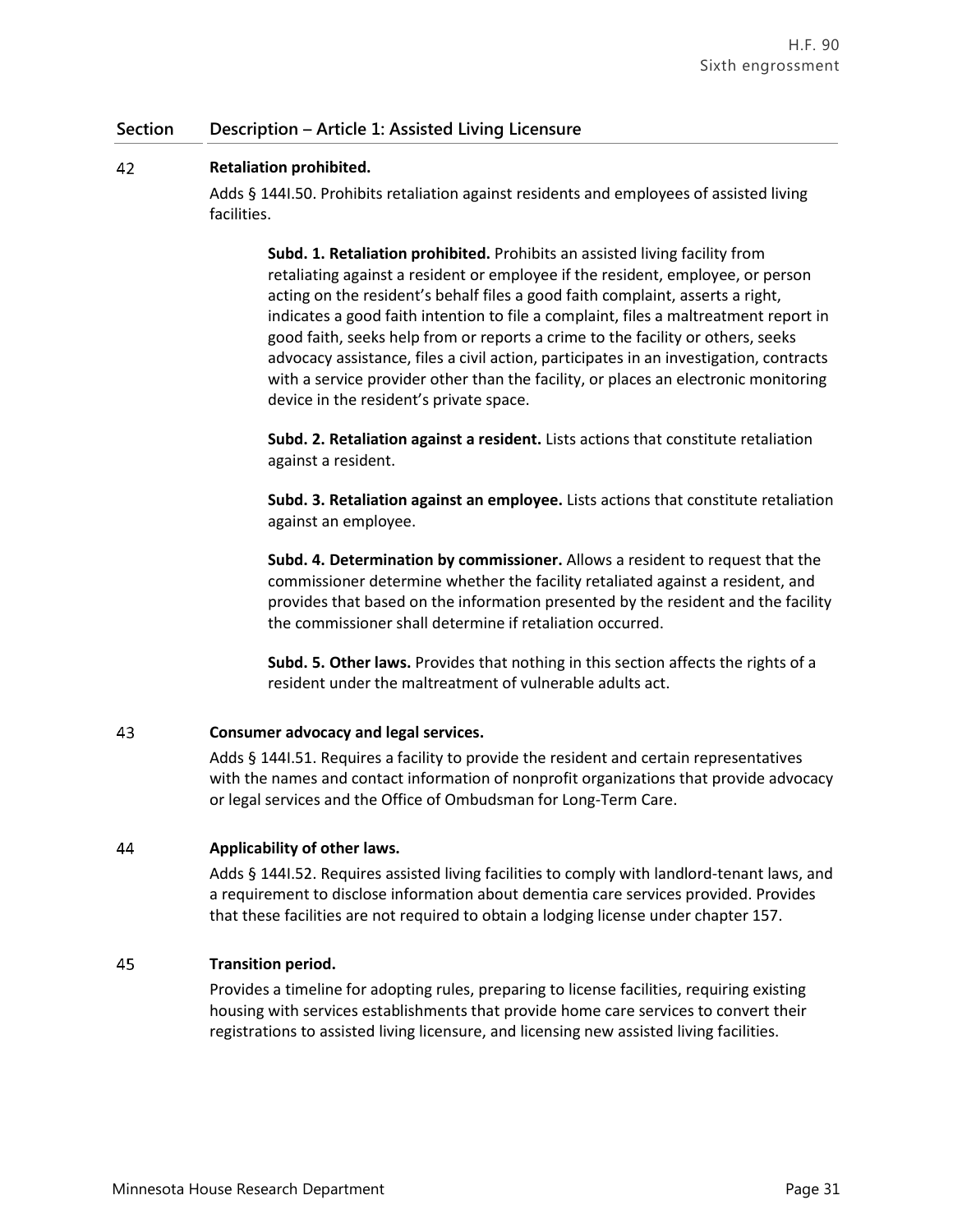chapter 144I, as sections in chapter 144G.

# 46 **Prioritization of enforcement activities.** Within available appropriations to the commissioner of health for enforcement activities in fiscal years 2020 and 2021, directs the commissioner to prioritize enforcement related to service terminations for assisted living clients. 47 **Revisor instruction.** Directs the revisor of statutes to recodify and reorganize sections in this act coded in

#### 48 **Repealer.**

Repeals sections in chapter 144D (housing with services establishments) and 144G (assisted living title protection), effective August 1, 2021.

# **Article 2: Dementia Care Services for Assisted Living Facilities with Dementia Care**

This article establishes specific requirements for assisted living facilities with dementia care.

### **Section Description – Article 2: Dementia Care Services for Assisted Living Facilities with Dementia Care**

### $\mathbf{1}$ **Additional requirements for assisted living facilities with dementia care.** Adds § 144I.37.

**Subd. 1. Applicability.** Provides this section applies only to assisted living facilities with dementia care.

**Subd. 2. Demonstrated capacity.** Requires an applicant to provide services in compliance with this section, and lists criteria for the commissioner to consider in determining whether the applicant can do so. If the applicant does not have experience managing residents with dementia, requires the applicant to employ a consultant for at least the first six months of operation. Requires the commissioner to conduct an on-site inspection before issuing a license, and requires the license to be labelled as a license for an assisted living facility with dementia care.

**Subd. 3. Relinquishing license.** Requires the facility to notify the commissioner at least 60 days before voluntarily relinquishing its license. Requires notice to residents, submission of a transitional plan, changes to service or care plans, notification to the commissioner when the process is completed, and changes to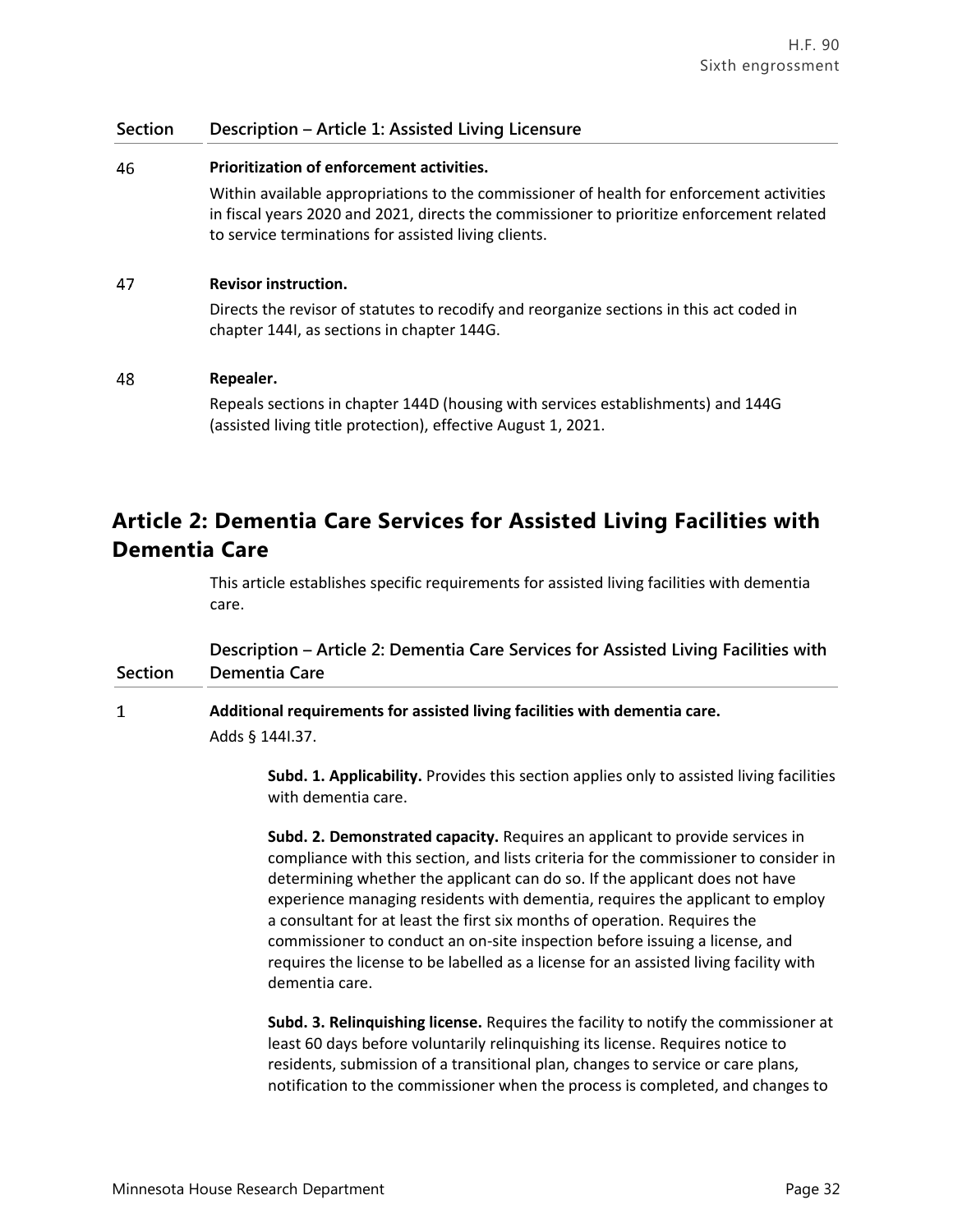### **Section Description – Article 2: Dementia Care Services for Assisted Living Facilities with Dementia Care**

advertising materials and information to remove references to the facility being an assisted living facility with dementia care.

 $\overline{2}$ **Responsibilities of administration for assisted living facilities with dementia care.** Adds § 144I.38.

> **Subd. 1. General.** Makes a licensee responsible for the care and housing of people with dementia and the provision of person-centered care.

**Subd. 2. Additional requirements.** Requires an assisted living director of an assisted living facility with dementia care to complete ten hours of required annual continuing education related to the care of individuals with dementia.

**Subd. 3. Policies.** Requires an assisted living facility with dementia care to develop and implement policies related to how services are provided based on the facility licensee's philosophy, evaluations of behavioral symptoms and design of supports for intervention plans, wandering and egress prevention, medication management, staff training on dementia care, life enrichment programs and family support programs, use of public address and intercom systems, transportation coordination and assistance, and safekeeping of resident possessions. Also requires these policies to be provided to residents and their legal and designated representatives upon move-in.

### **Staffing and staff training.**

3

**Subd. 1. General.** Requires a facility to use staff trained according to this section to provide services to residents with dementia, except in emergencies, and requires staffing to be sufficient to meet scheduled and unscheduled needs of residents.

**Subd. 2. Staffing requirements.** Requires a facility to ensure that staff who care for residents with dementia have a basic understanding of residents' emotional and health care needs, and who have been trained on the dementia care topics identified in rulemaking. Provides that failure to comply with the staffing requirements in this subdivision or subdivision 1 shall result in assessment of a fine by the commissioner.

**Subd. 3. Supervising staff training.** Requires persons overseeing or training staff to have experience and knowledge caring for individuals with dementia, and specifies work experience and training requirements that satisfy the experience and knowledge requirements.

**Subd. 4. Preservice and in-service training.** Allows training to include various methods of instruction and to have a method to determine and document staff understanding of the training provided. Requires all training to be documented.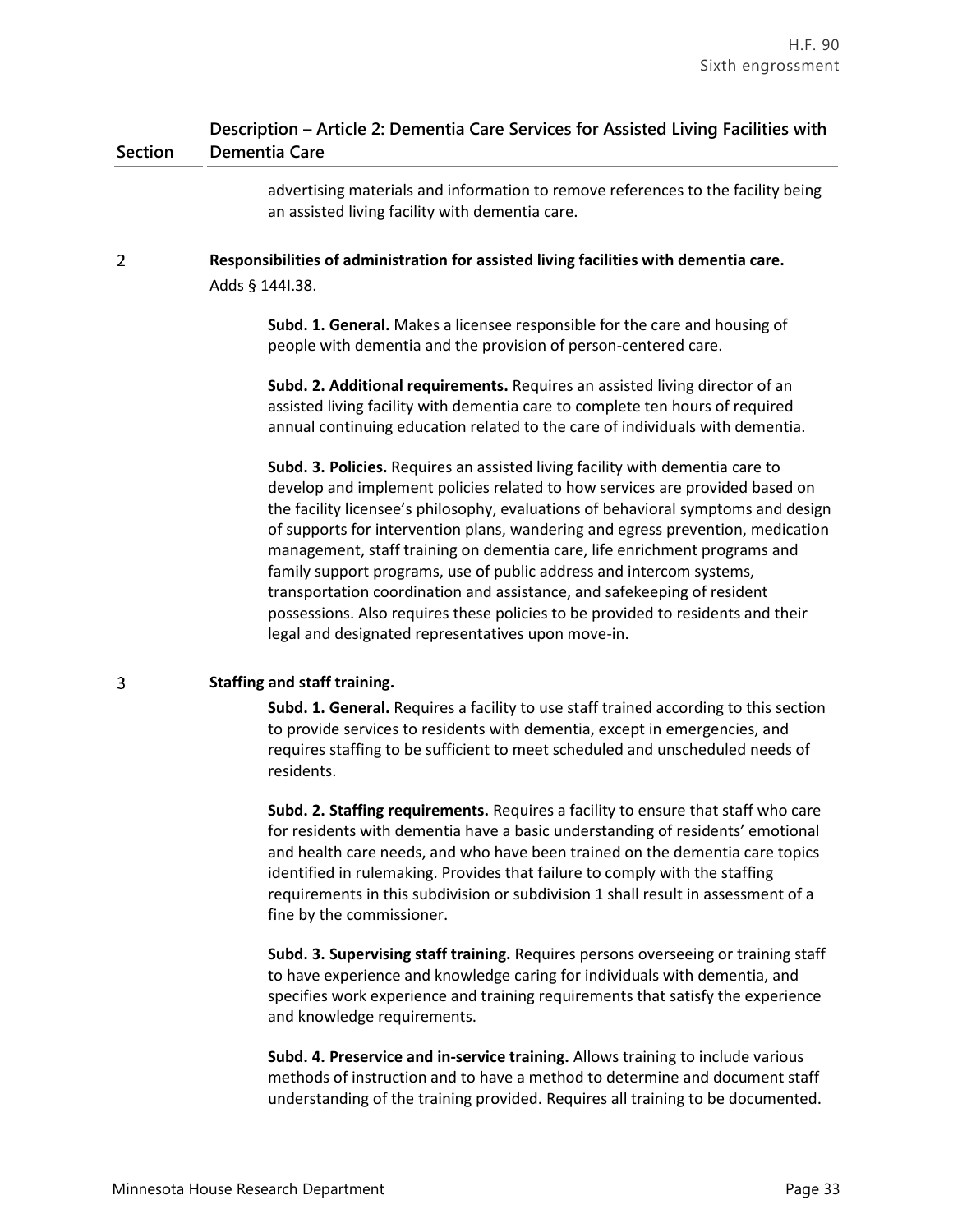### **Section Description – Article 2: Dementia Care Services for Assisted Living Facilities with Dementia Care**

#### $\overline{4}$ **Services for residents with dementia.**

Adds § 144I.40. In addition to minimum services, requires an assisted living facility with dementia care to provide assistance with activities of daily living that address the needs of each resident with dementia, nonpharmacological practices, services to prepare and educate persons living with dementia and their representatives about transitions in care, and services that provide residents with choices for meaningful engagement. Requires an evaluation of each resident's interests, abilities, skills, emotional and social needs, physical abilities and limitations, needed adaptations, and activities for behavioral interventions. Requires an individualized activity plan to be developed for each resident, and requires a selection of daily activities to be provided. Requires an evaluation of behavioral symptoms with negative impacts, and requires access to secure outdoor space to be provided.

# **Article 3: Consumer Protections**

This article authorizes electronic monitoring in nursing homes, boarding care homes, housing with services establishments, and assisted living facilities; prohibits retaliation against residents and employees of nursing homes and housing with services establishments; and establishes disclosure requirements for facilities that provide "I'm okay" check services.

### **Section Description – Article 3: Consumer Protections**

### $\mathbf{1}$ **Electronic monitoring in certain facilities.**

Adds § 144.6502. Authorizes electronic monitoring in nursing homes, boarding care homes, housing with services establishments, and assisted living facilities.

**Subd. 1. Definitions.** Defines terms for this section: commissioner, department, electronic monitoring, electronic monitoring device, facility, resident, resident representative.

**Subd. 2. Electronic monitoring authorized.** Requires a facility to allow a resident or resident representative to conduct electronic monitoring in the resident's room or private living unit. Provides that this section does not preclude electronic monitoring in health care as allowed under other law and that electronic monitoring authorized under this section is not a covered service under the home and community-based waivers.

**Subd. 3. Consent to electronic monitoring.** Requires a resident to consent to electronic monitoring in writing on a notification and consent form, unless an exception applies. If a resident does not affirmatively object to electronic monitoring and if the resident cannot understand the nature and consequences of electronic monitoring, allows a resident representative to consent to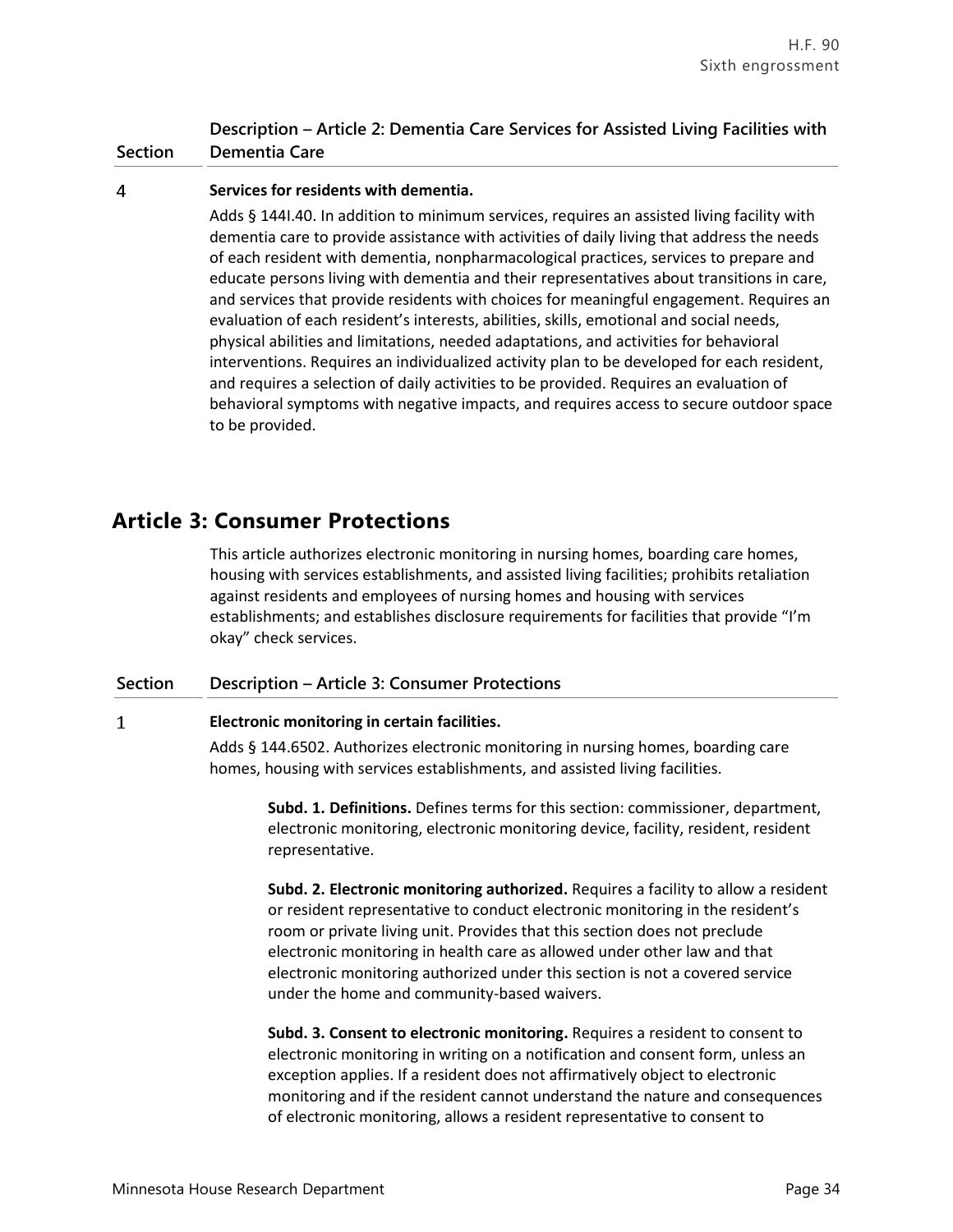electronic monitoring on behalf of the resident. Before consenting on behalf of a resident, lists information the resident representative must explain to the resident. Allows a resident to set conditions for the use of electronic monitoring, to request that electronic monitoring is turned off or blocked in certain circumstances, or to withdraw consent for electronic monitoring. Before implementing electronic monitoring, requires a resident or resident representative to obtain written consent from all roommates. Allows a resident representative to consent on behalf of a roommate, and allows a resident, roommate, or resident representative to withdraw consent to electronic monitoring at any time.

**Subd. 4. Refusal of roommate to consent.** If a resident residing in a shared room or shared living unit wants to conduct electronic monitoring and a roommate living in or moving into the shared space refuses to consent, requires a facility to make reasonable attempts to accommodate the resident who wants to conduct electronic monitoring by offering to move the resident to another available shared room or shared living unit. Requires a resident to pay the private room rate or private unit rent if the resident chooses to reside in a private room or private living unit in order to accommodate the use of an electronic monitoring device. If the facility cannot accommodate the resident due to lack of space, requires the facility to reevaluate the situation periodically until the request is fulfilled.

**Subd. 5. Notice to facility; exceptions.** Before beginning electronic monitoring, requires a resident or resident representative to submit a notification and consent form to the facility, except the resident or resident representative is not required to submit the notification and consent form for up to 14 days if:

- the resident or resident representative fears retaliation, submits the notification and consent form to the Office of Ombudsman for Long-Term Care, and submits a maltreatment report to the common entry point upon evidence from the electronic monitoring device of suspected maltreatment;
- **there has not been a timely written response from the facility to a** written communication from the resident or resident representative expressing a concern that prompted placement of an electronic monitoring device and the notification and consent form was submitted to the Office of Ombudsman for Long-Term Care; or
- the resident or resident representative has already submitted a maltreatment report to the common entry point or police regarding the concerns that prompted placement of an electronic monitoring device and the notification and consent form was submitted to the Office of Ombudsman for Long-Term Care.

Requires a resident who conducts electronic monitoring without immediately notifying the facility to submit the signed notification and consent form from any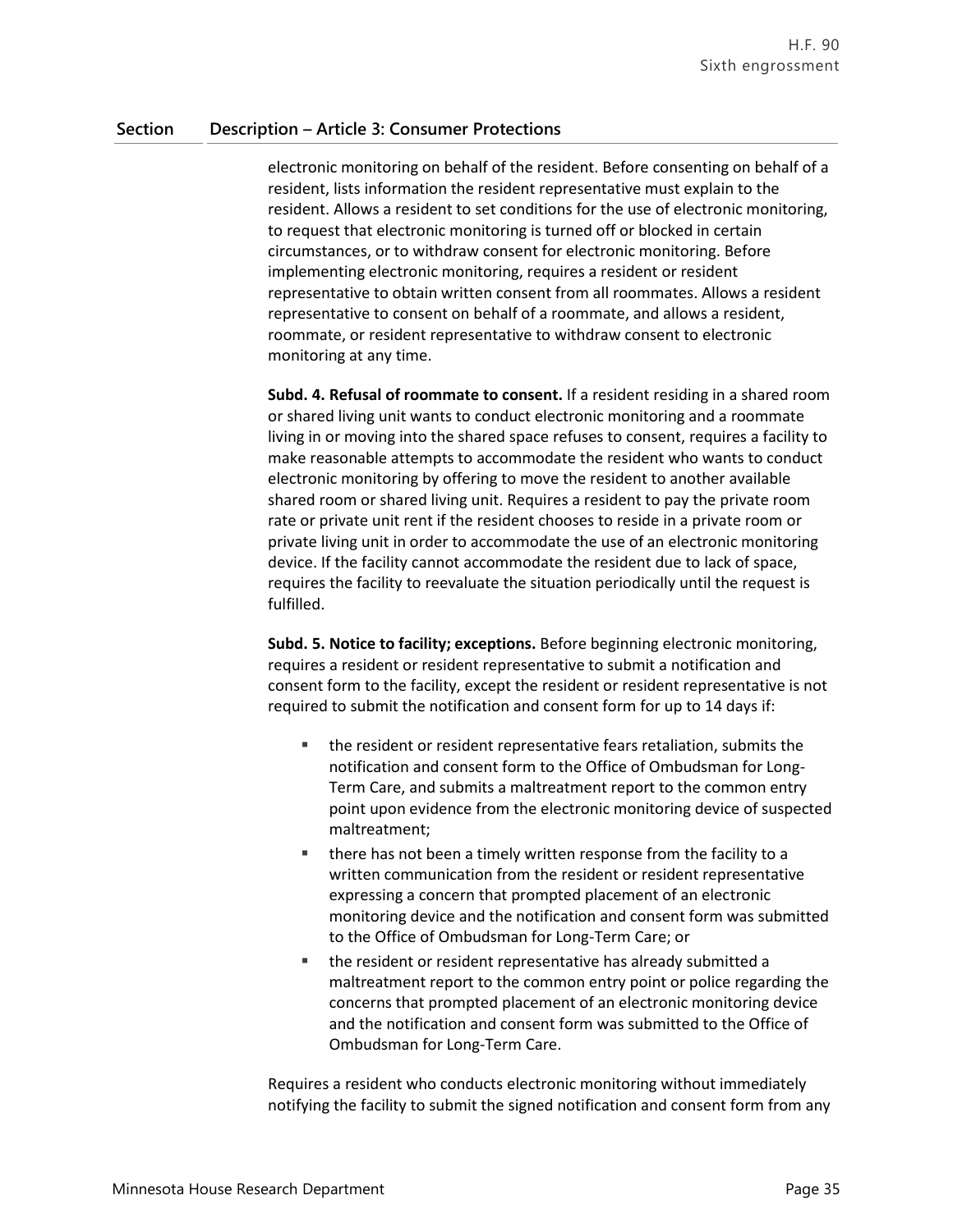roommates to the facility. Specifies steps when a resident, roommate, or resident representative wants to alter the conditions of consent to electronic monitoring. If a new roommate or roommate's representative does not submit a completed notification and consent form and the resident does not remove or disable the electronic monitoring device, requires the facility to remove the electronic monitoring device.

**Subd. 6. Form requirements.** Lists what must be included on the notification and consent form. Requires facilities to make notification and consent forms available to residents, and to inform residents of the option to conduct electronic monitoring. Classifies notification and consent forms received by the Office of Ombudsman for Long-Term Care according to the data practices section that applies to that office

**Subd. 7. Costs and installation.** Requires a resident choosing to conduct electronic monitoring to pay for purchasing and installing the electronic monitoring device. Provides that the resident may also be responsible for contracting for Internet service, and requires a facility to make a reasonable attempt to accommodate the resident's installation needs. Requires all electronic monitoring device installations and supporting services to be Underwriters Laboratories (UL)-listed.

**Subd. 8. Notice to visitors.** Requires a facility to post a sign at each entrance accessible to visitors stating that electronic monitoring devices may be present.

**Subd. 9. Obstruction of electronic monitoring devices.** Prohibits a person from obstructing an electronic monitoring device without permission from the resident or resident representative, but allows the device to be turned off or blocked if the resident or resident representative so directs, or if consent has been withdrawn.

**Subd. 10. Dissemination of recordings.** Prohibits a person from accessing any data created through electronic monitoring without written consent from the resident or resident representative. Allows data created through electronic monitoring to be disseminated only to address the health, safety, or welfare concerns of residents. Disseminating data from electronic monitoring in violation of this section may be grounds for civil or criminal liability.

**Subd. 11. Admissibility of evidence.** Provides that a video or audio recording created through electronic monitoring may be admitted into evidence in a civil, criminal, or administrative proceeding, subject to applicable rules of evidence and procedure.

**Subd. 12. Liability.** States that the mere presence of electronic monitoring is not a violation of a resident's right to privacy and that a facility is not liable for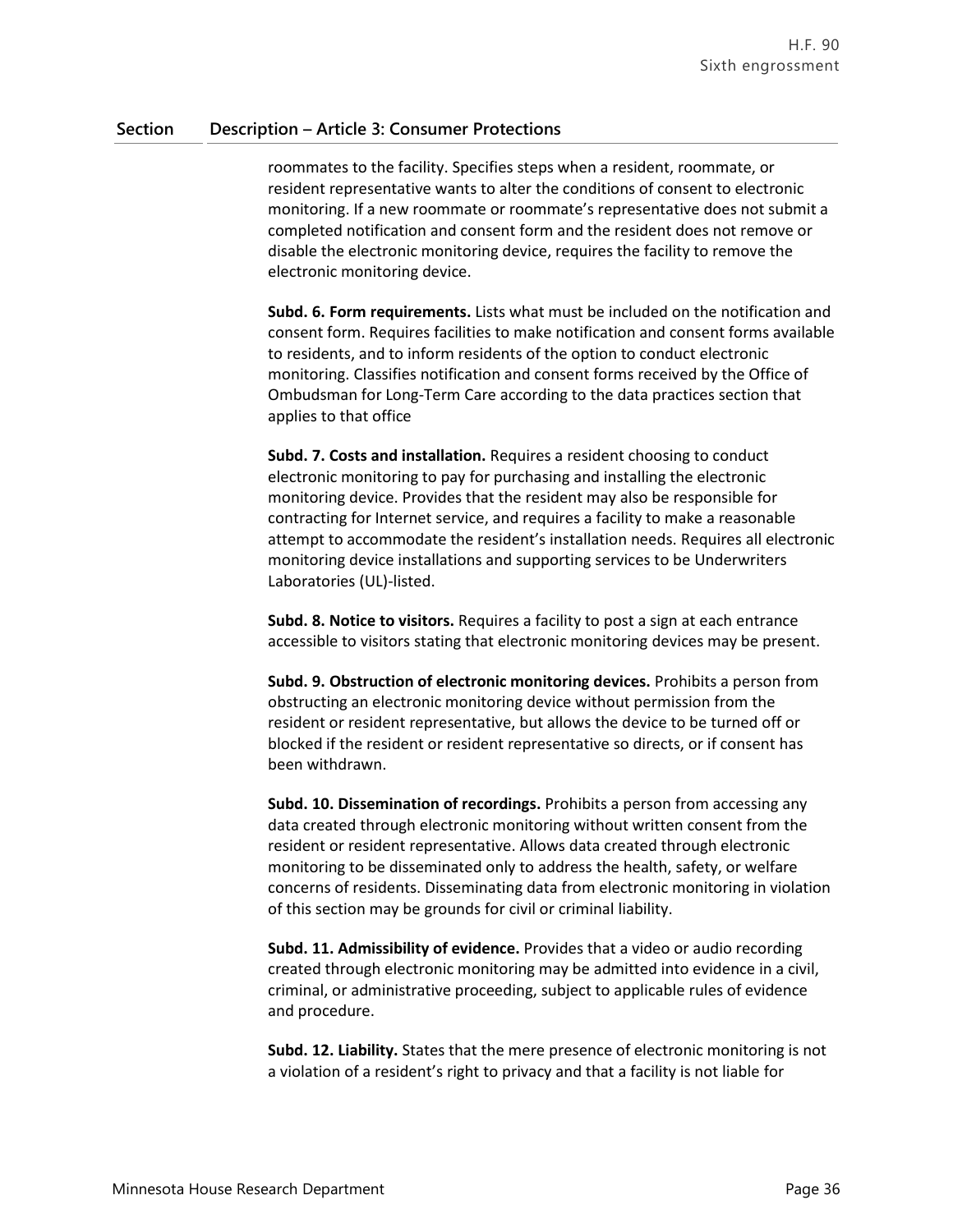violating a resident's right to privacy if a resident or resident representative discloses a recording.

**Subd. 13. Immunity from liability.** Provides for immunity from liability for the Office of Ombudsman for Long-Term Care and representatives of the office, for acts and omissions that are taken in good faith, within the scope of the person's responsibilities, and not willful or reckless misconduct.

**Subd. 14. Resident protections.** Prohibits a facility from refusing to admit a resident or removing a resident if the facility disagrees with a decision regarding electronic monitoring; retaliating against a resident for consenting or refusing to consent to electronic monitoring; or preventing the placement or use of electronic monitoring. States that a contractual provision that prohibits, limits, or modifies the rights and obligations in this section is void and unenforceable.

**Subd. 15. Employee discipline.** Allows a facility employee subject to proposed disciplinary action based on evidence obtained from electronic monitoring to access electronic monitoring to defend against the proposed action. Prohibits an employee from further disseminating the recording, and requires a copy of the recording to be returned to the facility or resident when it is no longer needed to defend against the proposed action.

**Subd. 16. Penalties.** Allows the commissioner to issue a correction order if the facility fails to comply with the requirements to store the notification and consent form and give the resident a copy, make the form available for updating, remove the device if roommate consent is not obtained or if the roommate withdraws consent, notify residents of the option to conduct electronic monitoring, accommodate resident installation needs, provide notice to visitors, prohibit obstruction of devices, prevent unauthorized dissemination of recordings, or comply with resident protections. Also allows the commissioner to issue fines for a failure to comply with a correction order, and allows the commissioner to exercise existing authority to compel housing with services establishments to comply with this section.

### **Retaliation in nursing homes prohibited.**

Adds § 144.6512. Prohibits retaliation against nursing home residents and employees.

**Subd. 1. Definitions.** Defines nursing home and resident for this section.

**Subd. 2. Retaliation prohibited.** Prohibits a nursing home from retaliating against a resident or employee if the resident, employee, or person acting on the resident's behalf files a good faith complaint, makes a good faith inquiry, asserts a right, indicates a good faith intention to file a complaint, files a maltreatment report in good faith, seeks help from or reports a crime to the nursing home or others, seeks advocacy assistance, files a civil action, participates in an investigation or legal proceeding, contracts with a service provider other than the

 $\overline{2}$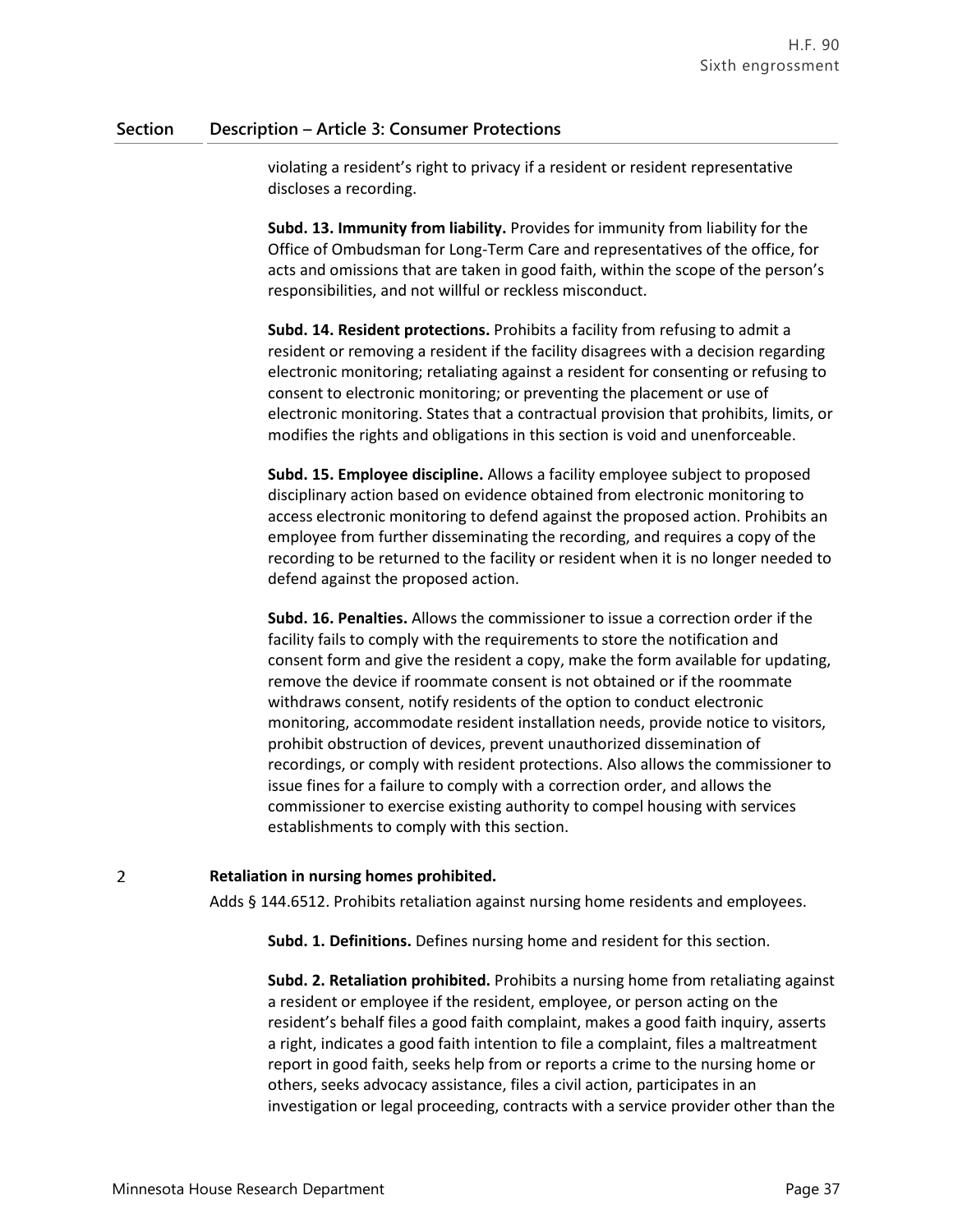nursing home, or places an electronic monitoring device in the resident's private space.

**Subd. 3. Retaliation against a resident.** Lists actions that constitute retaliation against a resident.

**Subd. 4. Retaliation against an employee.** Lists actions that constitute retaliation against an employee.

**Subd. 5. Determination by commissioner.** Allows a resident to request that the commissioner determine whether the nursing home retaliated against a resident, and provides that based on the information presented by the resident and the nursing home the commissioner shall determine if retaliation occurred.

### 3 **Retaliation prohibited.**

Adds § 144G.07. Prohibits retaliation against residents and employees of housing with services establishments that use assisted living title protection.

**Subd. 1. Definitions.** Defines facility and resident for this section.

**Subd. 2. Retaliation prohibited.** Prohibits a housing with services establishment that uses assisted living title protection from retaliating against a resident or employee if the resident, employee, or person acting on the resident's behalf files a good faith complaint, makes a good faith inquiry, asserts a right, indicates a good faith intention to file a complaint, files a maltreatment report in good faith, seeks help from or reports a crime to the facility or others, seeks advocacy assistance, files a civil action, participates in an investigation or legal proceeding, contracts with a service provider other than the housing with services establishment, or places an electronic monitoring device in the resident's private space.

**Subd. 3. Retaliation against a resident.** Lists actions that constitute retaliation against a resident.

**Subd. 4. Retaliation against an employee.** Lists actions that constitute retaliation against an employee.

**Subd. 5. Determination by commissioner.** Allows a resident to request that the commissioner determine whether the facility retaliated against a resident, and provides that based on the information presented by the resident and the facility the commissioner shall determine if retaliation occurred.

### $\overline{4}$ **Provision of "I'm okay" check services.**

Adds § 325F.721. Establishes disclosure requirements for facilities that provide "I'm okay" check services.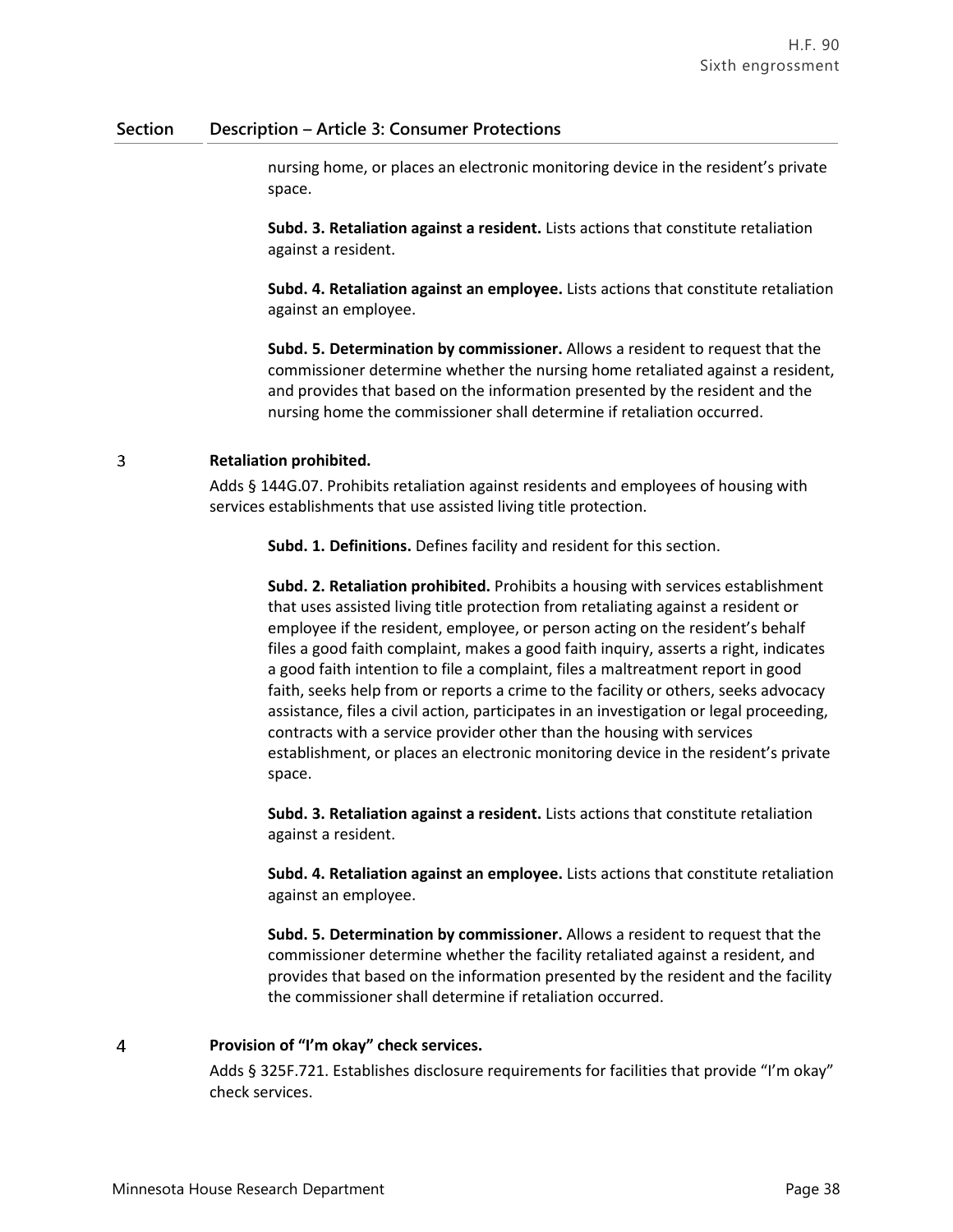**Subd. 1. Definitions.** Defines terms for this section: covered setting, "I'm okay" check services, resident, supportive services.

Covered setting is defined as an unlicensed setting that provides sleeping accommodations to one or more adult residents, at least 80 percent of whom are age 55 or older, and offering or providing supportive services. Also lists settings that are not covered settings.

"I'm okay" check services is defined as a service to, by any means, check on the safety of a resident.

**Subd. 2. Disclosure of "I'm okay" check services.** Requires a covered setting to prominently disclose in a written contract whether the setting offers "I'm okay" check services and, if offered, the nature, extent, and frequency of the services offered. Also requires a covered setting to disclose that it is not licensed as an assisted living facility and is not permitted to provide assisted living services either directly or through a contracted provider.

# **Article 4: Assisted Living Licensure Conforming Changes; Director Licensure**

This article makes changes to statutes to conform with the establishment of licensure for assisted living facilities, and establishes requirements for licensure of assisted living directors by the Board of Executives for Long Term Services and Supports.

**Section Description – Article 4: Assisted Living Licensure Conforming Changes; Director Licensure**

### $\mathbf{1}$ **Data classification; public data.**

Amends § 144.051, subd. 4. Makes a public data classification that applies to home care provider data held by the commissioner of health, also apply to assisted living facility licensure data held by the commissioner of health.

#### $\overline{2}$ **Data classification; confidential data.**

Amends § 144.051, subd. 5. Makes a confidential data classification that applies to home care provider data held by the commissioner of health, also apply to assisted living licensure data held by the commissioner of health.

#### 3 **Release of private or confidential data.**

Amends § 144.051, subd. 6. Makes a section specifying when the commissioner may release private or confidential home care provider data held by the commissioner of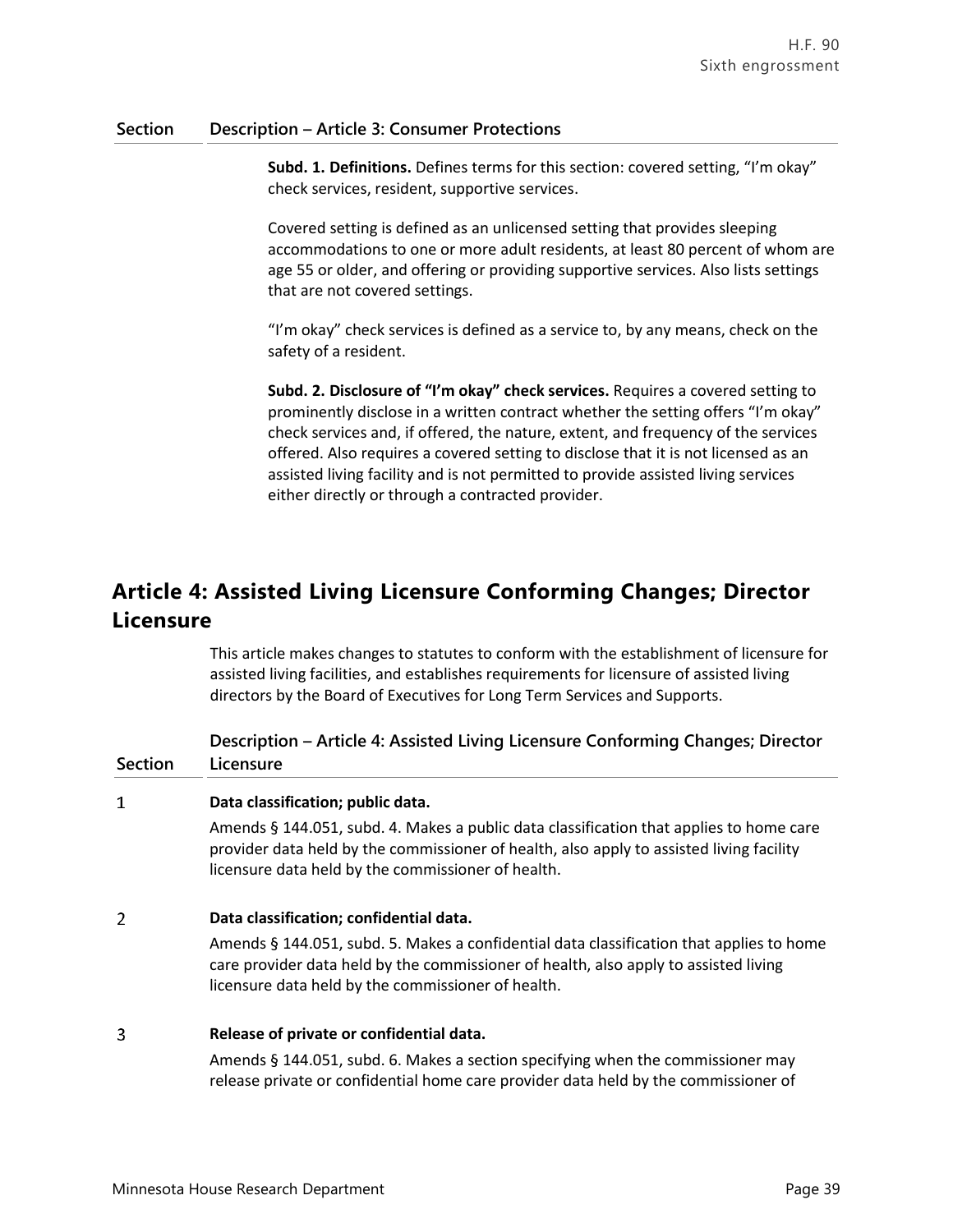health, also apply to private or confidential assisted living facility licensure data held by the commissioner of health.

### $\overline{4}$ **Background studies required.**

Amends § 144.057, subd. 1. Includes employees of assisted living facilities and assisted living facilities with dementia care, in the Department of Health background study statute that governs other employees of health facilities or providers licensed by the commissioner.

### 5 **Administrators.**

Amends § 144A.04, subd. 5. Renames the Board of Examiners for Nursing Home Administrators as the Board of Executives for Long Term Services and Supports, and strikes obsolete language.

### 6 **Creation; membership.**

Amends § 144A.19, subd. 1. Renames the Board of Examiners for Nursing Home Administrators as the Board of Executives for Long Term Services and Supports, and makes the following changes to board membership:

- provides that one of the nursing home administrator members may be an administrator for a proprietary nursing home or an assisted living facility;
- adds one member who is an assisted living director of an assisted living facility;
- increases the number of professional nurse members from one to two, and provides that one must practice in nursing homes and one must practice in assisted living facilities; and
- states that the public members must not be current health-related license holders.

### $\overline{7}$ **Criteria.**

Amends § 144A.20, subd. 1. Authorizes the board to issue licenses to qualified persons as assisted living directors, and strikes language establishing qualifications for nursing home administrators (these qualifications are moved to a new subdivision 3).

### 8 **Nursing home administrator qualifications.**

Adds subd. 3 to § 144A.20. Establishes qualifications for nursing home administrators (these qualifications were moved from subdivision 1).

### 9 **Assisted living director qualifications; ongoing training.**

Adds subd. 4 to § 144A.20. Authorizes the board to issue licenses to qualified persons as assisted living directors, requires applicants to meet the qualifications for licensure or be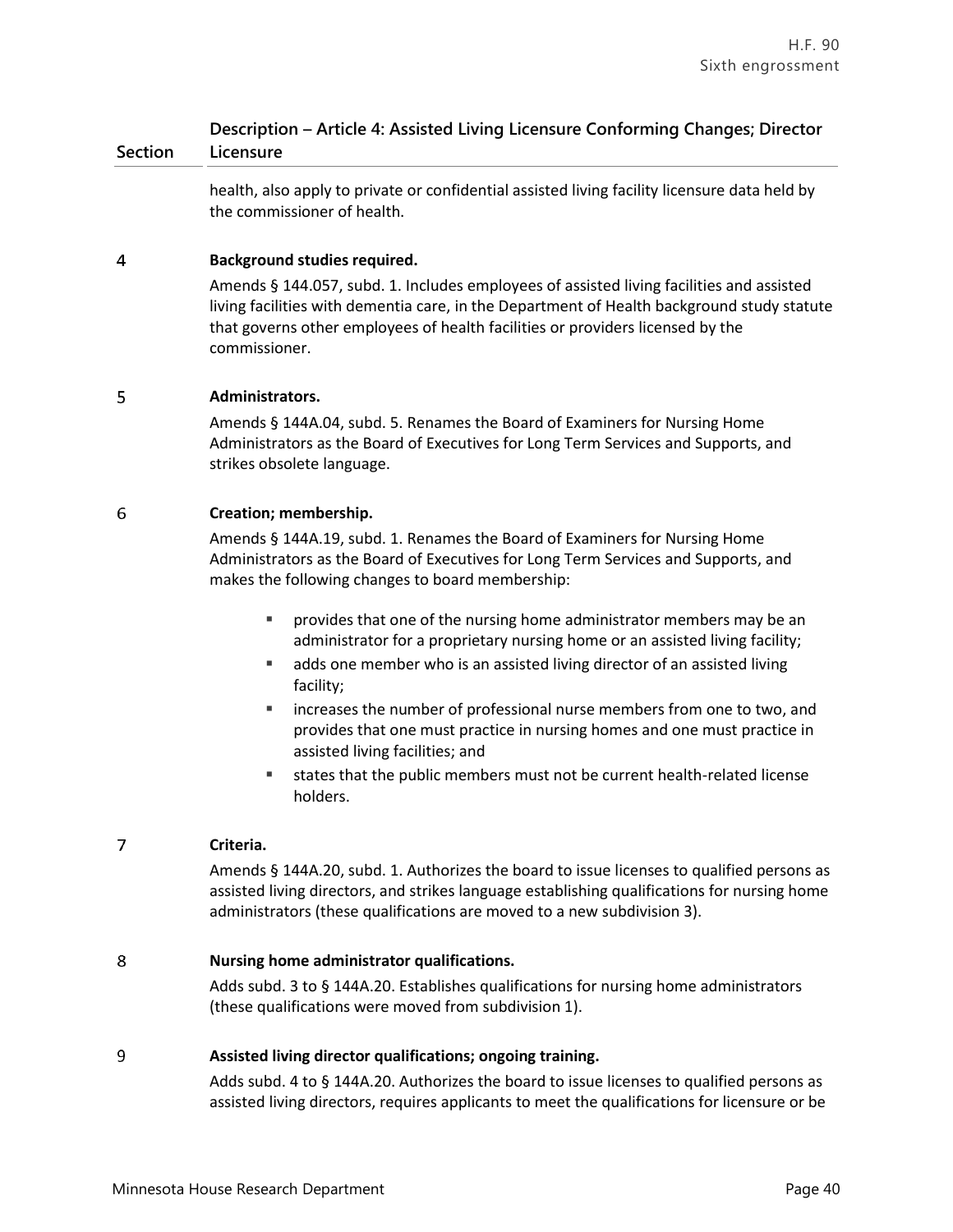scheduled to complete required training within one year of hire, and requires an applicant to:

- complete an approved training course and pass an examination;
- be currently licensed as a nursing home administrator or validated as a health services executive and have core knowledge of assisted living facility laws; or
- apply for licensure by July 1, 2021, and satisfy one of the listed education, training, or experience requirements.

Requires an assisted living director to complete at least 30 hours of training every two years on operating an assisted living facility and the needs of residents. Requires a director to maintain records of training for at least the most recent three years and make those records available to Department of Health surveyors upon request.

### 10 **Administrator licenses.**

Amends § 144A.21. Provides that assisted living director licenses are not transferrable, and makes changes to conform with the board's new name and new authority to license assisted living directors.

### 11 **Jurisdiction of board.**

Amends § 144A.23. Makes changes to conform with the board's new name and new authority to license assisted living directors.

### 12 **Duties of board.**

Amends § 144A.24. Makes changes to conform with the board's new name and new authority to license assisted living directors. Also strikes a sentence requiring courses required for license renewal to be designed solely to improve professional skills and to not exceed 50 hours of classroom attendance per year.

### 13 **Mandatory proceedings.**

Amends § 144A.251. Makes changes to conform with the board's new name and new authority to license assisted living directors.

### 14 **Costs; penalties.**

Amends § 144A.2511. Makes changes to conform with the board's new name and new authority to license assisted living directors.

### 15 **Reciprocity with other states and equivalency of health services executive.**

Amends § 144A.26. Allows the board to issue a health services executive license and specifies that to obtain this license a person must have been validated by a national organization as a health services executive and must meet the minimum qualifications of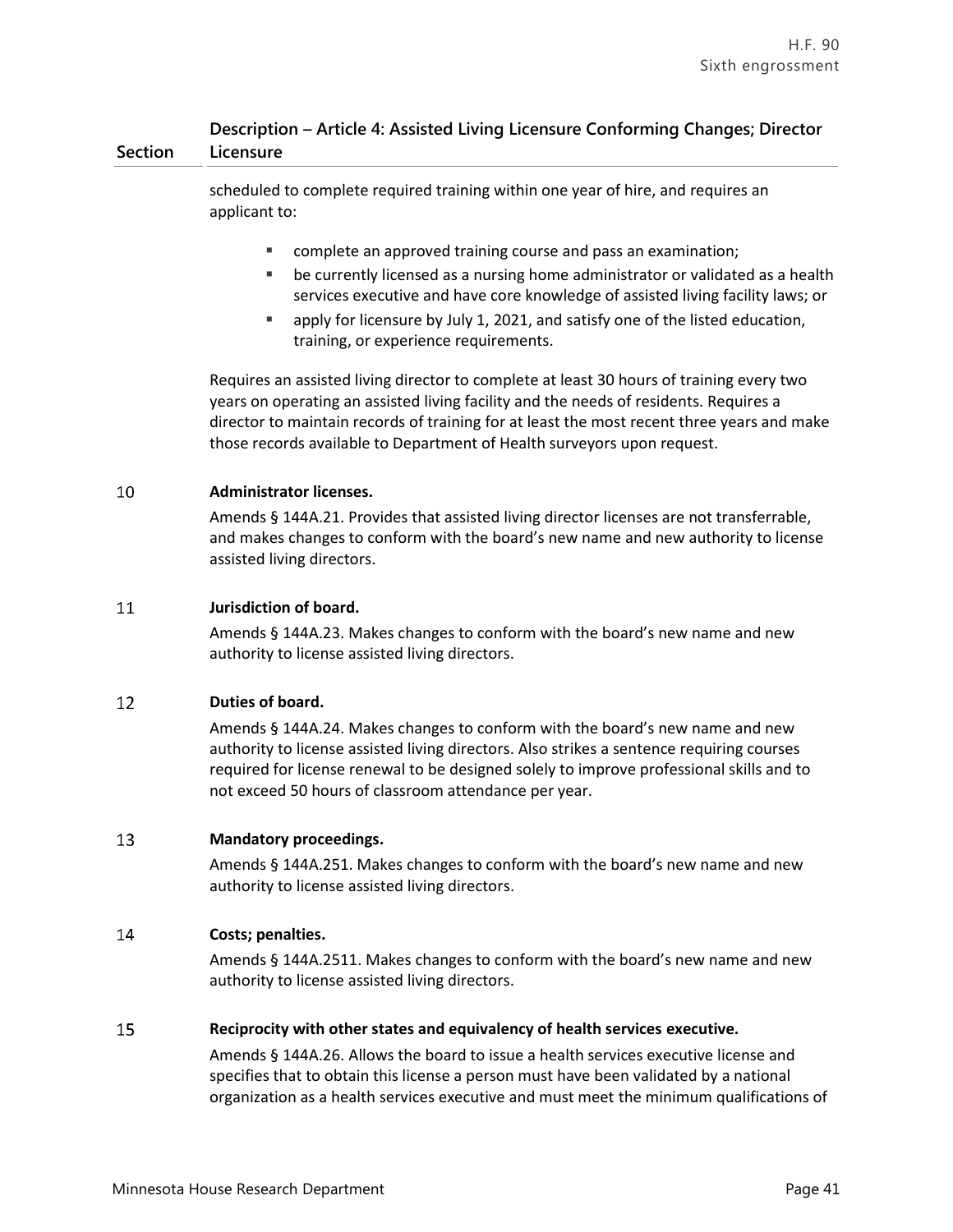a nursing home administrator, assisted living administrator, and home and communitybased service provider.

### 16 **Statement of rights.**

Amends § 144A.44, subd. 1. Paragraph (a) amends the home care bill of rights to make it apply to clients who receive home care services in a licensed assisted living facility, modifies existing rights, and gives clients the right to place an electronic monitoring device in the client's space in compliance with state law.

Paragraph (b) provides that a provider who violates a right is subject to fines and licensing action.

Paragraph (c) requires providers to take the listed steps to help clients exercise their rights.

Paragraph (d) prohibits a provider from requiring or asking a client to waive any rights listed in this subdivision.

### 17 **Comprehensive home care license provider.**

Amends § 144A.471, subd. 7. Adds treatment and therapies to the list of services provided by a provider with a comprehensive home care license.

### 18 **Exclusions from home care licensure.**

Amends § 144A.471, subd. 9. Strikes clauses that allow the following, without a home care license:

- an employee of a nursing home, boarding care home, or home care provider to respond to occasional emergency calls from individuals in a residential setting attached to or next to the nursing home, boarding care home, or home care services location; and
- an employee of a nursing home, boarding care home, or home care provider to provide occasional minor services for free to individuals in a residential setting attached to or next to the nursing home, boarding care home, or home care services location.

### 19 **Fees; application, change of ownership, renewal, and failure to notify.**

Amends § 144A.472, subd. 7. Adds a fine of \$1,000 for a home care provider with a temporary license that fails to notify the commissioner of health within five days after it begins providing services to clients. Requires fines collected under this subdivision to be deposited in a special revenue account and annually appropriated to the commissioner to implement recommendations of the home care provider advisory council.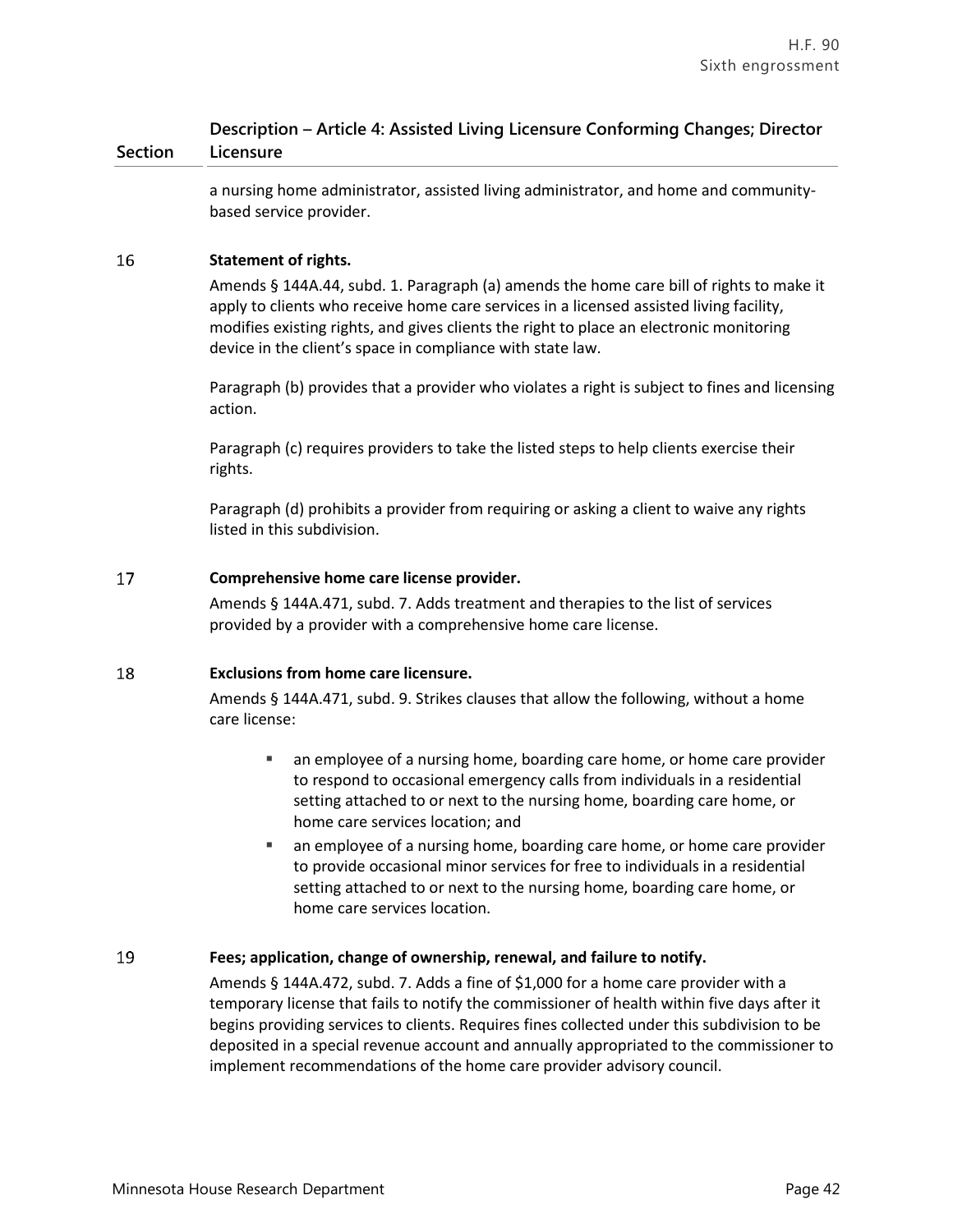### 20 **Follow-up surveys.**

Amends § 144A.474, subd. 9. Strikes language prohibiting the commissioner from imposing a fine for a violation identified in a follow-up survey.

#### 21 **Fines.**

Amends § 144A.474, subd. 11. Provides that home care provider fines imposed under this subdivision may be imposed immediately without giving the provider an opportunity to correct the violation. Increases fine amounts for Level 2, Level 3, and Level 4 violations, and establishes fine amounts for maltreatment violations. For every violation, requires the commissioner to issue an immediate fine, and requires the provider to correct the violation within the required time frame. Allows for appeals of immediate fines. Directs fines collected for Level 1, 2, 3, or 4 violations to be deposited in a dedicated special revenue account and annually appropriates that money to the commissioner to implement recommendations of the home care provider advisory council. Directs fines collected for maltreatment violations to be deposited in a dedicated special revenue account and appropriated to the commissioner to provide compensation to clients who experienced maltreatment.

#### 22 **Maltreatment compensation fund.**

Amends § 144A.474, subd. 14. Directs the commissioner to pay a fine assessed on a home care provider for a maltreatment violation to the client who experienced the maltreatment, if the client chooses to receive a compensation payment of \$1,000 or \$5,000, depending on the level of maltreatment and the fine assessed, and if the client agrees to accept compensation under this subdivision and waives any other civil claims arising from the maltreatment incident. Requires the commissioner to notify the client that the client may reject a compensation payment and pursue a civil action.

### 23 **Expedited hearing.**

Amends § 144A.475, subd. 3b. Adds a cross-reference to Minnesota Rules governing expedited administrative hearings, for a home care provider's appeal of a temporary license suspension or issuance of a conditional license.

#### 24 **Plan required.**

Amends § 144A.475, subd. 5. If the commissioner refuses to renew a home care provider license, requires the process of nonrenewal to include a plan for the provider to transfer the care of affected clients to other providers. Requires home care providers to cooperate with county adult protection and county managers and the ombudsman for long-term care in transferring clients to qualified providers. If the provider does not comply with notice requirements to clients, requires the commissioner to notify clients that the provider's license is subject to an enforcement action. Also allows lead agencies, county adult protection and county managers, and the Office of Ombudsman for Long-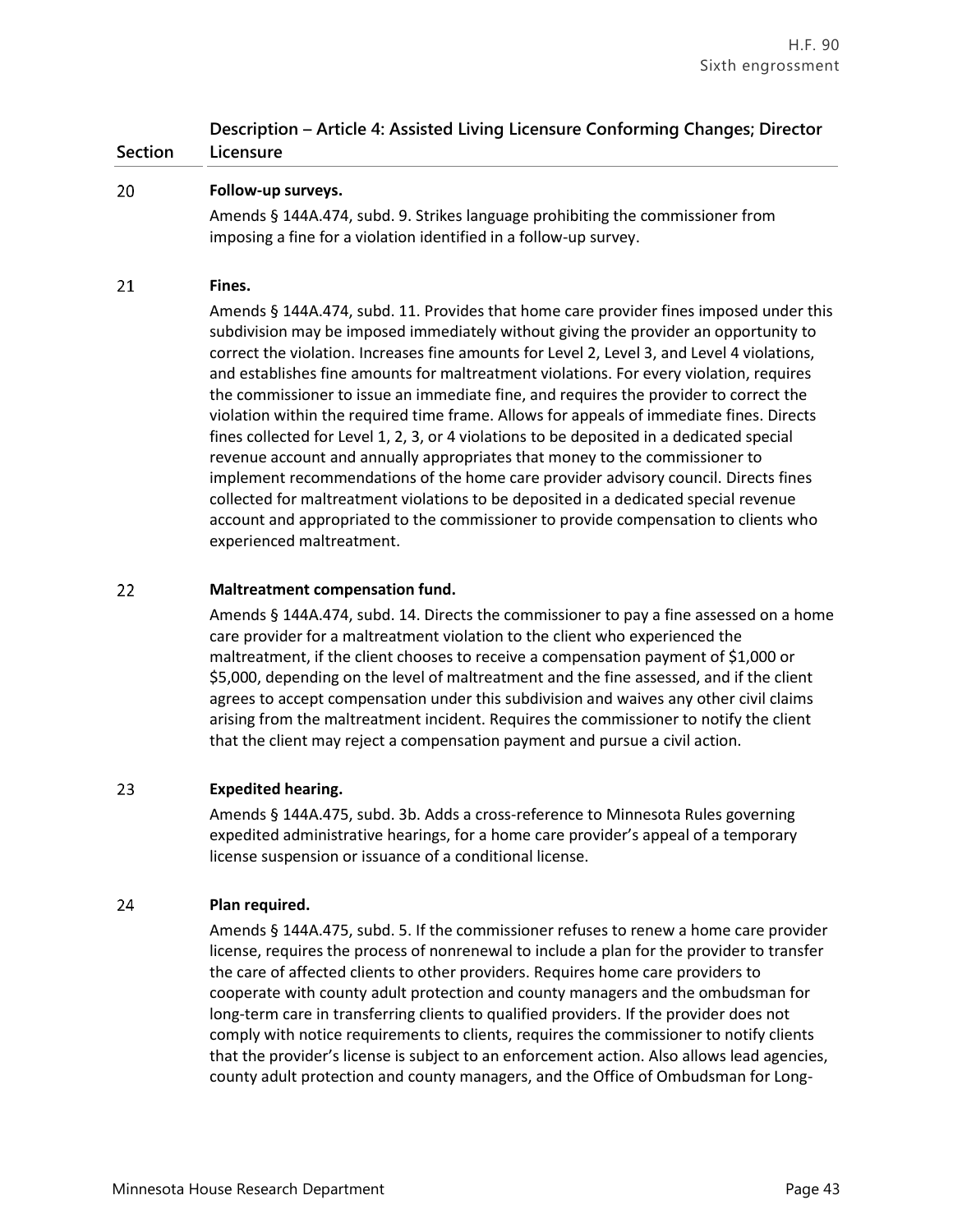Term Care to provide this information. Allows a home care provider to continue operating while home care clients are transferred to other providers.

### 25 **Prior criminal convictions; owner and managerial officials.**

Amends § 144A.476, subd. 1. Requires a background study of owners and managerial officials before the commissioner issues a home care provider license as a result of an approved change in ownership.

### 26 **Department of Health licensed home care provide advisory council.**

Amends § 144A.4799. Allows persons who have received home care services within five years of applying to serve on the home care provider advisory council, and adds a member of a county health and human services department or adult protection office to the advisory council beginning July 1, 2021. In the advisory council's duties, directs the advisory council to provide recommendations on ways to improve protection of the public under existing law and to recommend projects to improve resident lives, support providers in providing quality care, and help providers improve their compliance with state law.

### 27 **Long-term care facility.**

Amends § 256I.9741, subd. 1. Amends the definition of long-term care facility in chapter 256I (housing support program) to include assisted living facilities and assisted living facilities with dementia care.

### 28 **Supportive housing.**

Amends § 256I.03, subd. 15. Amends the definition of supportive housing in chapter 256I to mean housing that is not time-limited and provides or coordinates services needed for a resident to maintain housing stability.

### 29 **License required, staffing qualifications.**

Amends § 256I.04, subd. 2a. Allows facilities licensed under chapter 144I to receive housing support under this chapter, and modifies language allowing certain facilities exempt from state licensure to receive housing support. Requires certain supportive housing establishments that serve people experiencing long-term homelessness to participate in a coordinated assessment system.

### 30 **Adult protection grant allocations.**

Adds § 256M.42.

**Subd. 1. Formula.** Directs the commissioner of human services to allocate state money to county boards and tribal governments that have assumed county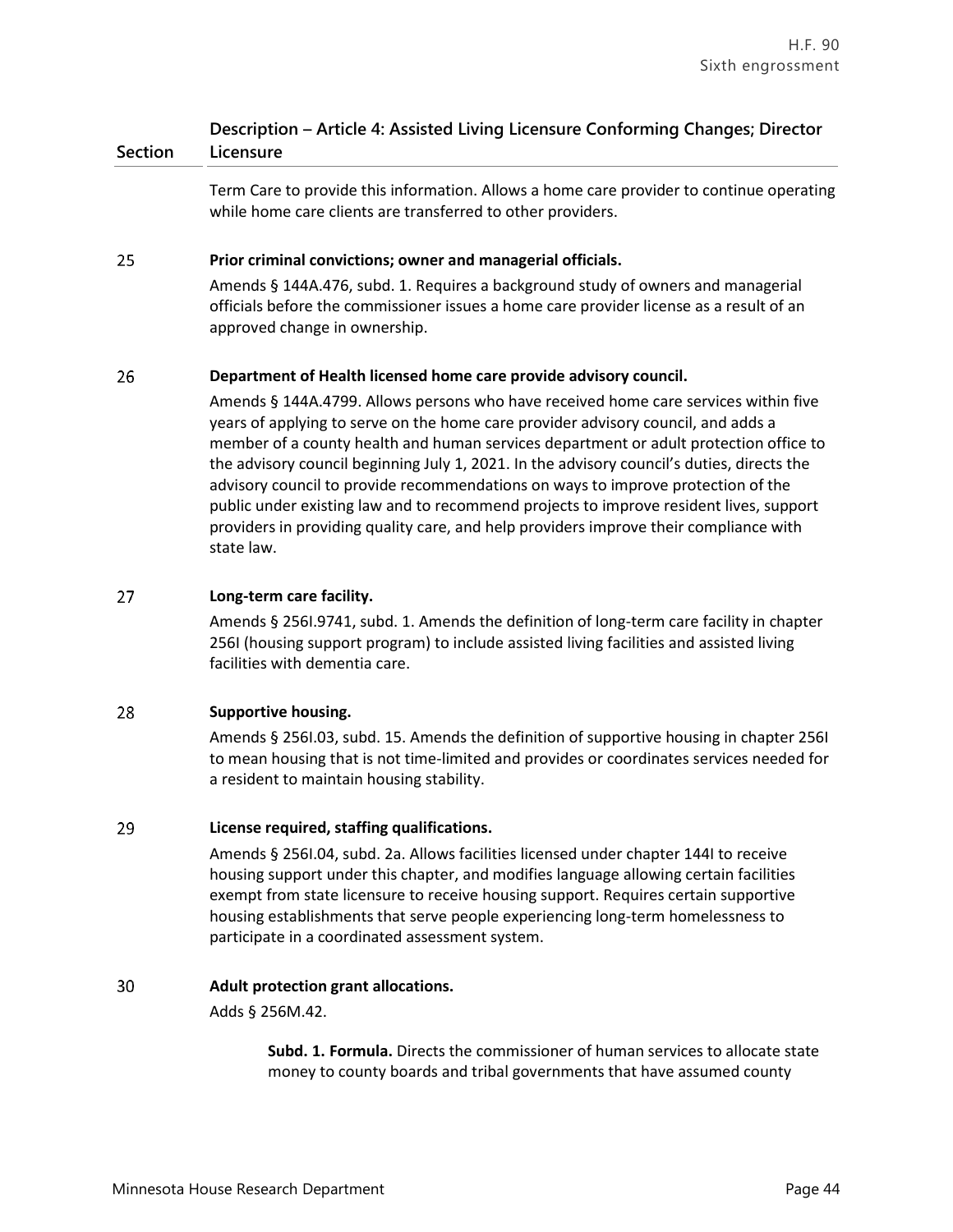agency duties, for adult protective services or for duties of acting as a lead investigative agency. Grants shall be allocated as follows:

- 25 percent based on the number of reports of suspected vulnerable adult maltreatment where the county or tribe is responsible; and
- 75 percent based on the number of screened-in reports for adult protective services or vulnerable adult maltreatment investigations where the county or tribe is responsible.

Prohibits the commissioner from changing the formula in this subdivision or recommending a change to the legislature without public review and input.

**Subd. 2. Payment.** Requires payments in fiscal year 2020 to be disbursed to counties and tribal governments by October 10, 2019, and by July 10 in subsequent fiscal years.

**Subd. 3. Prohibition on supplanting existing money.** Requires grant funds to be used for staffing for protection of vulnerable adults or to expand adult protective services, and prohibits grant funds from being used to supplant current county or tribe expenditures for these purposes.

### 31 **Person to whom disclosure is required.**

Amends § 325F.72, subd. 1. Makes a section establishing disclosure requirements of a facility's care for persons with dementia apply to assisted living facilities with dementia care, rather than housing with services establishments that provide special programs or units for residents with Alzheimer's disease or a related disorder (to conform with establishment of licensure for assisted living facilities with dementia care). Also expands disclosure requirements to the legal and designated representatives of potential residents.

### 32 **Content.**

Amends § 325F.72, subd. 2. In the list of information that an assisted living facility with dementia care must disclose, replaces the term "special care unit" with "secured dementia care unit" and clarifies that residents must be given a written notice of changes in the fee schedule 30 calendar days before a change.

### 33 **Facility.**

Amends § 626.5572, subd. 6. Amends the definition of facility for the maltreatment of vulnerable adults act to include assisted living facilities licensed under chapter 144I. This makes the requirements for facilities in the maltreatment of vulnerable adults act apply to assisted living facilities.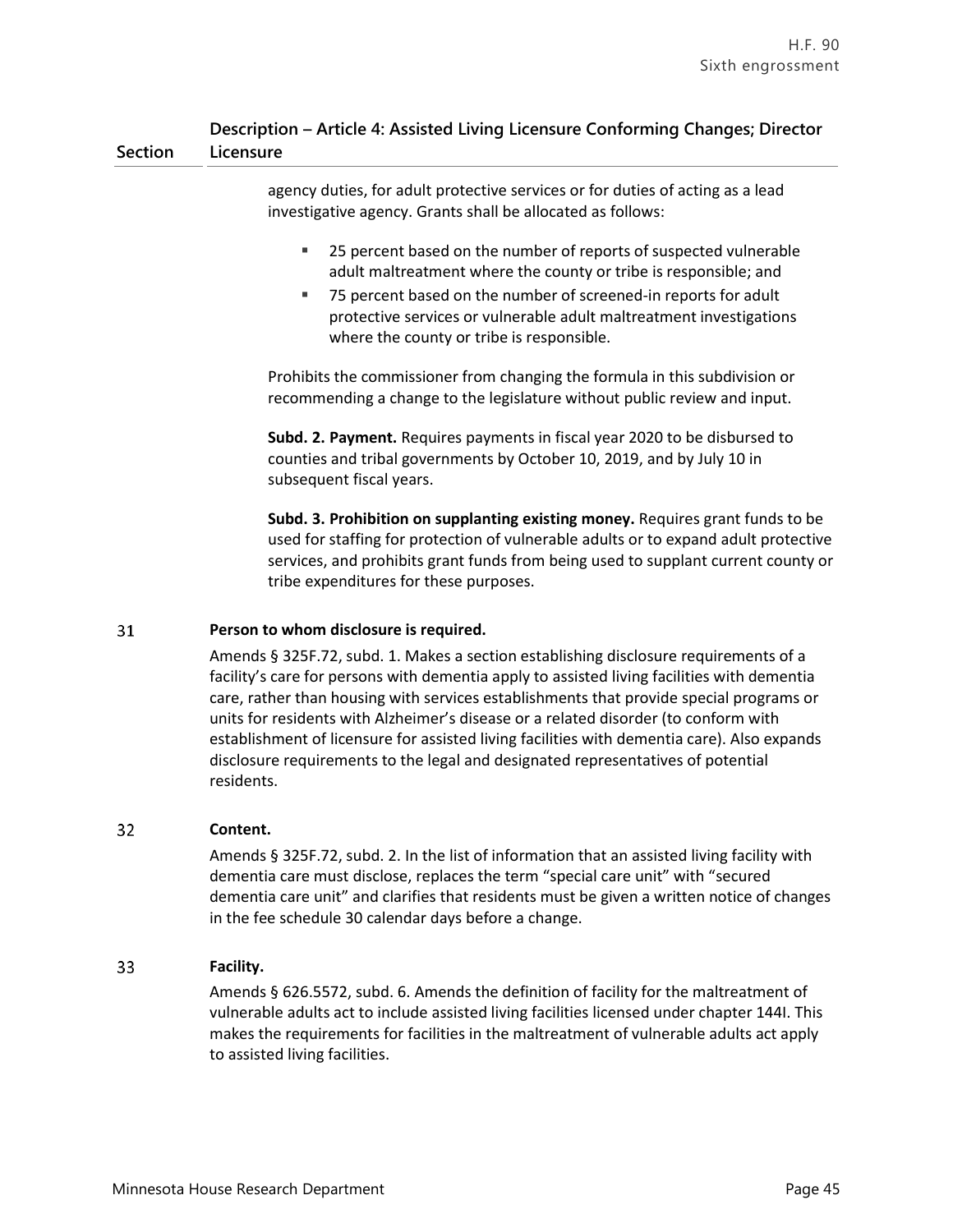|                   | Description - Article 4: Assisted Living Licensure Conforming Changes; Director |
|-------------------|---------------------------------------------------------------------------------|
| Section Licensure |                                                                                 |

#### 34 **Revisor instruction.**

Directs the revisor of statutes to replace "Board of Examiners for Nursing Home Administrators" with "Board of Executives for Long Term Services and Supports" where it appears in statutes.

#### 35 **Repealer.**

Paragraph (a) repeals section 144A.472, subdivision 4 (requiring multiple units of a home care provider to be separately licensed if they cannot share supervision and administration from a main office).

Paragraph (b) repeals sections 144A.441 (assisted living bill of rights addendum) and 144A.442 (service termination for assisted living clients).

# **Article 5: Appropriations**

This article appropriates money to the commissioner of human services and the commissioner of health for administrative and regulatory functions relating to the protection of vulnerable adults and assisted living licensure.

### **Section Description – Article 5: Appropriations**

### $\mathbf{1}$ **Commissioner of human services.**

Appropriates \$7,687,000 in fiscal year 2020 and \$6,860,000 in fiscal year 2021 from the general fund to the commissioner of human services for vulnerable adult protection and assisted living licensure activities.

### $\overline{2}$ **Commissioner of health.**

Appropriates \$9,656,000 in fiscal year 2020 and \$9,416,000 in fiscal year 2021 from the general fund to the commissioner of health for vulnerable adult protection and assisted living licensure activities.

Also appropriates \$1,103,000 in fiscal year 2020 and \$1,103,000 in fiscal year 2021 from the state government special revenue fund to the commissioner of health to improve the frequency of home care provider inspections and implement assisted living licensure activities, and directs the commissioner to transfer previously deposited fine revenue from the state government special revenue fund to a dedicated special revenue account to implement the recommendations of the home care advisory council.